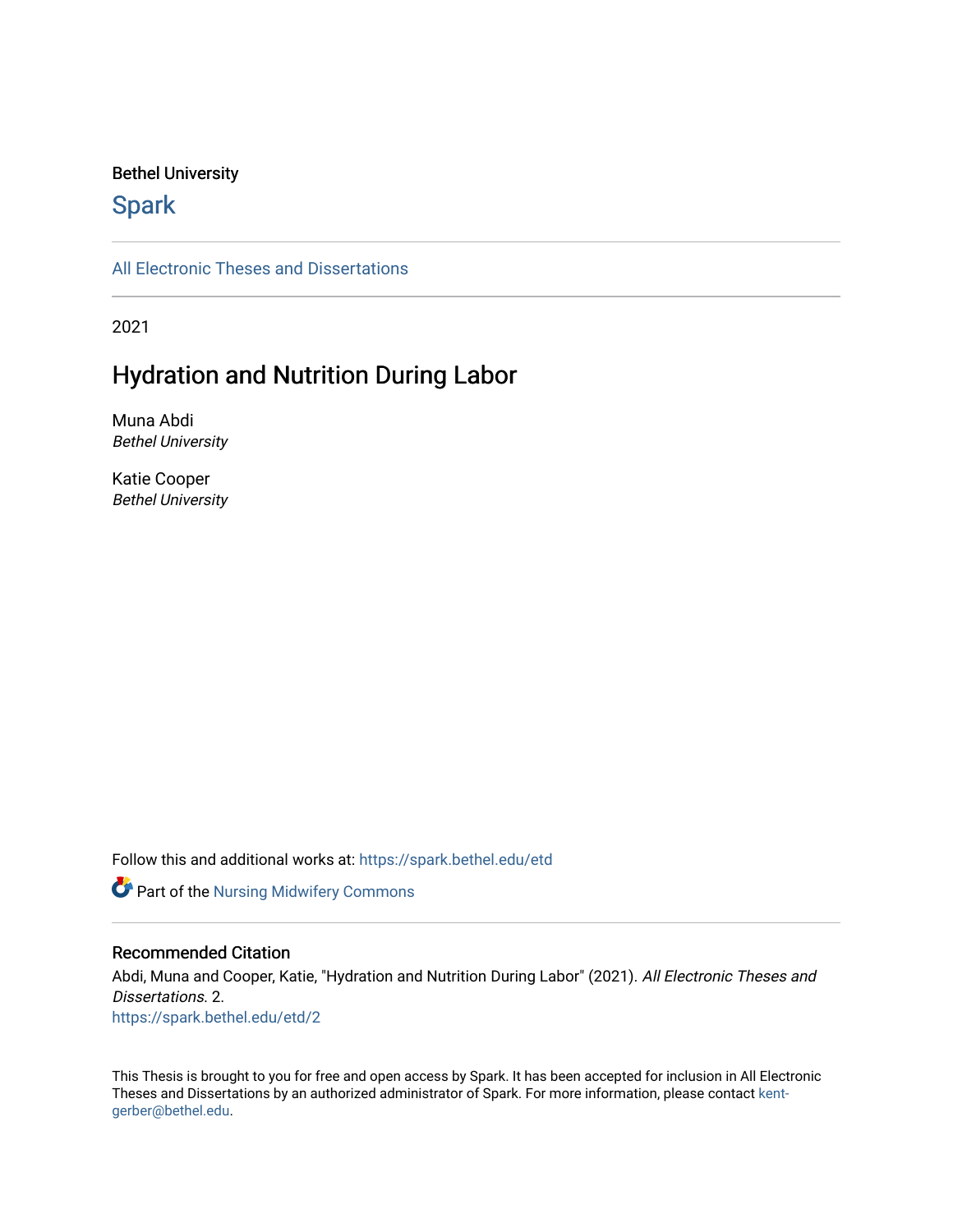### HYDRATION AND NUTRITION DURING LABOR

# A MASTER'S PROJECT SUBMITTED TO THE GRADUATE FACULTY OF THE GRADUATE SCHOOL BETHEL UNIVERSITY

BY

### MUNA ABDI AND KATIE COOPER

## IN PARTIAL FULFILLMENT OF THE REQUIREMENTS

## FOR THE DEGREE OF

### MASTER OF SCIENCE IN NURSING

## MAY 2021

## BETHEL UNIVERSITY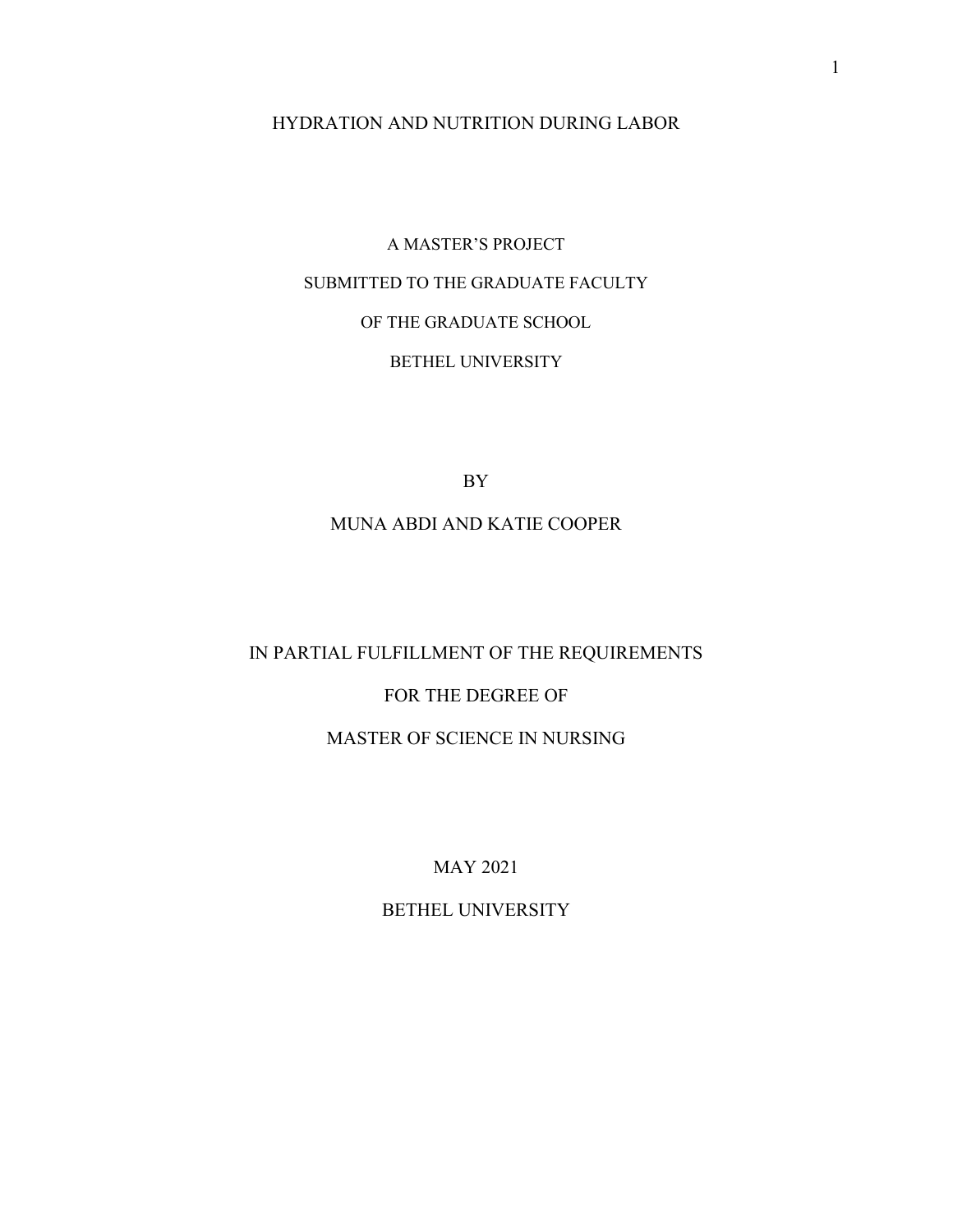## Hydration and Nutrition During Labor

Muna Abdi and Katie Cooper

May 2021

## Approvals:

| Project Advisor Name:                          | Dr. Julie Ann Vingers |
|------------------------------------------------|-----------------------|
| Project Advisor Signature:                     |                       |
| <b>Second Reader Name:</b>                     | Dr. Jane Wrede        |
| Second Reader Signature:                       |                       |
| Director of Nurse-Midwifery Program Name:      | Dr. Jané Wrede        |
| Director of Nurse-Midwifery Program Signature: |                       |
|                                                |                       |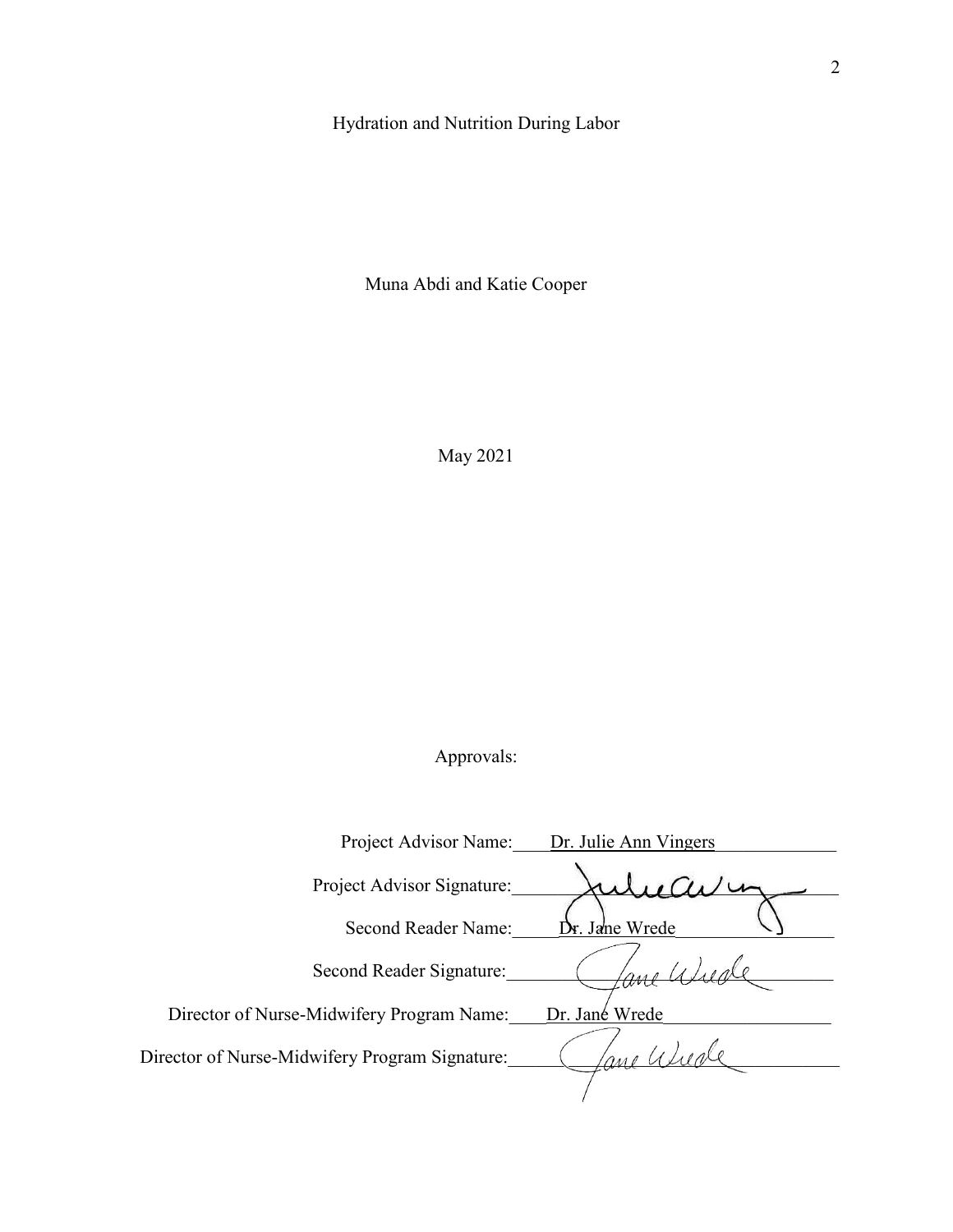#### **Acknowledgments**

We would like to extend our heartfelt appreciation and gratitude to Dr. Julie Ann Vingers, our primary advisor, without whose support we could not have written this Capstone and completed this program. Thank you Dr. Vingers for taking the time to carefully read each draft of our paper, especially during the summer months. We recognize that time between semesters is precious family time, and appreciate your dedication which allowed us to succeed in the fall as we faced completing both spring and fall clinical hours. We would also like to thank Dr. Jane Wrede for being our second reader. Finally, we extend our sincere gratitude to Rebecca Otterness, our editor, whose advice, kind notes, and excellent suggestions made our paper shine.

#### Muna's Acknowledgements

Thank you to my amazing husband Mohamed and our two daughters Yasmin and Janan, for your love, support, and encouragement to pursue my dream of becoming a nurse-midwife. You have witnessed the joys and the trials that came with this journey, yet you listened and pushed me to continue. I would also like to thank my incredible and wonderful mother for your unconditional love and support throughout this journey. To my siblings, I am so blessed to have you all to lean on, thank you for all the times you have watched Yasmin and Janan. Finally, thank you for sharing your knowledge and wisdom with me to my fantastic and amazing preceptors. You have encouraged me, motivated me, and uplifted me.

#### Katie's Acknowledgements

 To my family: Dan, Laurie, Ben, Max, and Diane, thank you for your unwavering encouragement and support in so many ways as I pursued my dream to become a nurse and then nurse-midwife. I am grateful for your willingness to listen as I processed both the joyful and challenging days. Thank you for reminding me of who I am, and that I am capable of fulfilling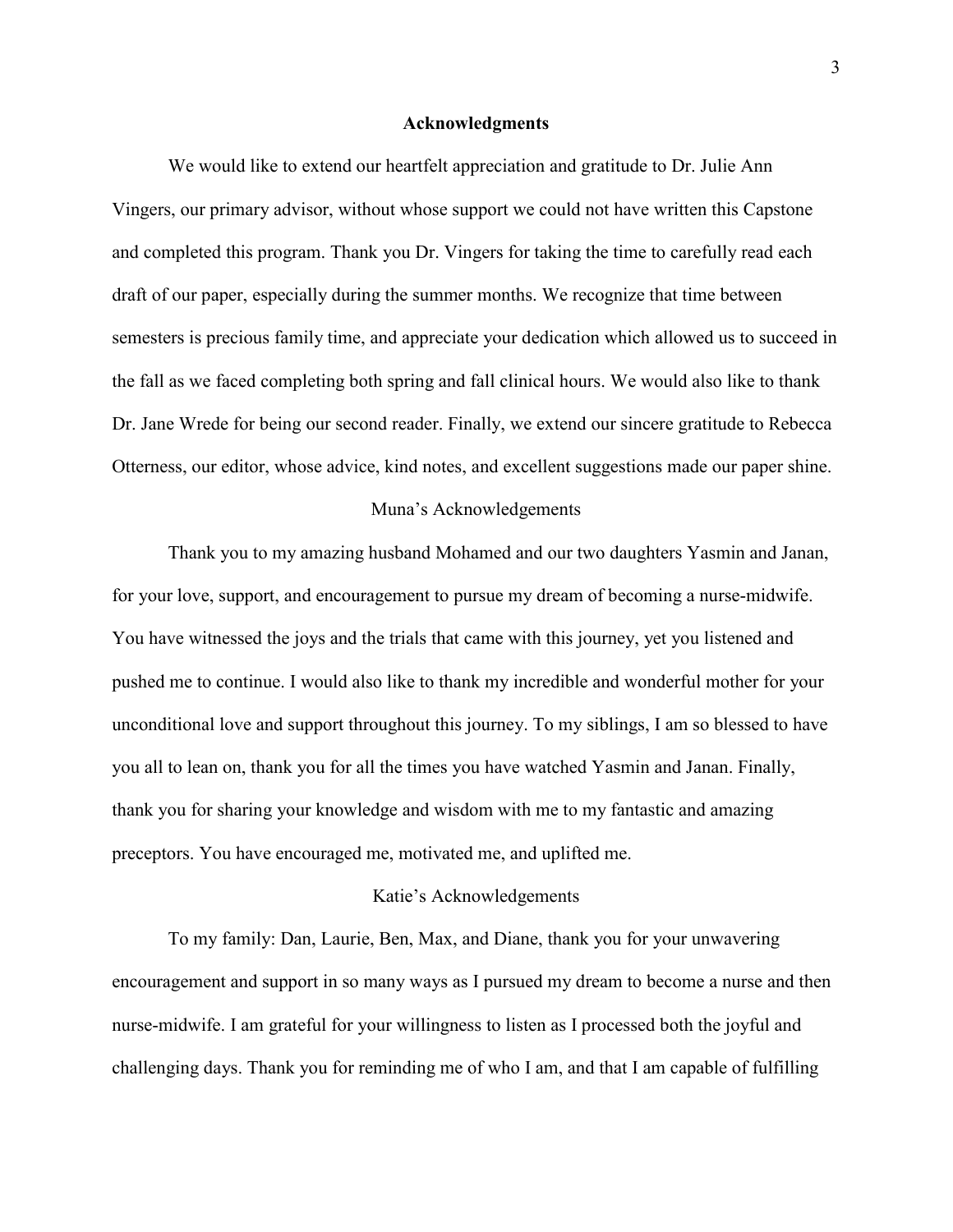what God has called me to. Thank you also to Jean, Mark, and Mandy who each welcomed me into their homes for a semester. I am incredibly grateful to the dedicated nurses and midwives I worked alongside and learned from in Papua New Guinea, who started me on this path. Thank you for welcoming me and modeling compassionate, skilled care to the women in your communities.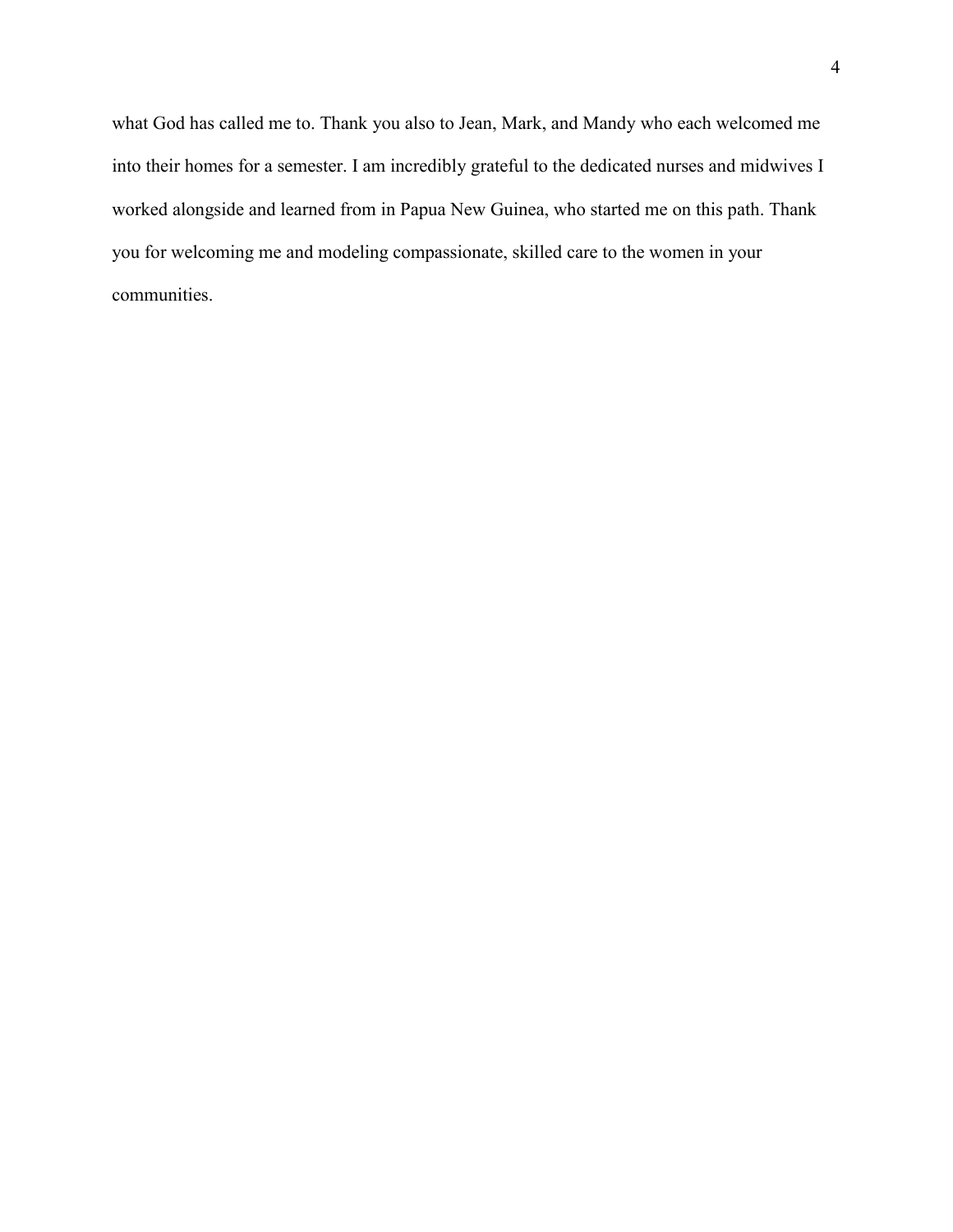#### **Abstract**

**Background/Purpose:** Historically women have birthed in their own homes. As birth moved to the hospital, concerns surrounding gastric aspiration following general anesthesia led to restrictive intake policies for laboring women. Current professional recommendations vary regarding nutritional intake in labor. The purpose of this paper is to determine whether there are differences in maternal outcomes when different forms of hydration and nutrition are used during labor.

**Theoretical Framework:** Neuman's Systems Model was the theoretical framework used to guide the research process. This model includes four systems (client-client, environment, health, and nursing) which work together to promote holistic wellness.

**Methods:** A thorough database search using CINAHL, PubMED, Science Direct, Scopus initially identified 37,155 articles. Inclusion criteria included articles which discussed oral nutrition and hydration during labor and maternal outcomes, English language, Level I-III, and published between 2009-2020. Articles published prior to 2009 were excluded along with Level IV and V articles, and duplicates. Ultimately 25 articles were selected for inclusion.

**Results/Findings**: Oral intake of foods and fluids and intravenous fluids significantly improved the duration of labor, mode of delivery, and reduced the need for oxytocin induction or augmentation without any adverse effects on maternal and neonatal outcomes. Multiple research studies demonstrated that intravenous dextrose fluids significantly reduced labor duration. Restrictions to oral intake during labor can impede the physiological labor process.

**Implications for Research and Practice:** Providing intravenous dextrose fluids and eliminating the prohibition of oral intake during labor may improve labor outcomes. By allowing women to eat and drink during labor and recommending beneficial options, the physiological need for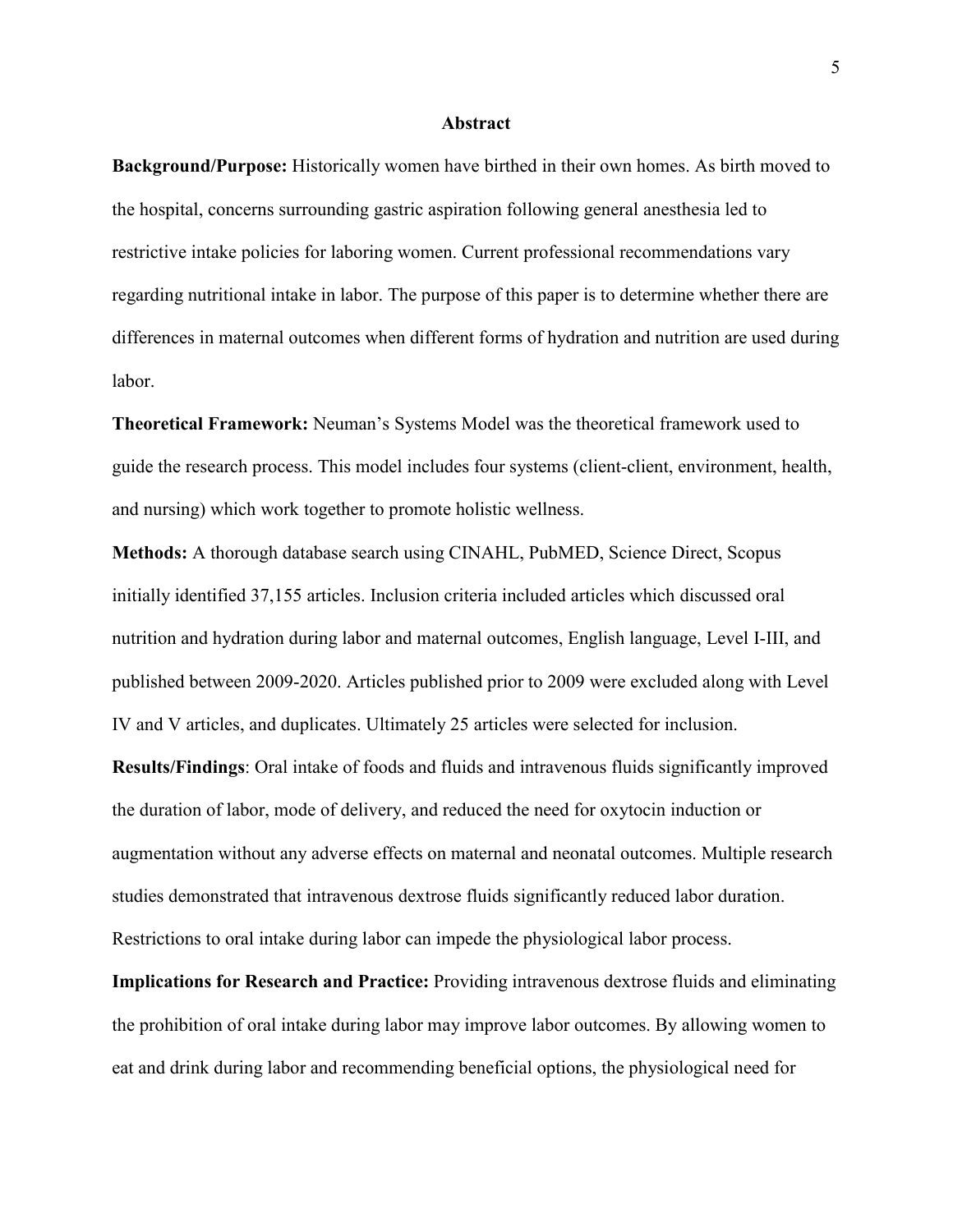nutrition is honored. Nurse-Midwives embrace midwifery's art and science as they partner with women through education, counseling, and shared decision-making. Women are provided with the space to make those decisions for their own body's needs.

*Keywords:* oral intake, oral intake during labor, labor and eating, food intake during labor, maternal outcomes, carbohydrates in labor, labor outcomes with oral intake, impact of oral intake on labor progress, intravenous hydration, oral hydration.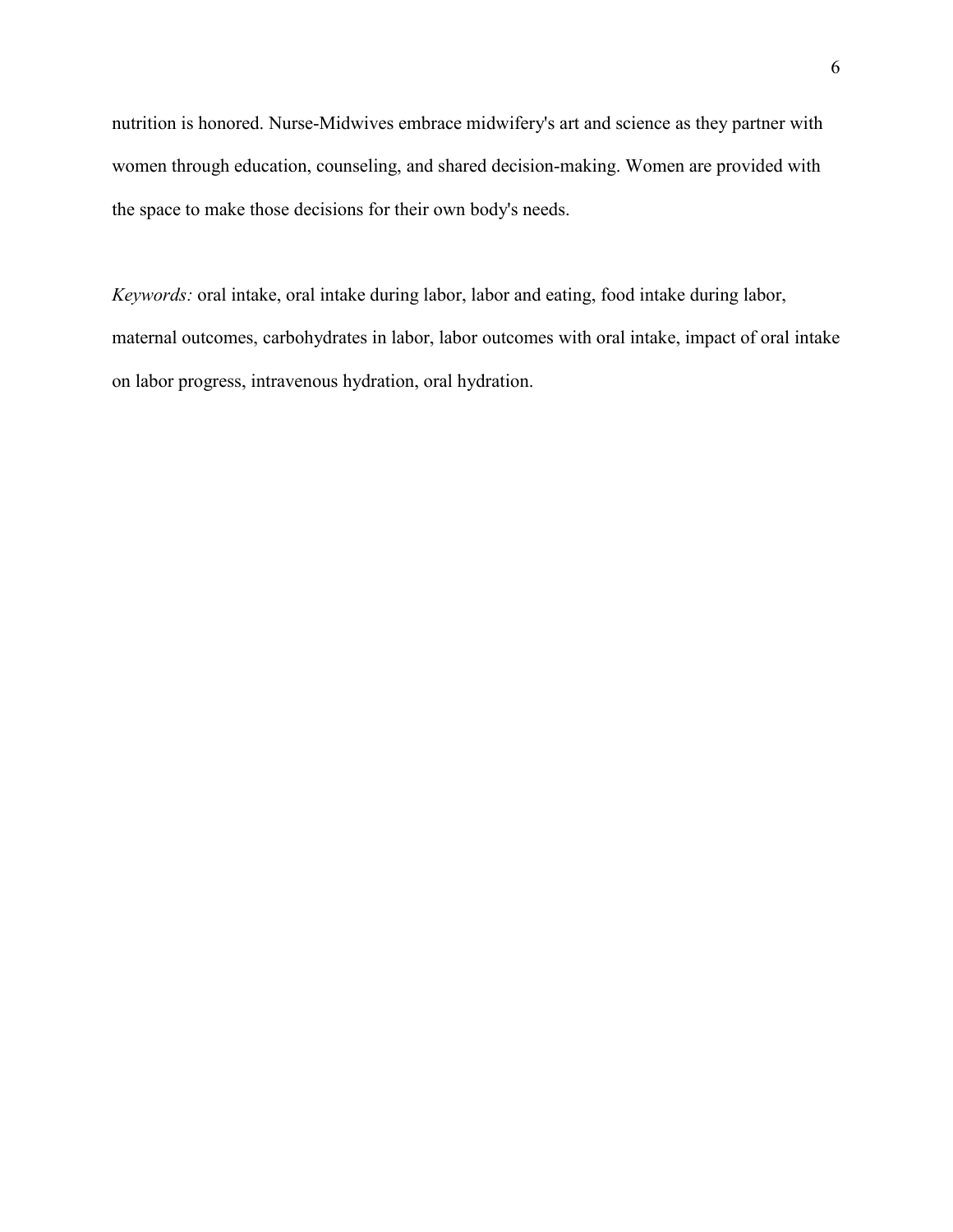## **Table of Contents**

| Chapter IV: Discussion, Implications, and |  |
|-------------------------------------------|--|
|                                           |  |
|                                           |  |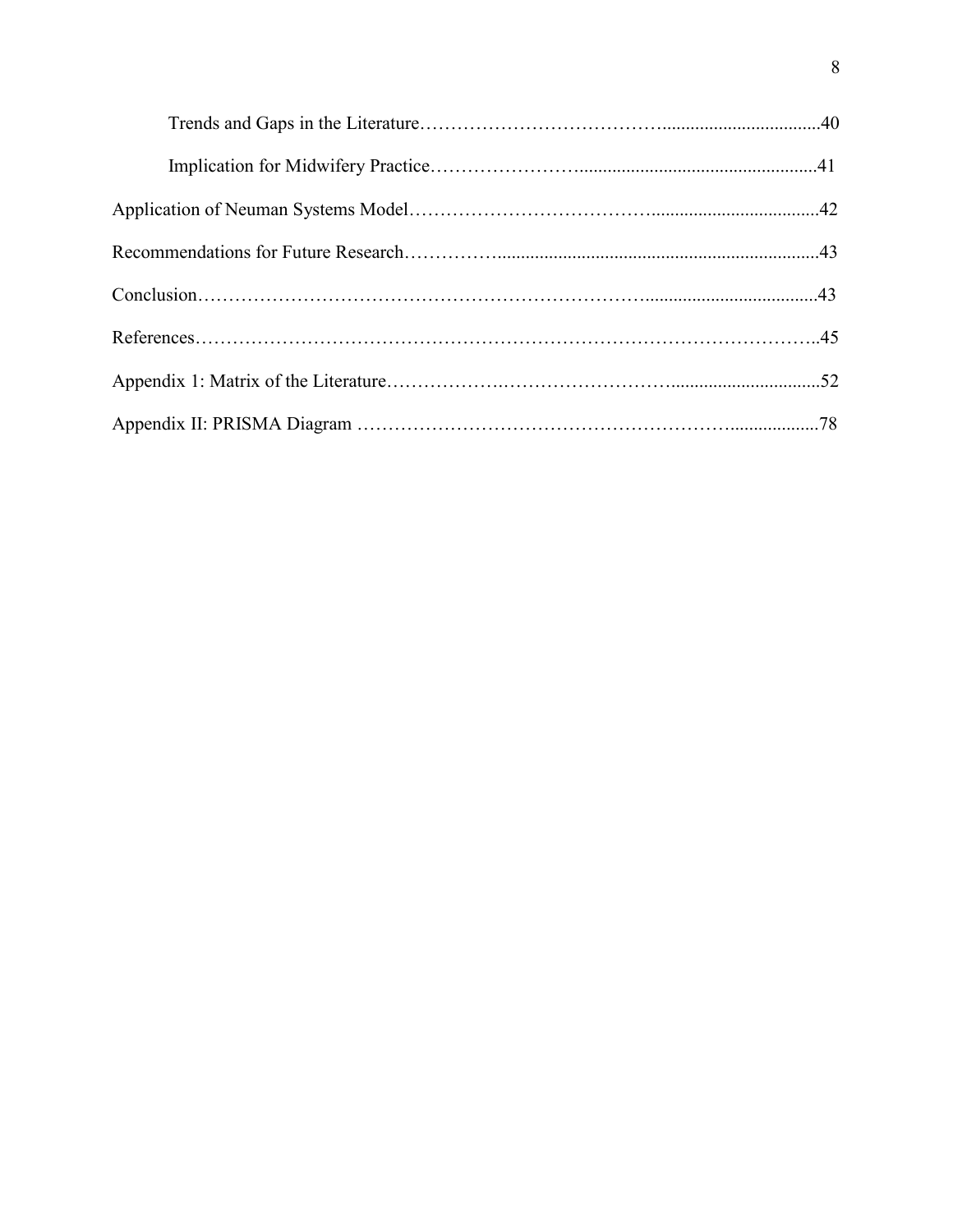#### **Chapter One: Introduction**

For all of history, women have birthed in the sacred space of their homes. They were able to move around freely, eating and drinking as desired. As birth transitioned from home to hospitals, the discussion of allowing women to have oral intake became one that was decided by the institutions providing care for women rather than the women themselves. In 1946, Dr. Curtis Mendelson correlated the increased maternal mortality rate following general anesthesia with aspirated stomach contents, suggesting that this could be avoided by restricting oral intake (Sperling et al., 2016). Accordingly, obstetric units adopted nothing-by-mouth orders for women during labor (American College of Nurse-Midwives [ACNM], 2016). This practice that many obstetric units across the country adopted is still in effect in the 21st century. It is particularly notable when one considers the tremendous breakthroughs and advancements both in the healthcare field and the technology world.

#### **Statement of Purpose**

The purpose of this paper is to review recent evidence-based literature to examine the question, "Are there differences in maternal outcomes when different types of nutrition and hydration are used during labor?" Recent and relevant scholarly articles will be reviewed to evaluate labor outcomes when intake of oral fluids or solid foods is provided to low-risk women during labor and birth. A background on the history of restricting oral intake during labor will be discussed along with a discussion of the available research. Applications to nurse-midwifery practice will also be shared along with the current recommendations of professional organizations serving midwives, obstetricians, and anesthesiologists.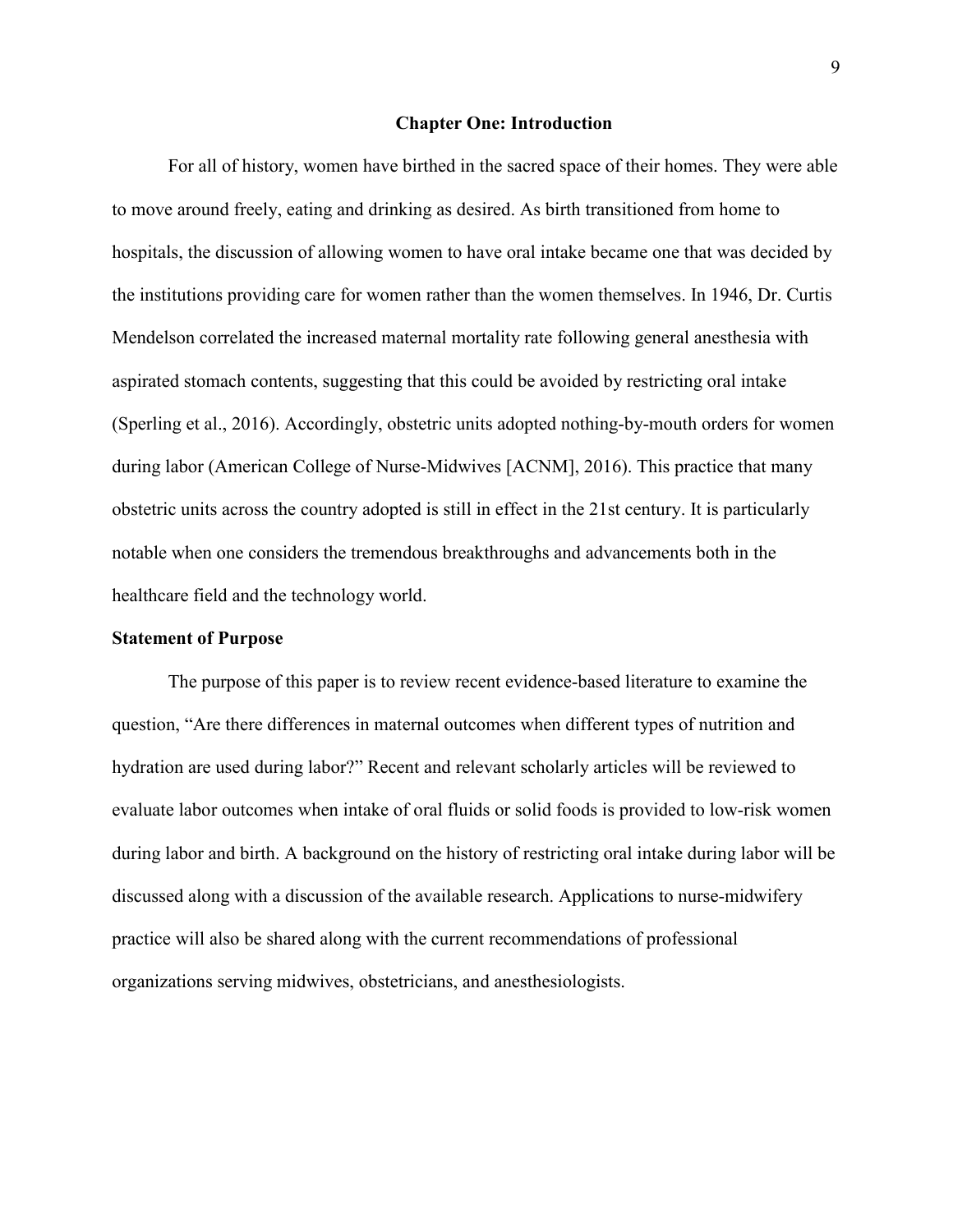#### **Evidence Demonstrating Need**

During childbirth, the body requires energy and replenishment to prevent maternal exhaustion and promote overall fetal well being (Sperling et al., 2016). The uterus consists of muscle fibers, and like any other muscle in the body, it requires food to meet the energy required for labor. It has been demonstrated that carbohydrates replenish the body during exercise and protect the body from ketosis and fatigue (Rodriguez et al., 2009, as cited by Dekker, 2021). While some research has been completed studying the benefits of offering different types of oral fluid or food intake during labor, further review is needed prior to promoting change from previously held positions (Shea-Lewis et al., 2018).

#### **Significance to Nurse-Midwifery**

For as long as midwifery has existed, midwives have been with women. Women and midwives are a natural team. The very essence of that relationship and partnership is that midwives have always listened to women. The transition from home births to hospitals in the 20th-century birth has been viewed as a process that requires multiple interventions rather than a physiological process where women were built to do this very thing of laboring and birthing their children (Sperling et al., 2016). Hence, as midwives are advocates for the physiological process of labor, it is critical to recognize that restricting oral intake of food and fluids may create sources of anxiety and stress that impede labor's natural process (Tadaumi et al., 2019).

In preserving the art and science of midwifery, a Hallmark of Midwifery to consider would be "Empowerment of women and persons seeking midwifery care as partners in health care" (ACNM, 2020, p.3). Allowing women to make well-informed plans for their health and coming alongside them in reaching the ultimate goal of healthy mothers and babies when allowing low-risk women to eat during labor is essential (ACNM, 2020). Other relevant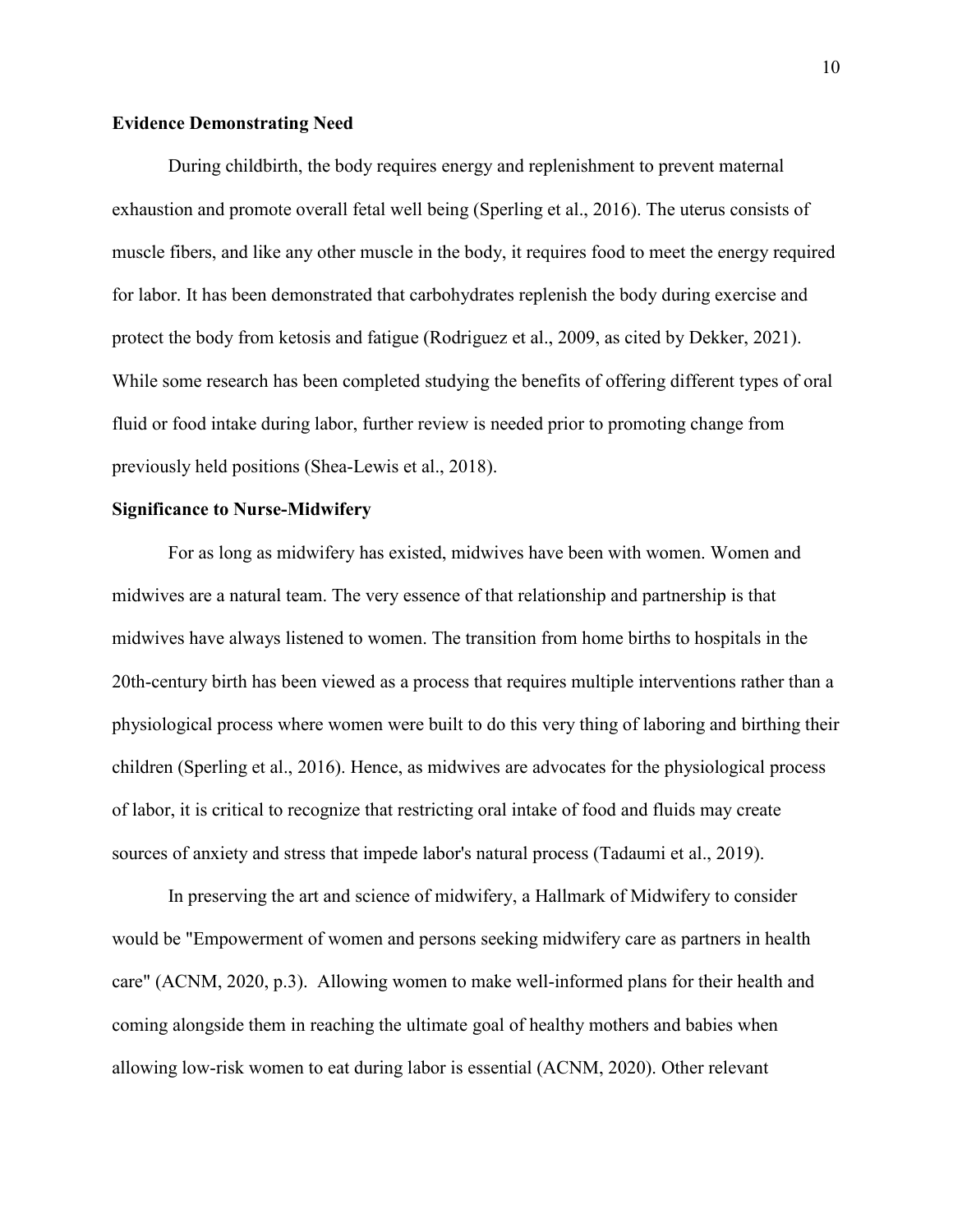Hallmarks are "Advocating for informed choice, shared decision making, and the right to selfdetermination" and "Incorporation of evidence-based care into clinical practice" (ACNM, 2020, p.3).

 Furthermore, when considering the physiological Pearls of Midwifery, "Allowing women to eat in early labor and drink throughout" is one of the first listed (ACNM, 2019). Hence, as nurse-midwives support women throughout the birth, they should encourage women at low risk of gastric aspiration to eat and drink throughout labor, and share specific nutrition options which may be beneficial.

#### **Theoretical framework**

Theory-guided research is crucial to the advancement of nursing as a discipline while also guiding the research process (Quinn, 2016). The Neuman Systems Model conceptual framework looks closely at four systems: the client-client system, the environment, health, and nursing to better understand how interventions can be applied for moving toward the continuum of health and wellness (Aylward, 2006). Neuman maintained that the client's health and wellness are dependent on preserving and maintaining the integrity of these four systems. Health is a reflection of living energy. Although health may fluctuate throughout a client's lifespan, these four systems provide a groundwork to accomplish satisfactory and overall wellness and ultimately preserve the quality of life.

The client-client system is further broken down into a flexible line of defense, normal defense line, line of resistance, and client variables (Aylward, 2006). The flexible line of defense is essentially a buffer that attempts to keep stressful factors out of the client's system—looking at the individual or multiple factors that induce stress for the client (Angosta et al., 2014). Clients may exhibit acute signs and symptoms when the flexible line of defense is impacted, such as lack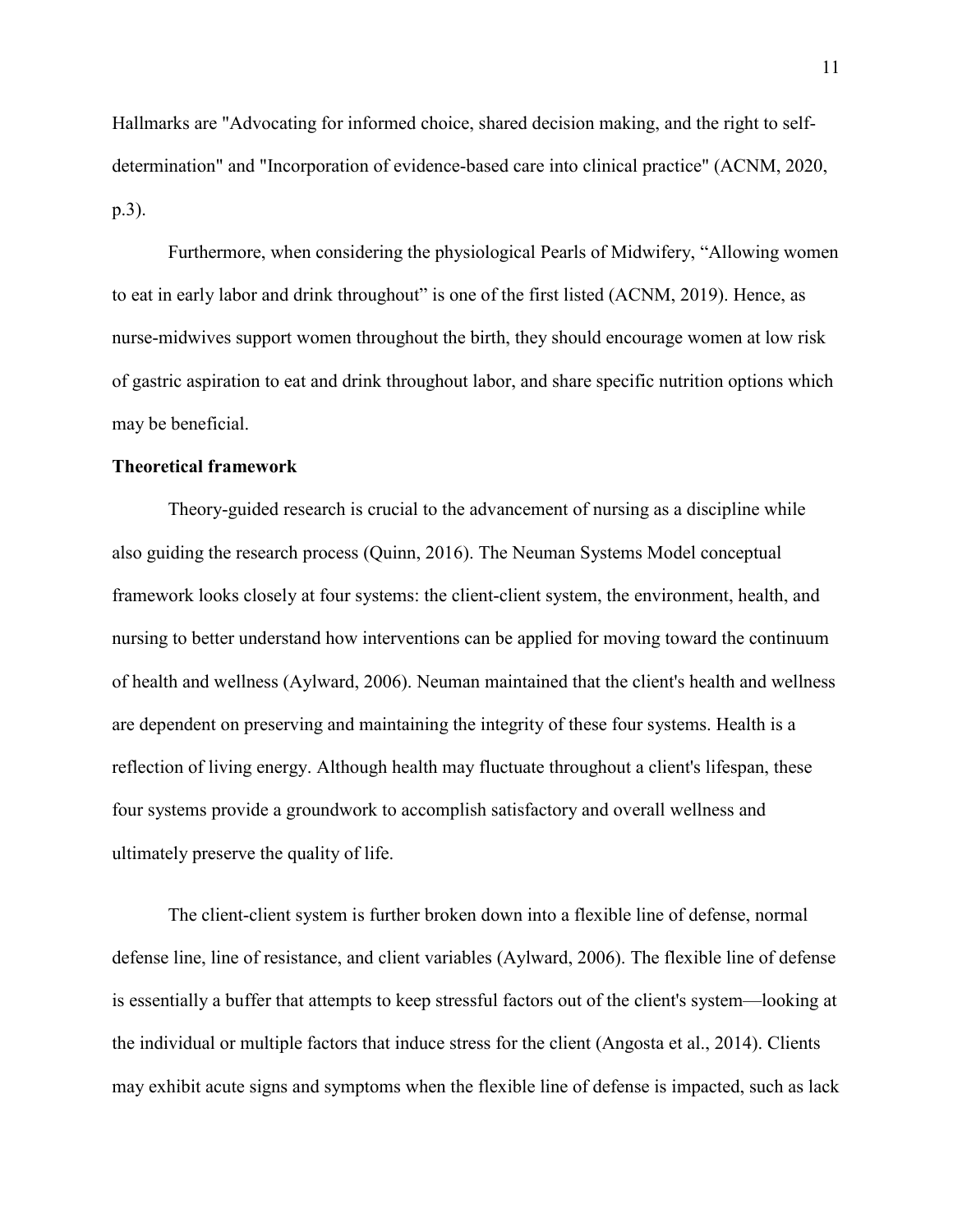of sleep, lack of nutritional intake, or decreased fluid intake leading to dehydration. On the other hand, the normal line of defense assesses the baseline of the client's history of wellness. The line of resistance is essentially the last resort or mechanism that clients have in order to resist the internal and external stressors affecting their health (Angosta et al., 2014). Without immediate interventions and action plans by healthcare, losing the line of resistance can lead to severe complications for the client. Nonetheless, the factors mentioned above that contribute to the client-client systems are also viewed through the client's physiological, psychological, sociocultural, developmental, and spiritual health.

The environmental system of Neuman Systems Model is another critical factor of maintaining the client's overall wellness. It requires assessing the internal, external, and created environment. Health is the third conceptual framework. It allows one to consider where the client is on the spectrum of health and illness (Aylward, 2006). Neuman describes wellness as life when energy is created and reserved, and death occurs when energy is totally depleted. Finally, nursing is a key aspect of Neuman's Model as nursing is the link unifying all of the client's systems discussed above to reach optimal health (Florczak et al., 2012).

The Neuman Systems Model is an appropriate framework for evaluating hydration and nutrition in promoting holistic wellness in laboring women. The client-client system, the environment and the health system are essential to enhance the flexible defense line and resistance line (Angosta et al., 2014). This includes the midwife educating women by introducing conversations regarding oral intake during labor early in prenatal visits. Prenatal counseling allows women to gain knowledge, to ask questions about benefits and risk factors of eating and drinking during labor, and to mitigate stress related to restriction of oral intake during labor. Importantly, the flexible defense line and the line of resistance can be sustained from an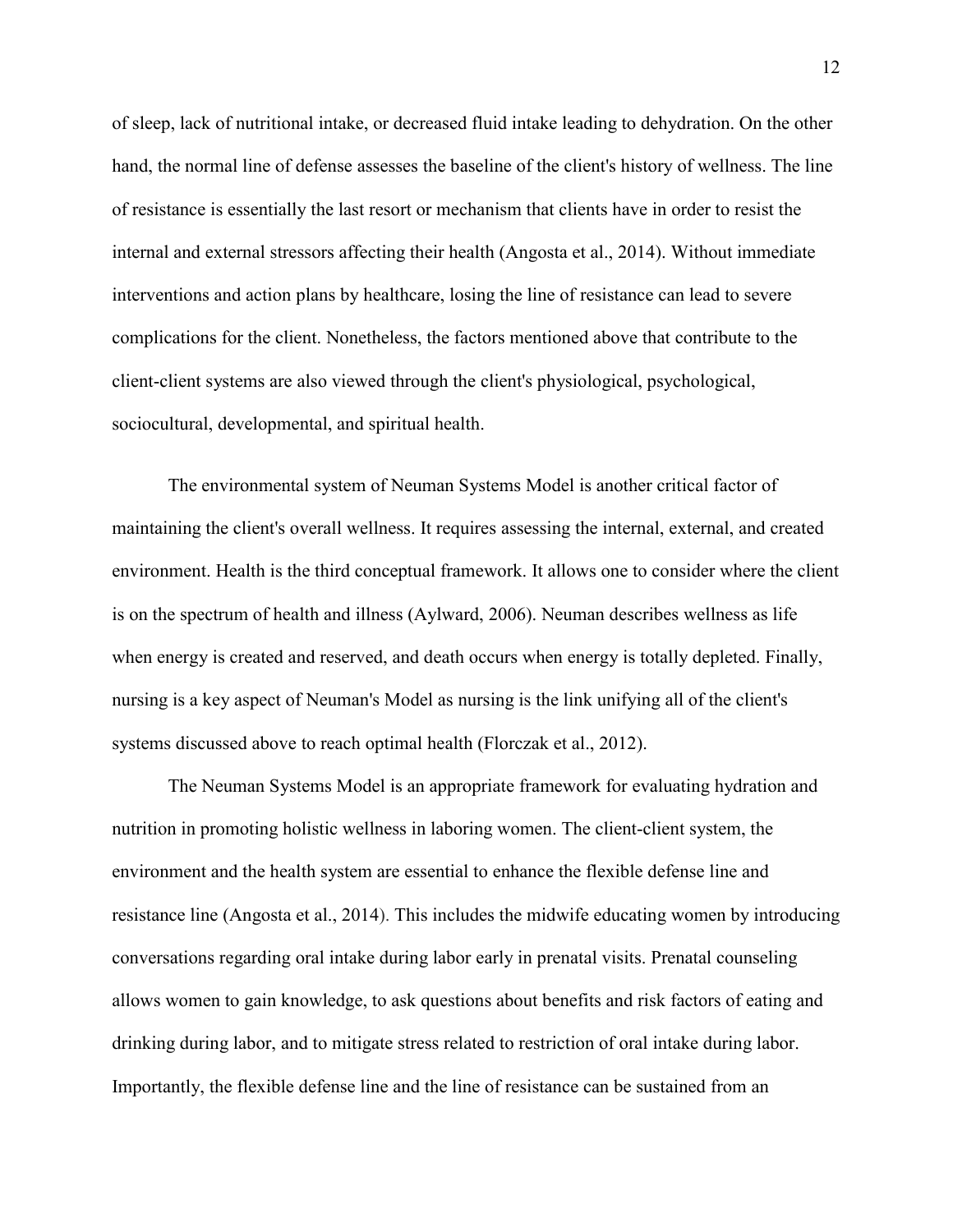interpersonal stance by incorporating family to support the laboring mother (Angosta et al., 2014). A woman's cultural traditions of consuming particular foods and beverages can impact the strength of the line of resistance. Flexible lines of defense, which serve to strengthen coping skills by reducing risk factors for stress, can also be applied with the addition of specific foods shown to improve outcomes (Florczak et al., 2012).

An example of a flexible line of defense is the intake of date fruits. Research has found that eating date fruits in late pregnancy and during labor can increase the chances of spontaneous labor, decrease the length of the second stage, and decrease the need for induction or augmentation of labor (Rahmani et al., 2012; Razali et al., 2017). Allowing women to consume date fruits can be viewed as a beneficial line of defense. Implementing this intervention promotes holistic wellness and health maintenance in relation to the concepts of the Neuman Systems Model.

#### **Position Statements**

Currently, the position of the professional organization of nurse-midwives, ACNM, maintains that birth is a physiologic process and that supportive care should be emphasized in cases of low-risk laboring women (ACNM, 2016). While the small risk of aspiration should be discussed with women during the antepartum period, the principles of self-determination are integral to decision-making. It should be noted that while healthy women with low-risk pregnancies are at very low risk of aspiration, if risks arise during the course of care, additional discussions should be had regarding further restriction of intake. Additionally, they note that anesthesia is the causal factor increasing the risk of aspiration, not oral intake on its own. Other integral components of making these clinical decisions are a thorough and ongoing evaluation of risk factors and appropriate communication with the physician and anesthesia team. With a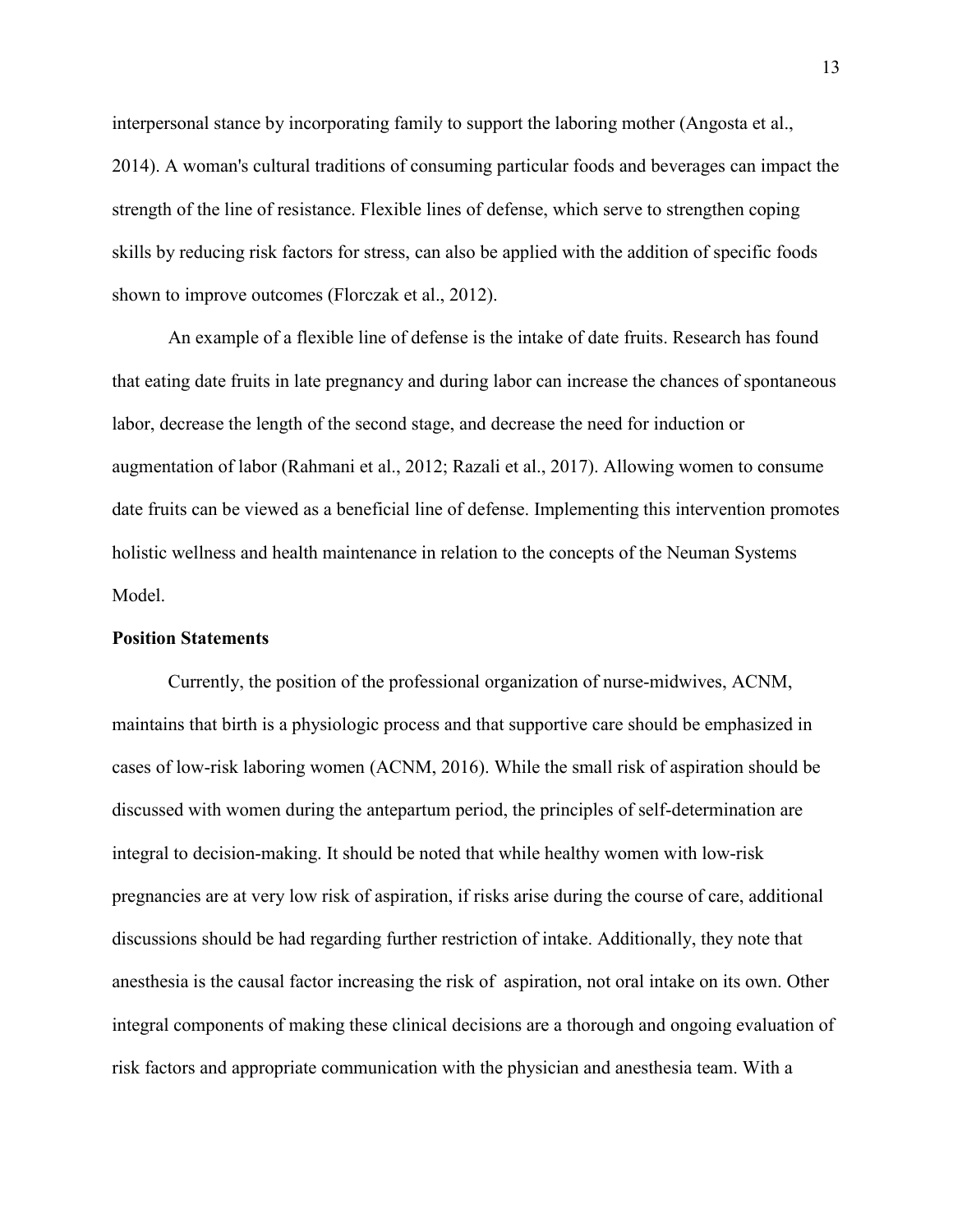complete discussion of the risks as well as benefits of oral intake, women at low risk of aspiration should be permitted the autonomy to make the decision regarding their own oral intake during labor (ACNM, 2016).

The American Society of Anesthesiologists [ASA] (2016) maintains that for low-risk laboring women, moderate intake of clear liquids should be permitted. However, they recommend that laboring women avoid consuming solid foods. It is interesting to note that it is the presence of particulate matter in the liquid which is more influential than the volume of liquid consumed (ASA, 2016).

Arising from the guidelines of the ASA are the recommendations of UpToDate. In their discussion of the management of normal labor and birth, they address oral intake during labor. The UpToDate article by Funai and Norowitz (2021) shares the ASA's stance that clear liquids should be permitted to laboring women at low risk of cesarean delivery, and solid foods should be avoided. If oral intake restriction is necessitated due to risk factors complicating the pregnancy or labor course, women should be given intravenous hydration (Funai & Norowitz, 2021).

The professional body of the American College of Obstetrics and Gynecology [ACOG] shares a position statement as well regarding oral intake during labor. ACOG maintains that while laboring women should be allowed clear liquids for oral intake, solid foods should be restricted (ACNM, 2016). However, ACOG released a bulletin in 2009 stating that low-risk women should be given a choice to eat solid foods. It recognized that with anesthesia advancements, there is minimal evidence for continuing with clear liquids only (ACNM, 2016).

On the other hand, the World Health Organization [WHO] recommends that due to the high demand of energy needed during labor and the overall maternal and fetal well being,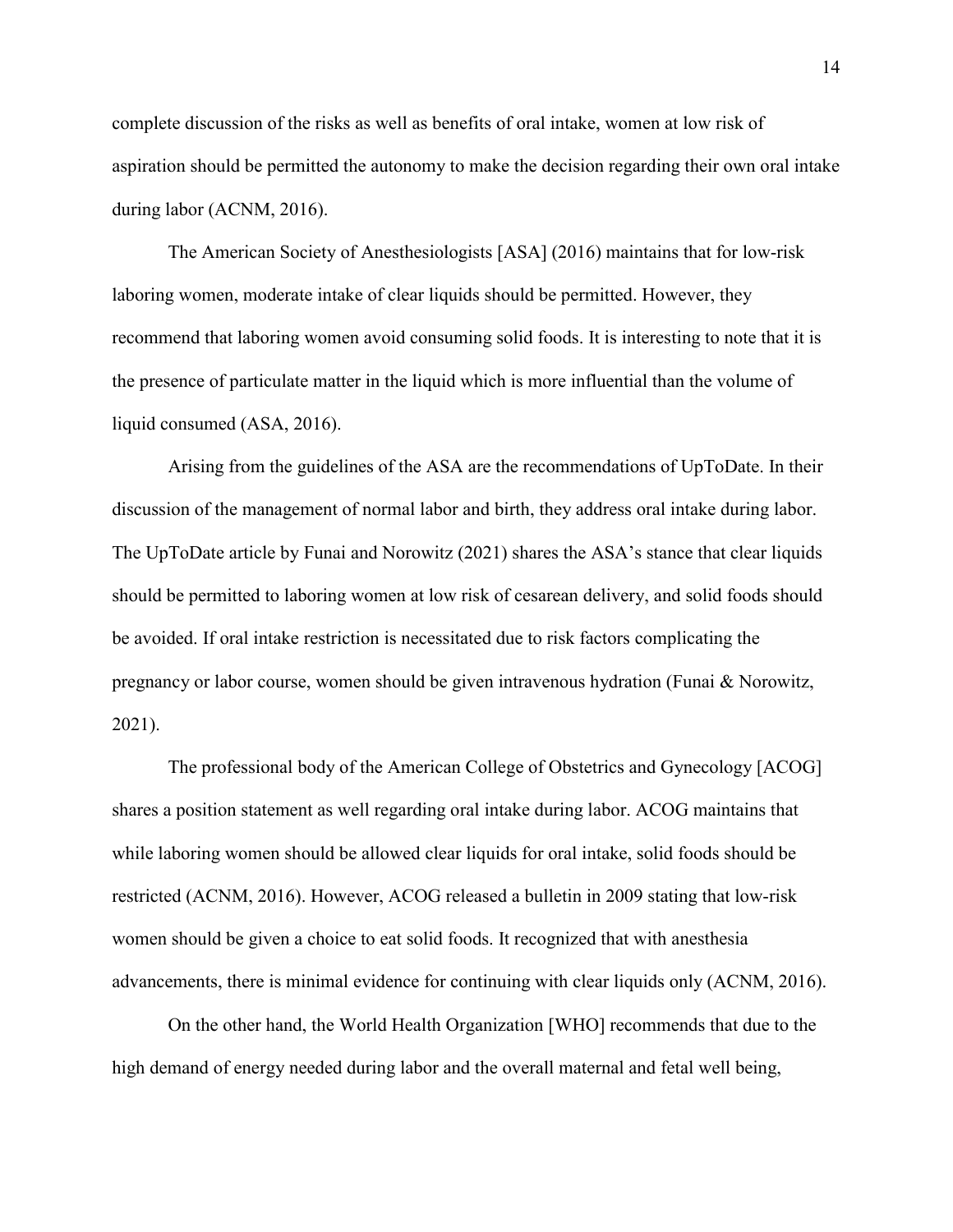laboring women should be allowed to eat and drink as desired (Sperling et al., 2016). Additionally, the Cochrane review of systematic reviews concluded that withholding oral fluids and solids to laboring women has been shown to have no advantages or disadvantages (Singata et al., 2013). However, qualitative studies of women's views on oral intake restrictions have concluded these restrictions are viewed negatively and promote dissatisfaction with labor experiences (Ozkan, 2017).

#### **Summary**

 As midwives, allowing low-risk women to eat and drink during labor is a key part of promoting physiological birth. Chapter One introduced the topic of different types of oral nutrition and hydration in labor as it pertains to maternal outcomes and identified disagreements among professional organizations. The evidence supporting the need for women to maintain adequate intake during labor was discussed along with the historical context of oral restrictions. Neuman's Systems theory was used as the theoretical framework to guide the research. The official positions of different professional organizations were then compared. Chapter Two will explain the methods by which this literature review was completed including the search strategies and criteria for inclusion and evaluation. Then, Chapter Three will discuss the findings of the literature review and analyze their findings. Finally, Chapter Four will conclude with a response to the practice question, recommendations for future research, and implications for nurse-midwifery practice.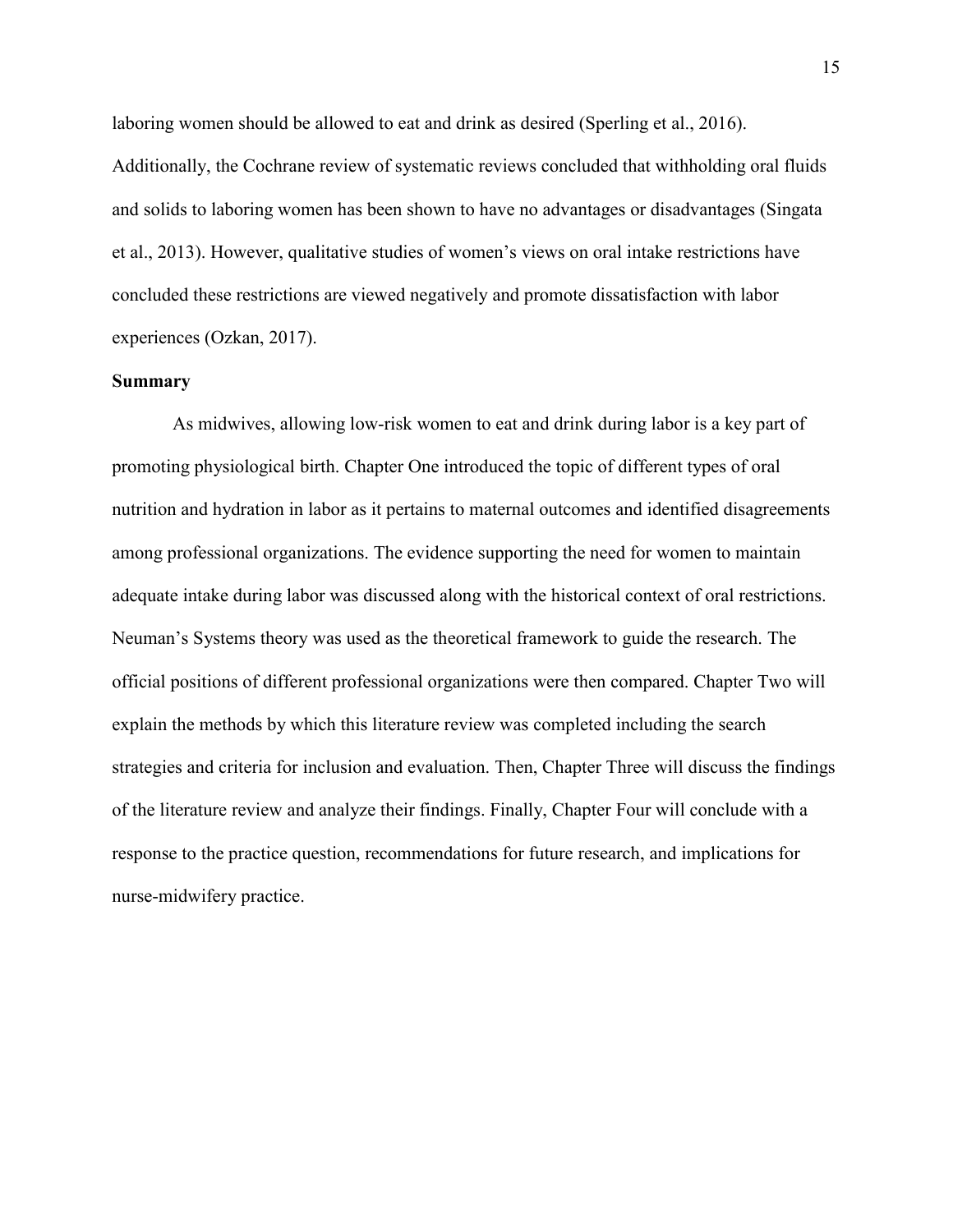#### **Chapter II: Methods**

The purpose of this chapter is to describe the research methods employed in gathering literature pertinent to the chosen topic. Search strategies used to identify research articles, criteria for inclusion and exclusion, as well as criteria for evaluating the articles selected will all be discussed. In addition, the evaluation process for categorizing studies will be discussed.

In considering the most up-to-date scientific research, this literature review included articles published between 2009 and 2020. The following databases were used to select data: CINAHL, Science Direct, PubMed, and Scopus. The search terms used to identify articles included labor and eating, food intake during labor, oral intake during labor, maternal outcomes intake labor, carbohydrates in labor, eating and drinking during labor, labor outcomes with oral intake, effects on oral intake during labor, labor progress and oral intake, oral carbohydrate intake labor, date fruit intake labor, the impact of oral intake on labor progress, and eating during labor and labor progress. In addition to the database searches, the reference lists of the research articles were analyzed to extract additional pertinent research articles.

Inclusion criteria included articles that discussed oral nutrition, hydration, and maternal outcomes. As well, the chosen articles were published from 2009-2020, were available in full text, and written in English. Both national and international studies were included in this literature review. Exclusion criteria, therefore, included articles published before 2009, those that were not available in English, systematic reviews, expert opinions, literature reviews, and Level IV or V articles as described by Dang & Dearholt's (2018) criteria for research appraisal (Appendix II). After a thorough review of the databases, 25 articles were ultimately chosen out of 37,161 that were initially identified from the databases. The articles were selected following evaluation of titles for relevance, reading abstracts, removing duplicate results, and screening for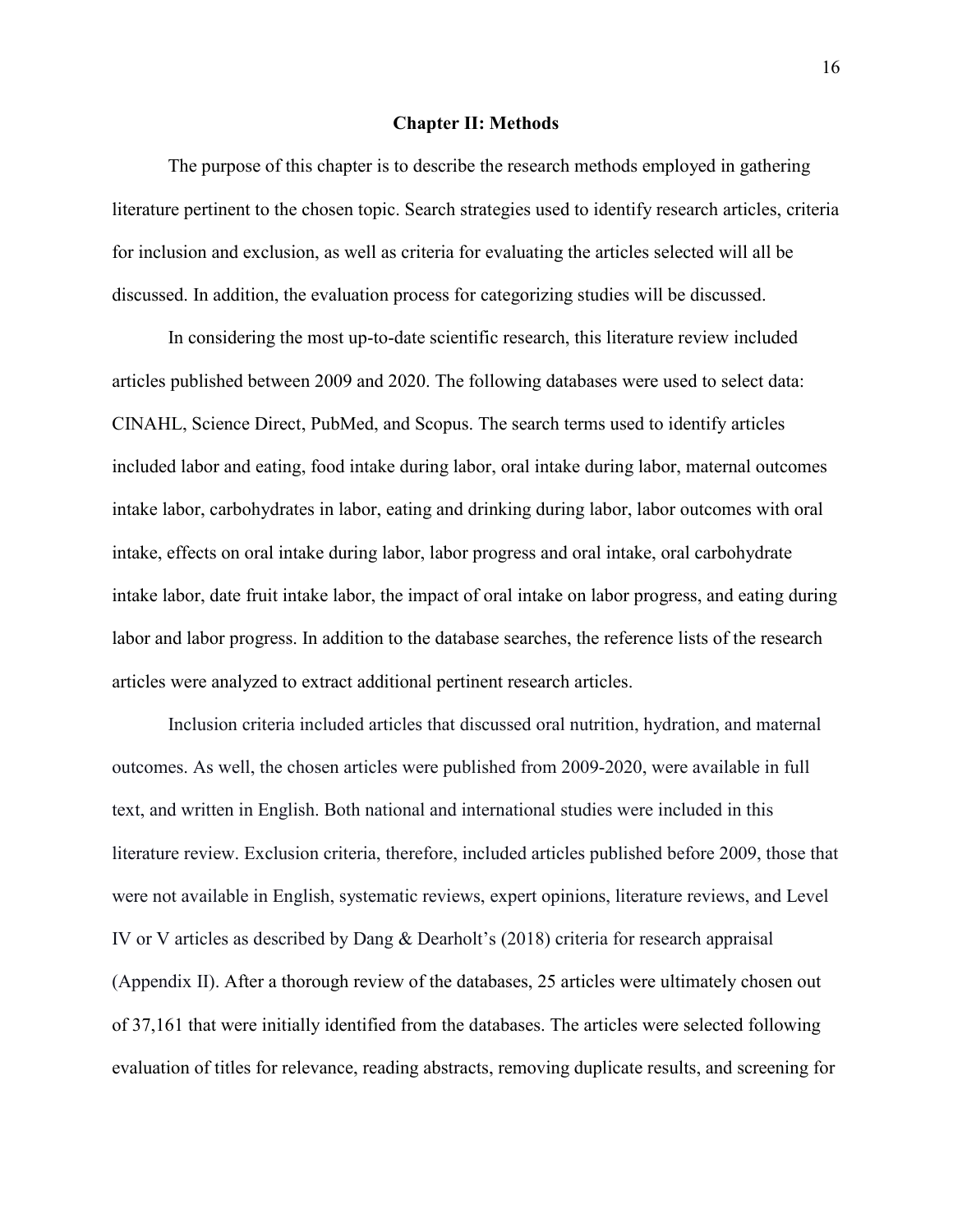primary research. The selected studies were conducted around the world in Iran, Saudi Arabia, the United States, Turkey, Israel, Norway, South India, England, France, Malaysia, and Jordan. Twenty articles were randomized, controlled trials, several of which were double-blinded. The remaining five articles included retrospective observational cross-sectional studies, phenomenological qualitative studies, and prospective cohort studies.

The criteria for the evaluation of research studies used in this paper were drawn from the Johns Hopkins Research Evidence Appraisal Tool (Dang & Dearholt, 2018). This tool categorizes articles from Level I-V, with quality ratings of Low, Good, or High. Of the 25 articles chosen, 20 were randomized controlled trials, placing them in the category of Level I articles. Level I articles are the highest in the hierarchy of ratings, according to Dang and Dearholt (2018), which includes both randomized controlled trials as well as meta-analyses that contain only randomized controlled trials. The remaining five articles were Level III, a category that includes nonexperimental and qualitative studies, as well as meta-syntheses (Dang & Dearholt, 2018). The Level III articles that were chosen used a variety of methods including being prospective, cohort studies, retrospective observational cross-sectional studies, and phenomenological qualitative studies. No Level II, IV, or V articles were chosen for inclusion in this paper.

Articles that met the inclusion and exclusion criteria were then given a quality rating based on the caliber of the study methods. The Johns Hopkins Research Evidence Appraisal Tool uses the designation of High, Good, or Low/Major Flaw when describing the quality of a research study (Dang & Dearholt, 2018). Twenty of the articles were of Good quality, with the remaining five articles being of High quality. Factors used to determine whether a study was Good or High quality included whether the results could be generalizable with sufficient sample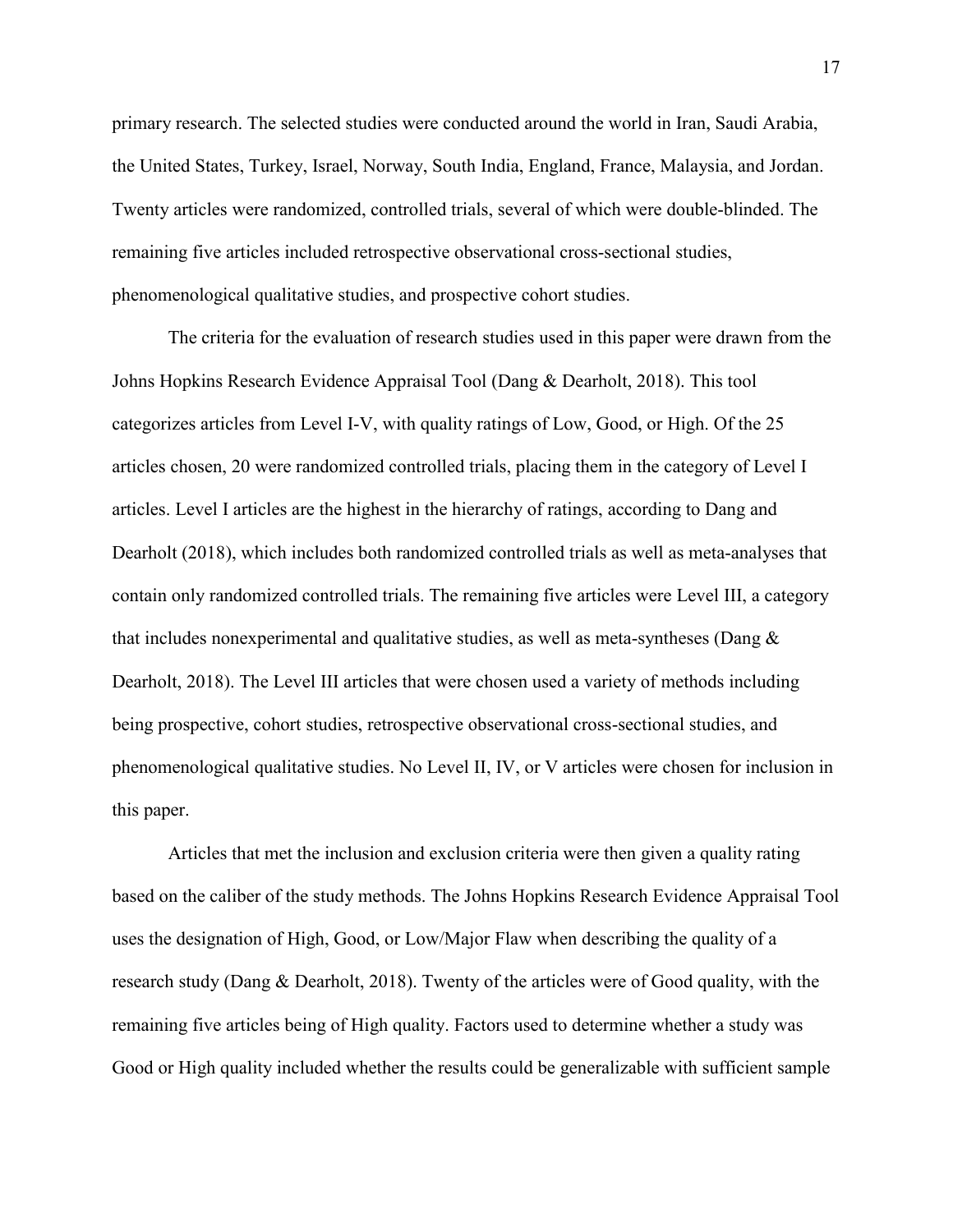size for study design, whether it was double-blinded, presence of definitive conclusions, whether recommendations were consistent, and based on a comprehensive review of the literature (Dang & Dearholt, 2018). None of the selected articles discussed in this paper were of Low quality.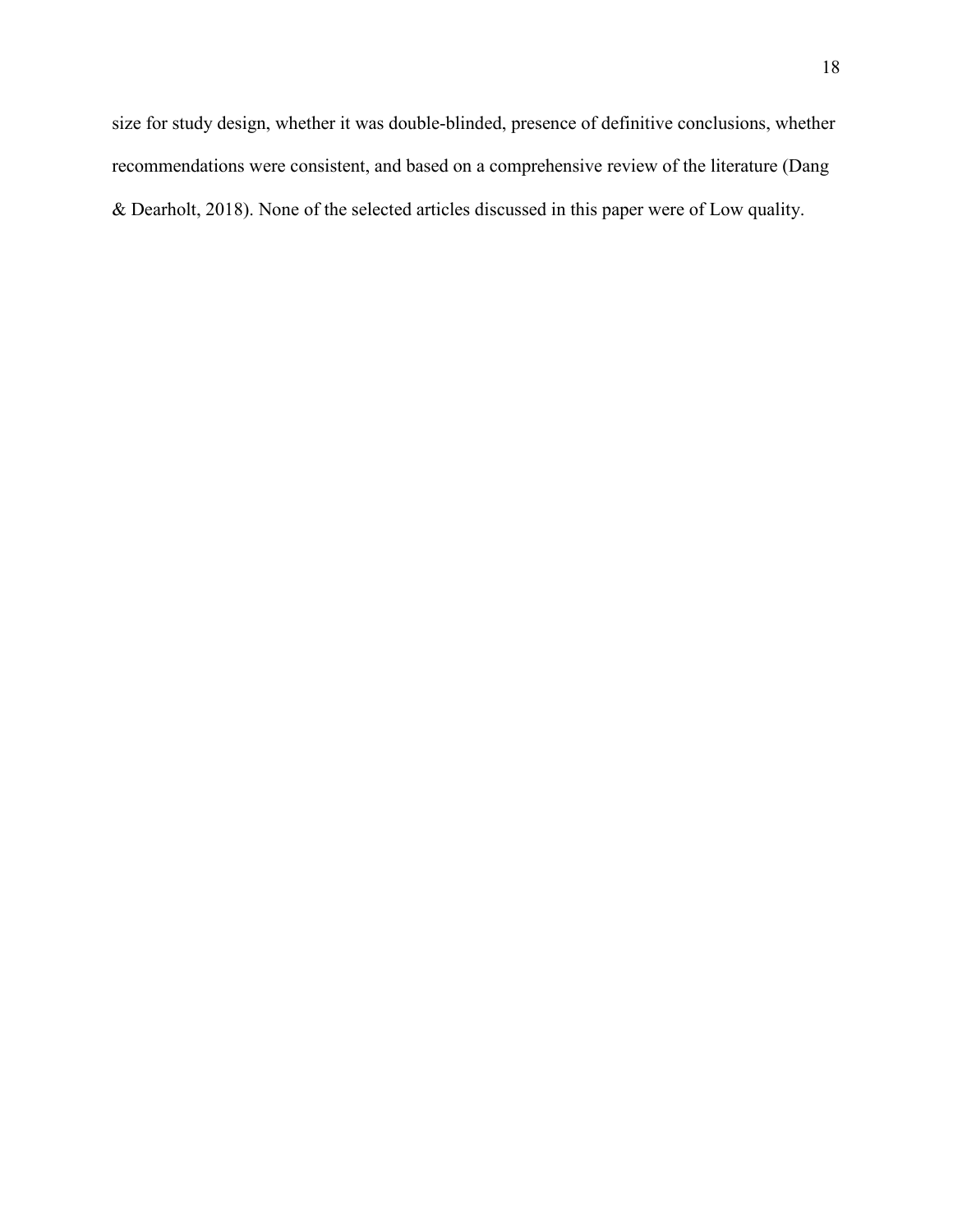#### **Chapter III: Literature Review and Analysis**

This chapter will address a synthesis of the 25 matrix articles (see Appendix I). Their purpose, methods, results, major findings, and conclusions will be presented. The articles will be divided into major themes under the headings of oral hydration, intravenous hydration, and solid food intake. Finally, the overall strengths and weaknesses of the available literature will be discussed along with a preview of the final chapter.

#### **Synthesis of Matrix**

The articles used in this review were organized using the matrix format. The format for the matrix was designed showing four columns: purpose/sample, design, results, and strength/limitations. Setting, level of evidence, and quality of the evidence are also included. Additional components of the matrix include author's conclusions and recommendations, and a summary for current clinical practice questions. The research appraisals were done by using the criteria from the John Hopkins Research Evidence Appraisal Tool (Dang & Dearholt, 2018). After a thorough review of the available literature, 25 articles were selected and further discussed in this section.

#### **Synthesis Of Major Findings**

Of the 25 articles selected for inclusion in the matrix, 14 studied hydration through intravenous fluids, oral intake, or both. Interventions of intravenous hydration varied in volume infused per hour as well as whether the fluids contained dextrose, Lactated Ringer's (LR) solution, or 0.9% normal saline. Ten of the studies viewed oral intake of foods. Oral intake of foods studied included dates, garlic, raisins, and various probiotic-containing foods. The findings and statistical significance related to neonatal and maternal labor outcomes are discussed in the following pages.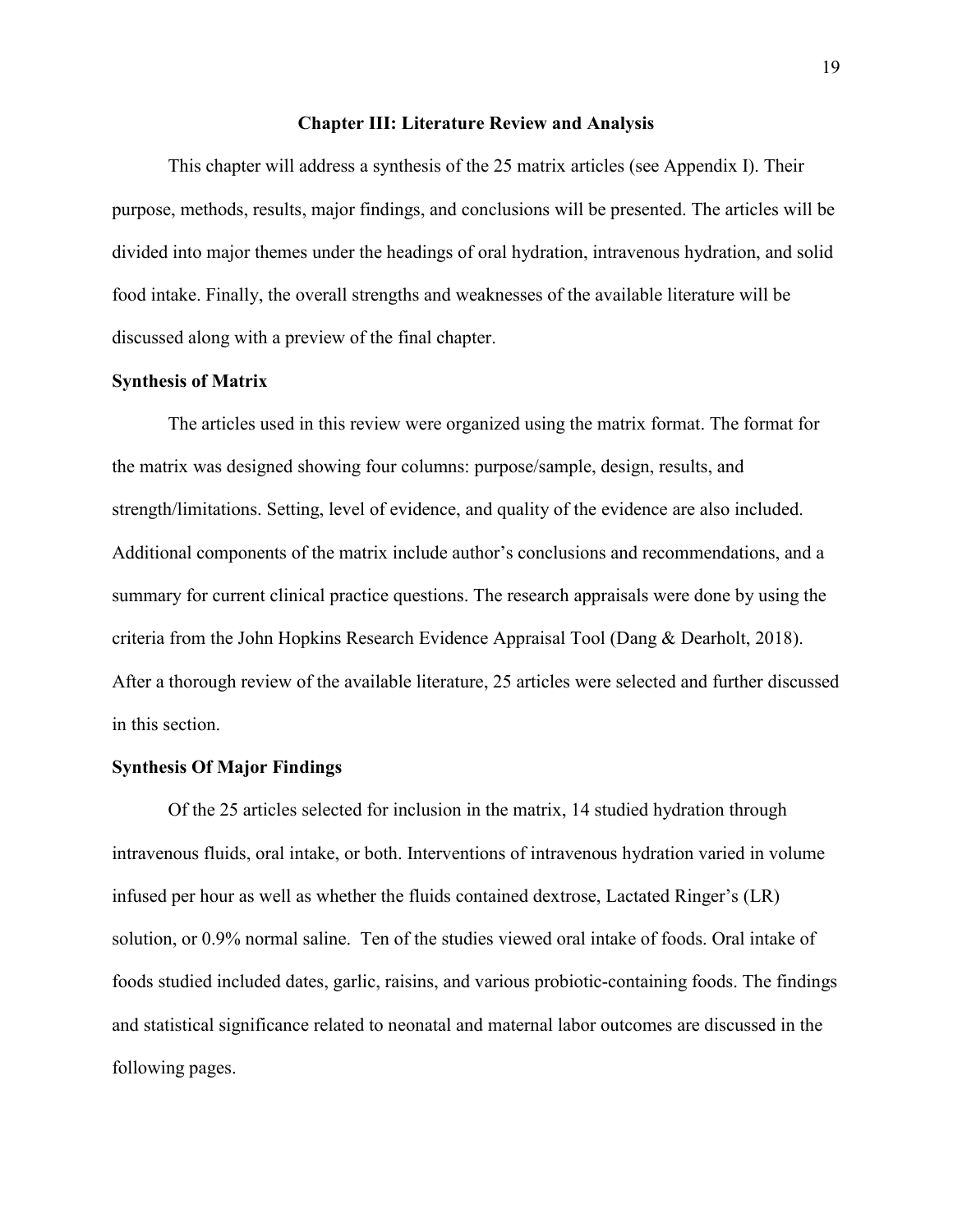#### **Oral and Intravenous Intake of Fluids**

#### *Duration of Labor*

In their double-blind, randomized, controlled trial in Iran, Ahadi et al. (2020) researched the effect of different hydration types on labor duration, oxytocin administration, and the incidence of prolonged labor in term, nulliparous women in spontaneous labor ( $N=188$ ). Of the three groups, the first (n=63) received 125ml/hr of LR intravenously and were permitted ad lib oral intake of apple juice, orange juice, and water. The second group (n=65) received 125ml/hr of dextrose 5% intravenous solution with ad lib oral intake. The third group (n=60) only consumed oral fluids ad lib with no intravenous supplementation. The dextrose intervention was statistically significant with shorter labor duration  $(p<0.001)$ , shorter first and third stages  $(p<0.001)$ , less need for oxytocin augmentation  $(p<0.001)$ , and a lower frequency of prolonged labor (p=0.001). The authors concluded dextrose 5% solution can safely be used in labor and may lead to favorable results in low-risk, nulliparous women in spontaneous, active labor (Ahadi et al., 2020).

 Another study in Iran, completed by Direkvand-Moghadam and Rahmani (2012), compared the effects of intravenous hydration with LR on labor length, need for oxytocin augmentation, and prolonged labor, leading to adverse outcomes. The participants included (N=120) nulliparous women between 38 and 40 weeks gestation who were in active labor of 4- 5cm dilation. The first group  $(n=30)$  received 60mL/hr of LR, the second group  $(n=30)$  received 120mL/hr, and the third group (n=30) received 240mL/hr, with all three groups encouraged to drink water and soft drinks. The control group had the usual care, which did not include intravenous hydration. A significant decrease in length of the first stage of labor ( $p=0.001$ ) and a shorter second stage of labor ( $p=0.01$ ) in all intervention groups compared to the control was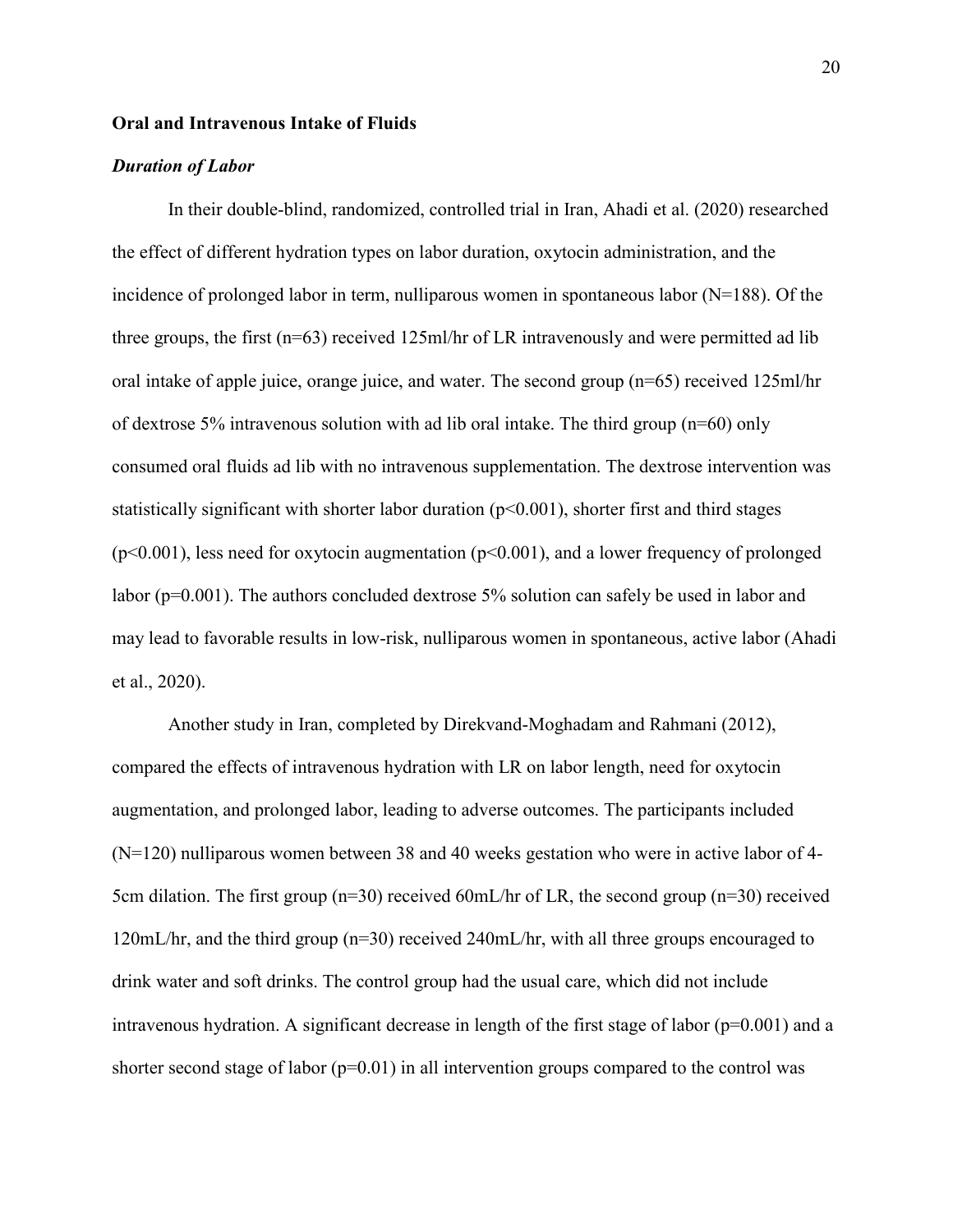noted. They concluded that allowing unrestricted oral intake of fluids and providing intravenous hydration to nulliparous women decreased labor duration, oxytocin administration rates, and reduced incidences of prolonged labor (Direkvand-Moghadam & Rahmani, 2012).

 Edwards et al. (2014) undertook a randomized study on the effects of type and volume of intravenous hydration on maternal and neonatal outcomes, and labor course. Their multi-center, randomized controlled trial included  $(N=311)$  term, nulliparous women with uncomplicated pregnancy in spontaneous labor in the United States. The first group (n=125) received LR solution with 5% dextrose (D5LR) at 125ml/hr with oral intake restricted, the second (n=105) received D5LR at 250ml/hr with restricted oral intake, and the third (n=101) received D5LR at 25ml/hr with ad lib oral fluid intake. No significant difference was found regarding labor duration, endometritis, rate of oxytocin administration, wound complications, low neonatal Apgars, maternal fever, or cesarean birth. A significantly lower incidence of clinical chorioamnionitis ( $p=0.048$ ) was evident in both the D5LR groups. While intravenous hydration appears to be safe, neither form of hydration improved labor performance or reduced labor dystocia. Oral intake of fluids did not lead to adverse outcomes, including maternal aspiration, pulmonary edema, or perinatal mortality (Edwards et al., 2014).

Garmi et al. (2017) investigated the effects of type and volume of intravenous fluid hydration on laboring women in an Israeli study which included nulliparous women (N=300) at term gestation. All of the intervention groups were given LR for intravenous hydration and were permitted ad lib oral intake of water, ice chips, or tea with sugar. The first intervention group  $(n=125)$  was assigned LR at 125ml/hr, the second group  $(n=101)$  received LR at 250ml/hr, and the third group (n=98) received normal saline with 5% dextrose at 125ml/hr. The study's findings indicated no significant difference in prolonged labor  $(p=0.74)$ , second stage duration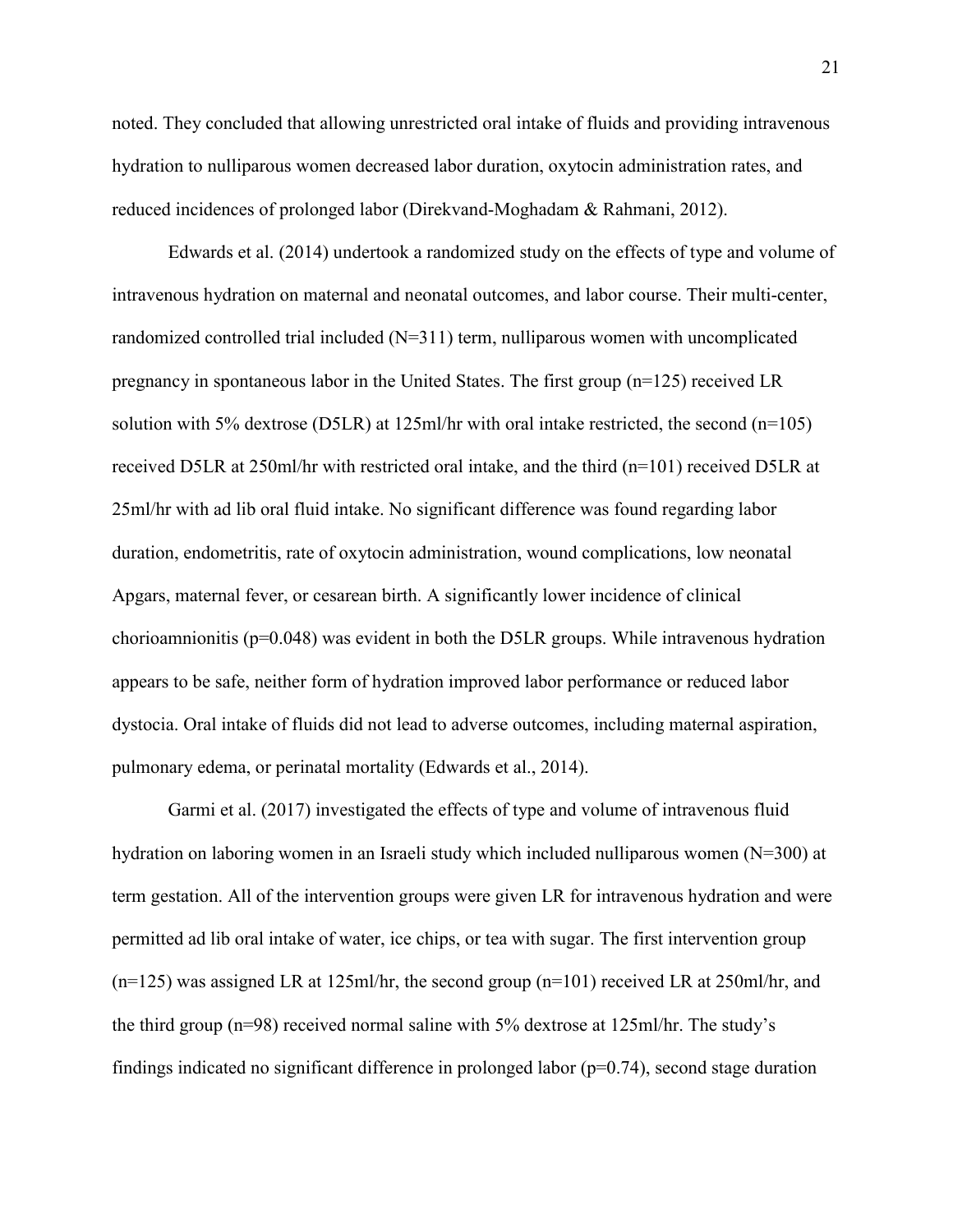$(p=0.73)$ , oxytocin administration ( $p=0.89$ ), mode of delivery ( $p=0.21$ ), intrapartum fever  $(p=0.08)$ , or early postpartum hemorrhage  $(p=0.74)$ . They concluded that varying intravenous fluids and administration rates did not alter labor duration or other outcomes (Garmi et al., 2017).

In South India, Kavitha et al. (2011) performed a randomized study, comparing the effects of oral and intravenous hydration on labor duration with  $(N= 293)$  low-risk, nulliparous women at term gestation in spontaneous active labor. The control group  $(n=99)$  was permitted to consume water and coconut water with no intravenous hydration. The first intervention group (n=98) received LR at 125mL/hr, and the second intervention group (n=96) received LR at 250mL/hr. Both intervention groups were allowed oral intake of fluids as desired. Intravenous fluids led to a significant decrease in the incidence of vomiting  $(p=0.001)$  when compared to oral fluids alone. The other labor outcomes including oxytocin requirements, duration (both normal and prolonged), mode of delivery, neonatal and maternal outcomes did not demonstrate significant differences between groups. The benefit was noted that the use of intravenous fluids can decrease vomiting in low-risk primigravida (Kavitha et al., 2011).

Fong et al. (2017) used a double-blind, randomized controlled trial to evaluate whether prolonged labor will be decreased by the rate of intravenous fluid given during labor with nulliparous women (N=275) in the United States. Of the three groups, group one (n=92) received normal saline running at 250mL/hr, group two (n=92) received 5% dextrose in normal saline running at 125mL/hr, group three (n=90) received 5% dextrose in normal saline at 250mL/hr. Neither increasing intravenous fluids nor the type of fluids was found to affect labor duration  $(p=0.92)$  for nulliparous women (Fong et al., 2017).

Similarly, Sharma et al. (2012) viewed the link between the initiation of parenteral fluids and labor outcomes for nulliparous women  $(N=250)$  in active labor. The first group (n=122)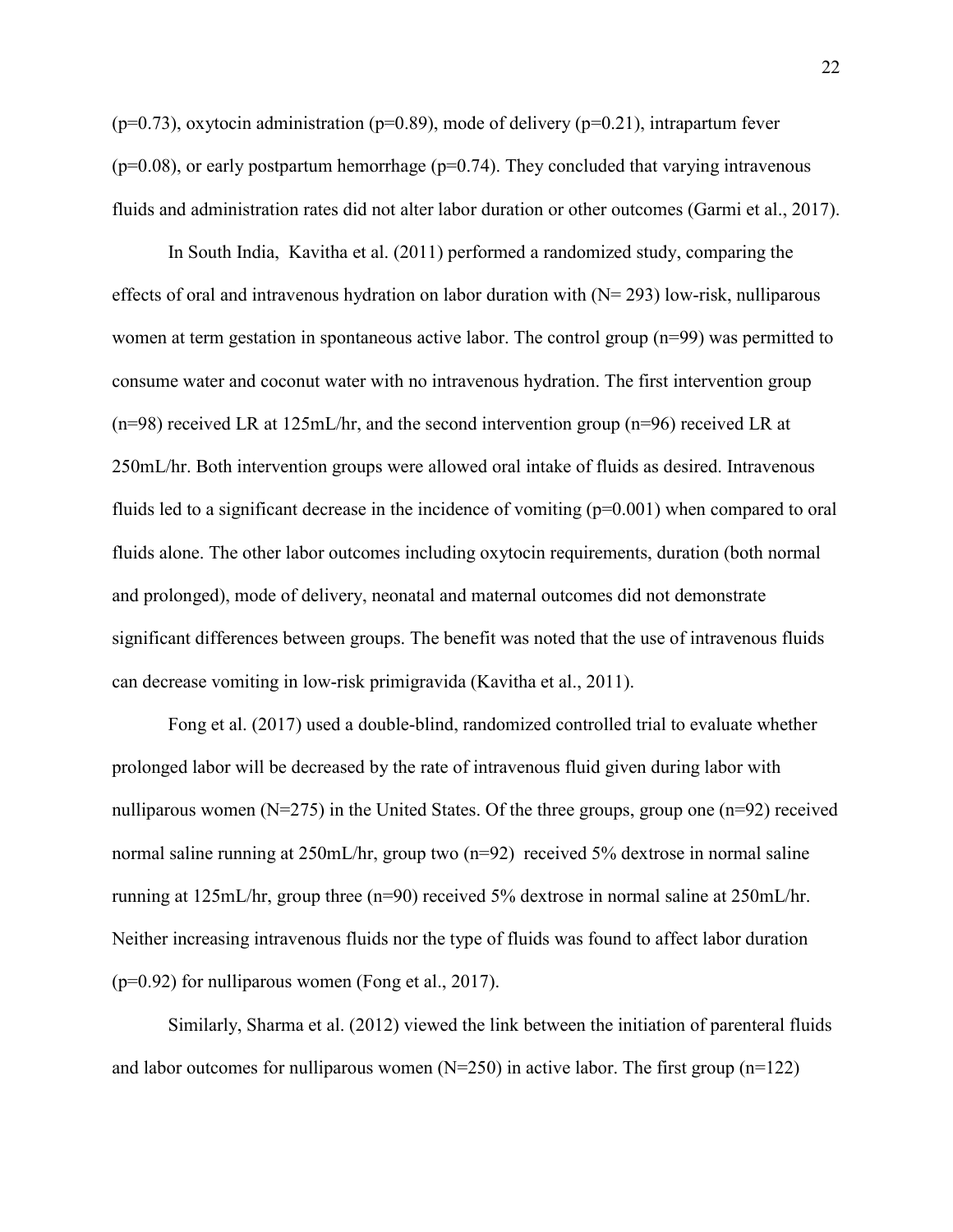received 5% dextrose fluid alternated with normal saline running at 175mL/hr, while the control group  $(n=128)$  received normal saline fluids only, at the same rate. A statistically significant difference was noted with dextrose fluids having a shorter duration of labor ( $p=0.000$ ), less prolonged labor ( $p=0.009$ ), and less augmentation with oxytocin ( $p=0.004$ ). The authors concluded that the administration of dextrose 5% alternating with normal saline fluids reduced the incidence of prolonged labor, decreased labor duration, with less need for oxytocin augmentation (Sharma et al., 2012).

Shrivastava et al. (2009) compared normal saline with and without dextrose and the effect on labor progress for nulliparous women (N=289) in spontaneous, active, uncomplicated labor in the United States. The results were statistically significant as participants who had dextrose 5% or 10% were able to complete labor significantly faster than participants who received normal saline ( $p=0.02$ ), with shorter second stage ( $p=0.01$ ), and fewer prolonged labors ( $p=0.01$ ). Hence, the administration of dextrose fluid can improve the labor course of nulliparous women (Shrivastava et al., 2009).

In a randomized controlled trial, Paré et al. (2017) studied the effect of dextrose intravenous fluid given to term nulliparous women  $(n=193)$  in France undergoing induction of labor with Bishop scores  $> 6$ . The control group (n=97) received 250mL/hr of normal saline, and the intervention group (n=96) received 5% dextrose in normal saline at 250mL/hr, with both groups receiving oxytocin for induction. Notably, the study demonstrated significant differences between groups with the dextrose group having shorter first, second, and third stages of labor when compared as a whole  $(p=0.024)$ . There was no significant difference in mode of delivery, Apgar scores, or arterial cord pH. Dextrose fluid administration was found to decrease duration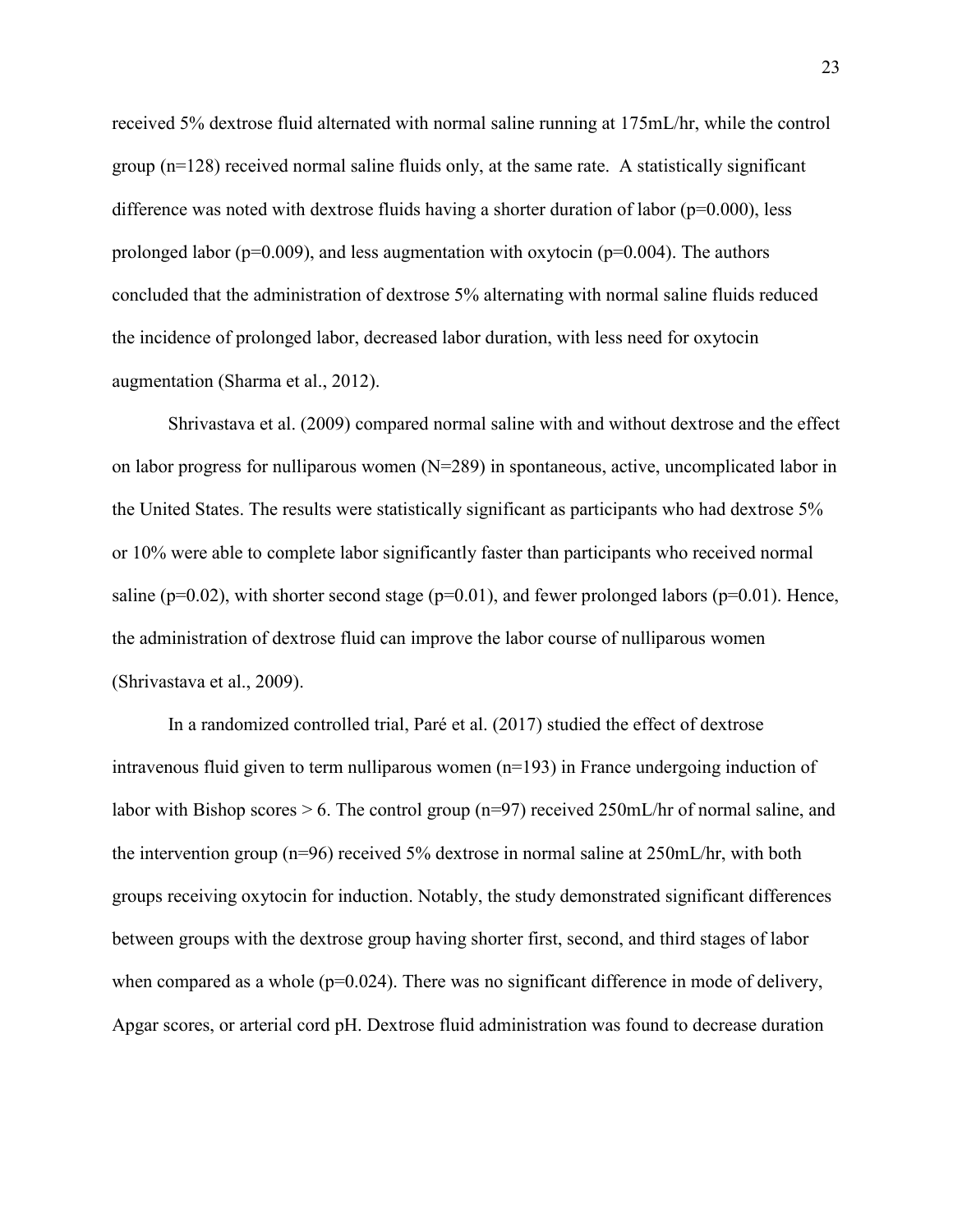of induction in nulliparous women with a favorable cervix, without increasing the risk of cesarean birth or operative delivery. (Paré et al., 2017).

#### *Mode of Delivery*

In Iran, Sehhatie et al. (2017) assessed labor outcomes such as mode of delivery, use of oxytocin, and prolonged labor when LR, dextrose fluids, or oral fluids are administered with low-risk, term, nulliparous women (N=200). Group one (n=67) received LR at 125ml/hr in addition to oral fluids of water, apple juice, or orange juice. Group two (n=67) received dextrose 5% at the same rate plus oral fluids, and group three (n=67) received only oral fluids. There is a statistically significant difference in the mode of delivery  $(p=0.002)$  with the dextrose group having the fewest cesarean deliveries as well as a decreased rate of oxytocin augmentation  $(p=0.001)$ , less prolonged labor ( $p=0.001$ ), and higher one minute Apgars ( $p=0.004$ ). Dextrose fluids were shown to give considerable benefits of lower cesarean delivery, oxytocin augmentation, and decreased prolonged labor, and higher one-minute Apgars (Sehhatie et al., 2017).

Simonet et al. (2020) studied whether carbohydrate intake during labor can decrease instrumental vaginal delivery, and can impact labor duration, mode of delivery, self-reported evaluations of maternal well-being, breastfeeding outcomes, vomiting, and length of hospitalization among (N=3,984) low-risk women in spontaneous labor. The carbohydrate intervention group  $(n=2,014)$  was advised to drink 200mL of apple or grape juice every three hours, along with water, while the fasting group (n=1,970) was only permitted water. Both groups received intravenous fluids that contained 5% glucose at 60mL/hr. There were no significant differences between the groups with mode of delivery, duration of labor, maternal well-being, vomiting, breastfeeding or length of hospitalization, and no evidence that increased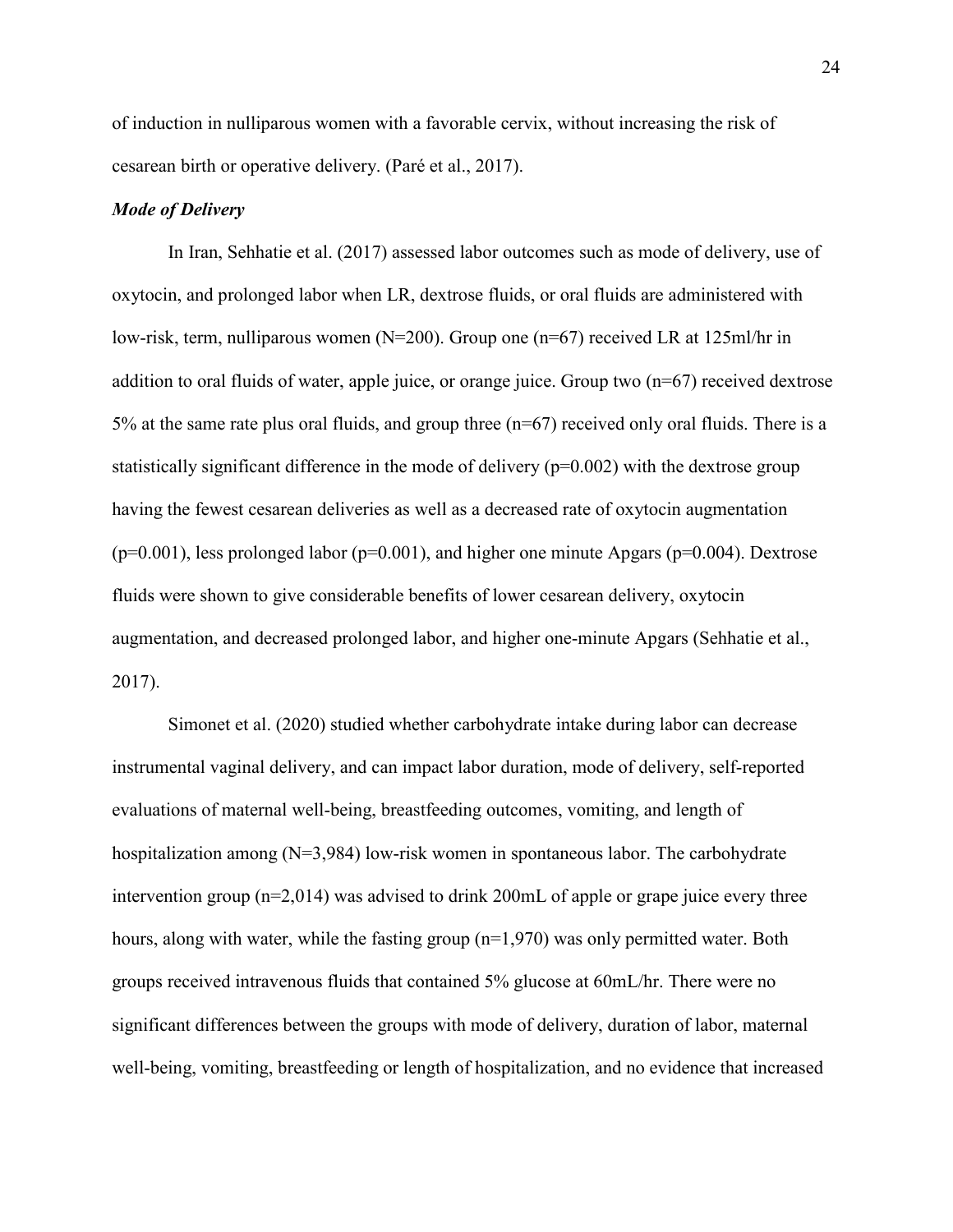risk or adverse effects occurred with oral intake. Therefore, allowing low-risk women to consume fruit juice and water does not have a negative effect on maternal outcome (Simonet et al., 2020).

#### *Pain Perception During Labor*

 Ergol et al. (2012) studied the effect of oral fluids (grape juice compared to NPO) during labor on perception of labor pain and labor duration in a randomized, controlled trial for term, low-risk nulliparous women  $(N=110)$ . The intervention group was allowed to consume as much juice as desired during the course of labor while the control group was not permitted any oral fluids or food. There was a significant reduction in total labor length in the intervention group  $(p=0.016)$ , however, no significant difference for each individual labor stage. The intervention group reported an increased perception of pain which did not reach statistical significance (first stage  $p=0.468$ ; second stage:  $p=0.696$ ; fourth stage:  $p=0.109$ ). Allowing low-risk women oral intake of fluids during labor may reduce labor duration but did not affect the perception of pain (Ergol et al., 2012).

 Taavoni et al. (2019) studied the effects of honey supplementation during labor and the influence of labor pain for (N=80) low-risk, term primigravida women in spontaneous active labor. The groups were randomized with the intervention group  $(n=40)$  receiving 2.5 teaspoons of honey in 150mL of water initially then readministered every 30-60 minutes. The control group (n=40) received 150mL of water only. Pain scores were recorded using a 0-10 scale every 30 minutes until cervical dilation of 8cm was reached. A significant reduction in pain was noted with the intervention group ( $p=0.028$ ) at 30 minutes, at 60 minutes ( $p=0.000$ ), at 90 minutes  $(p=0.0003)$ , and at 120 minutes ( $p=0.022$ ). It was concluded that low-risk primigravida women have significantly reduced pain during labor with honey consumption (Taavoni et al., 2019).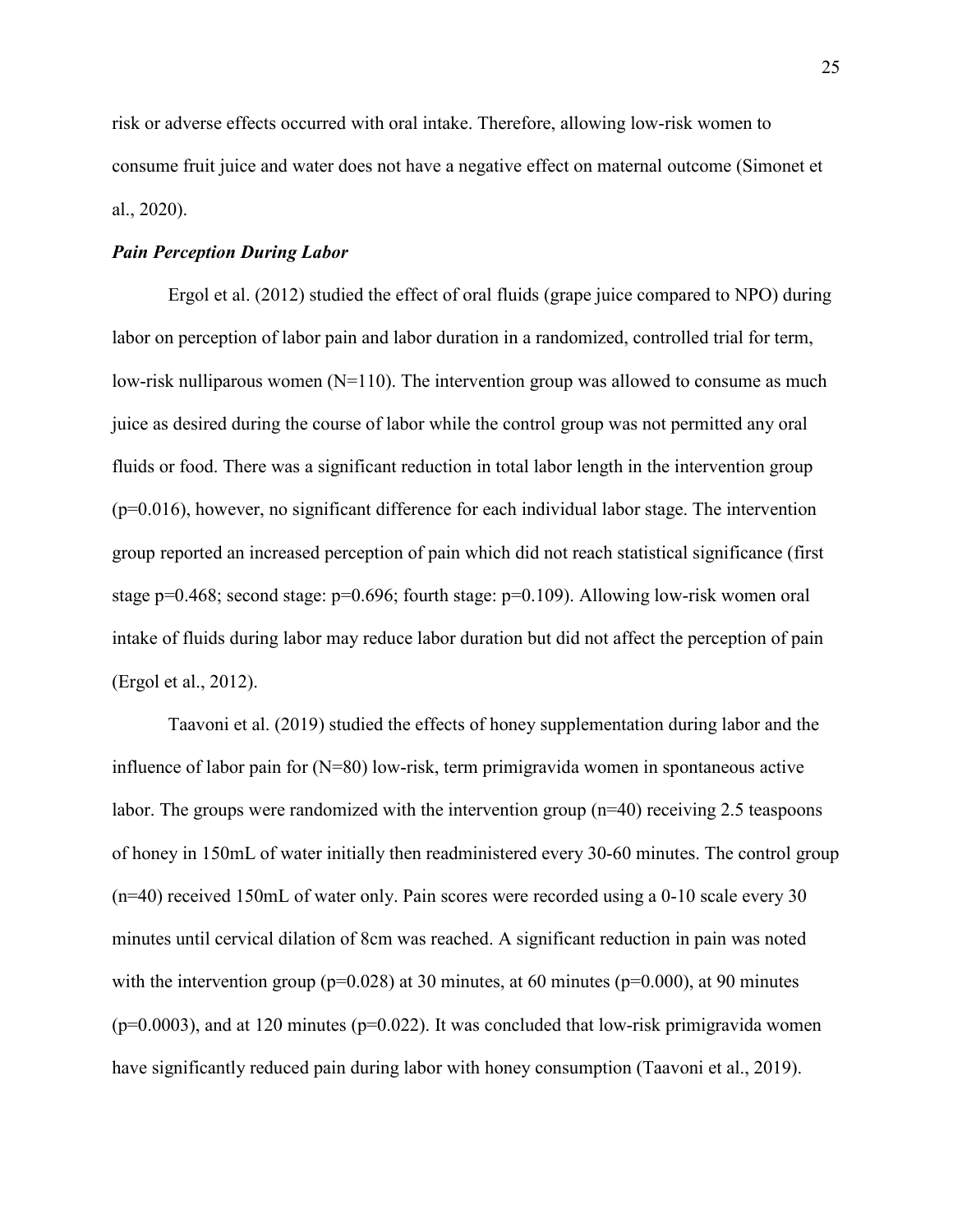#### *Patient Satisfaction*

Vallejo et al. (2013) completed a randomized controlled study looking at incidents of nausea, emesis, overall patient satisfaction, and gastric emptying in women ≥36 weeks gestation (N=150) after providing them high protein drinks during labor with an epidural in place. Participants were less than ≤5cm at the time of epidural placement and also had been NPO for four hours. The intervention group (n=75) received 325mL of 30g protein drink to be consumed within 15 minutes along with ice chips and water. The control group (n=75) only had ice chips and water. There was no significant difference in nausea, vomiting, neonatal Apgars at one minute and five minutes, nor the mode of delivery between groups. However, there was a significant difference in patient satisfaction with the group that received the protein drink  $(p=0.007)$ . Consuming the protein drink increased satisfaction with women without contributing to nausea, vomiting, or delayed gastric emptying (Vallejo et al., 2013).

#### **Oral Intake of Solid Foods**

#### *Date Fruit Intake*

Oral intake of foods was studied in 10 of the 25 included articles. Ahmed et al. (2018) completed one of several studies researching the effects of date fruit consumption on labor outcomes. In Saudia Arabia, they performed a randomized, controlled trial to evaluate whether date fruits affected the onset and progress of labor with (N=89) primiparous to grand multiparous women admitted in labor. Upon admission, one group (n=32) was given 7 Rotana dates along with 250mL of water, the other group  $(n=26)$  was given dates alone, and the control group  $(n=31)$  was neither given dates nor water. The women who consumed date fruits during their labors had a significantly shorter first stage of labor ( $p=0.024$ ) and third stage of labor ( $p<0.001$ ),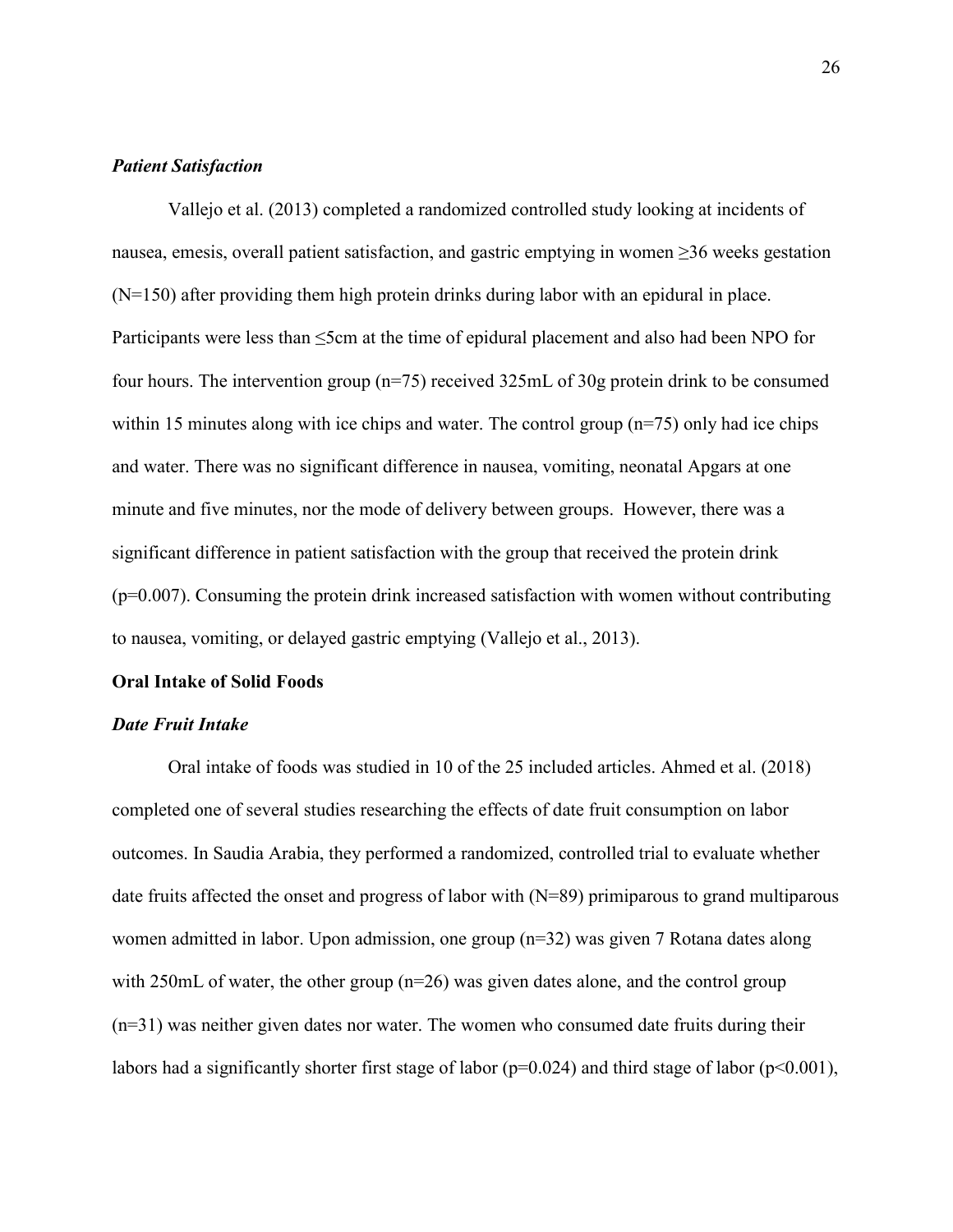were less likely to have labors with meconium-stained amniotic fluid (31%), had less incidence of caput ( $p=0.034$ ) and had higher 5-minute Apgar scores ( $p=0.035$ ). Date fruit consumption during labor shortened the first and third stages of labor with other advantageous outcomes (Ahmed et al., 2018).

 Date fruits were the topic of research in an Iranian study completed by Kordi et al. (2017) to determine the effect of date fruit consumption in late pregnancy on labor progress in nulliparous women (n=182) between 37-38 weeks gestation. The intervention group (n=91) consumed 6-7 dates daily beginning at 37 weeks, while the other group (n=91) did not consume dates during that time period. The study found a statistically significant decrease in duration of active phase ( $p=0.0001$ ), second stage ( $p=0.0001$ ), third stage ( $p=0.004$ ), and need for oxytocin augmentation ( $p<0.001$ ) for the intervention group. Consuming dates in pregnancy beginning at 37 weeks can shorten the length of labor and decrease the need for oxytocin augmentation in nulliparous women when spontaneous labor occurs. Further research is needed to determine the exact amount of dates that need to be consumed (Kordi et al., 2017).

Al-Kuran et al. (2011) examined the effects of date fruits eaten prior to labor onset on delivery outcomes in nulliparous women  $(N=114)$  at 36 weeks gestation with uncomplicated pregnancies. Group one  $(n=69)$  consumed six dates per day starting at 36 weeks gestation while the control group (n=45) was advised not to consume any dates. Significant differences were noted with greater cervical dilation in admission for the data-consuming participants (p=0.0005). The first, second, and third stages of labor were significantly shorter ( $p=0.05$  for all three stages). The intervention group had significant differences in incidence of intact membranes ( $p=0.0007$ ), onset of spontaneous labor  $(p=0.024)$ , and need for augmentation with oxytocin or induction  $(p=0.036)$ . Finally, the cesarean birth between the two groups was significantly lower in the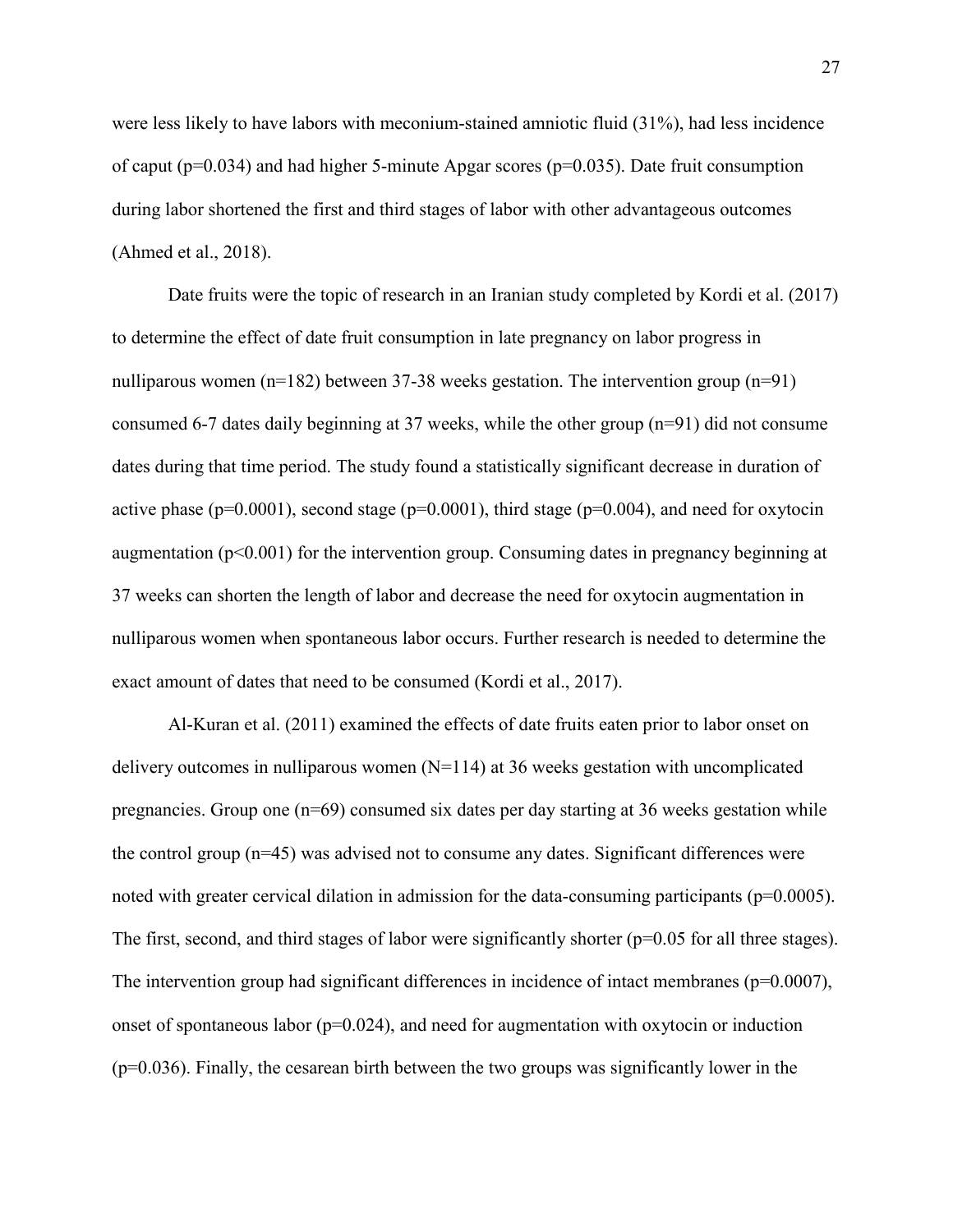intervention group ( $p=0.05$ ). Hence, the consumption of dates reduces not only the duration of labor and incidence of cesarean birth but also the need for labor induction and augmentation with oxytocin (Al-Kuran et al., 2011).

Date fruits were again the focus of a randomized, controlled trial by Razali et al. (2017) in Malaysia with low-risk primiparous women  $(N=154)$  in order to determine the fruit's effect on reducing need for oxytocin augmentation. The intervention group (n=77) was randomized to consume 7 dates daily from 37 weeks gestation until the onset of labor, while the control  $(n=77)$ abstained from consuming dates. Those in the intervention group had a significantly lower need for oxytocin augmentation  $(p=0.04)$ , with no significant difference in the increase in cervical dilation. It was therefore concluded that the intake of date fruits during the late third trimester of pregnancy can increase the likelihood of spontaneous labor and reduce the need for labor augmentation (Razali et al., 2017).

#### *Probiotic Foods and Alliums*

In a large prospective cohort study, Myhre et al. (2013) investigated the influence of food with antimicrobial and prebiotics properties in relation to risk of spontaneous preterm delivery in pregnant women  $(N=18,888)$  of whom  $(n=950)$  had uncomplicated pregnancies with spontaneous preterm delivery between 22-36 weeks gestation. Alliums (including garlic, onion, leek, and spring onion) and dried fruits (raisins, apricots, prunes, figs, and dates), were correlated with decreased risk of spontaneous preterm delivery  $(p=0.005)$ . Of those studied, garlic had the strongest link of reducing preterm delivery  $(p=0.017)$ . Dried fruits, especially raisins, were associated with reducing preterm premature rupture of membranes (PPROM) ( $p=0.008$ ) (Myhre et al., 2013).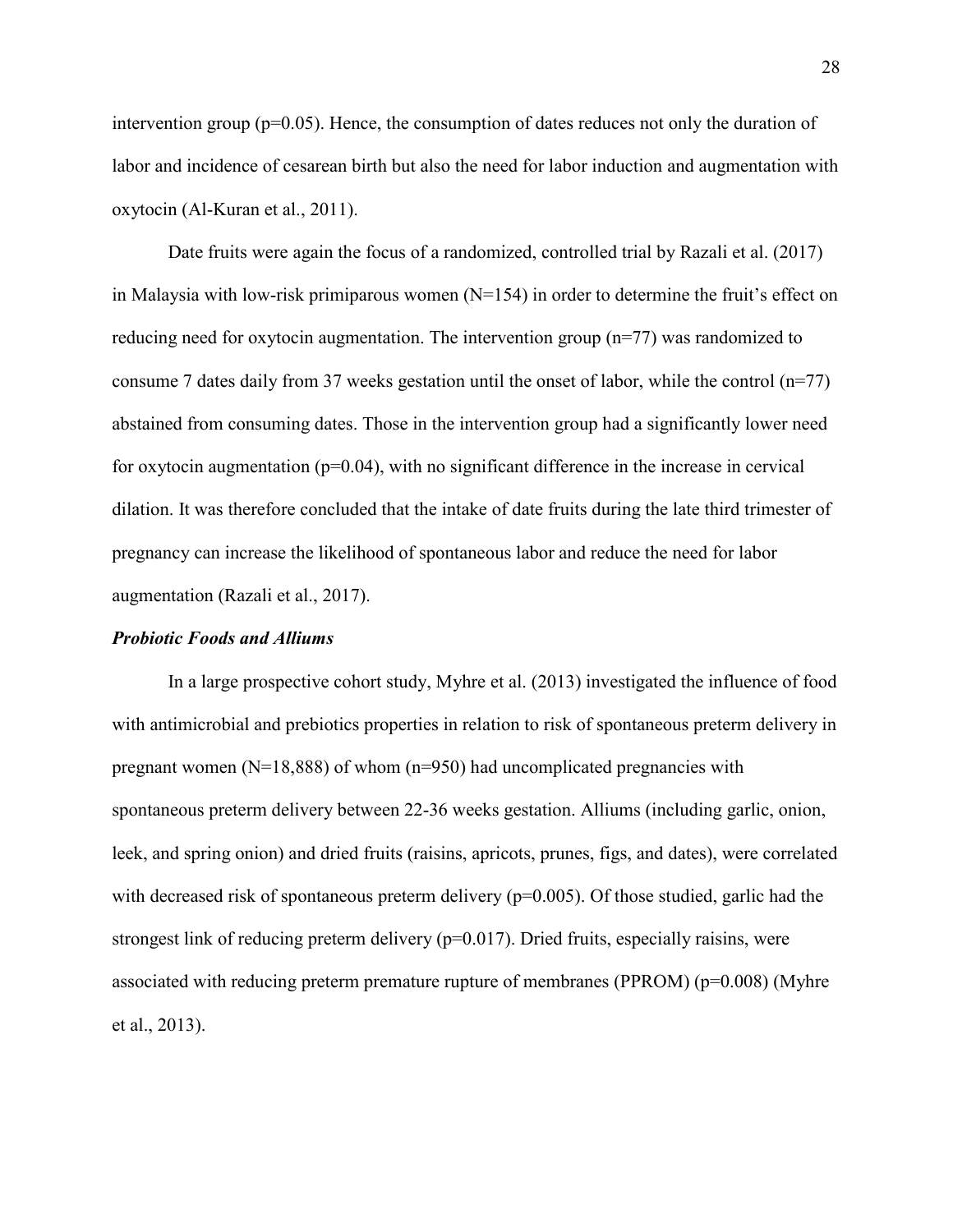Furthermore, Myhre et al. (2011) evaluated the effects of probiotic food intake on reducing pregnancy complications including the risk of spontaneous preterm delivery among pregnant women (N=18,888). Statistically significant correlations were noted between intake of probiotic food items, particularly dairy, and decreased spontaneous preterm delivery (p=0.044), which increased in significance ( $p=0.038$ ) after adjustment for parity, maternal educational level, and physical activity (Myhre et al., 2011).

#### *Carbohydrate Drinks*

 In Iran, Rahmani et al. (2012) performed a randomized controlled trial with low-risk nulliparous women (N=177) at 36 weeks or greater gestation in early labor to explore the effectiveness of oral carbohydrate intake during labor on the duration of labor and other neonatal and maternal outcomes. The intervention group  $(n=87)$  was given the choice between 3 dates with 100mL water, 3 dates with 100ml light tea without sugar, or 100mL orange juice as the carbohydrate intervention, and the control group (n=90) fasted as routine practice. The intervention group had a significantly shorter length of the second stage of labor ( $p<0.05$ ), however there was no significant difference between groups in any of the other outcomes including duration of active phase or third stage, type of delivery, frequency of vomiting, operative or cesarean birth, or neonatal outcomes. There was no aspiration noted in the study. Offering oral carbohydrates to low-risk, laboring women significantly reduced second stage duration without adverse effects (Rahmani et al., 2012).

#### **Oral Intake of Food and Fluids**

 Out of the 25 articles selected for inclusion, four articles included both food and fluid intake in their research and analysis (Kardel et al., 2010; O'Sullivan et al., 2009; Ozkan et al., 2017; Shea-Lewis et al., 2018).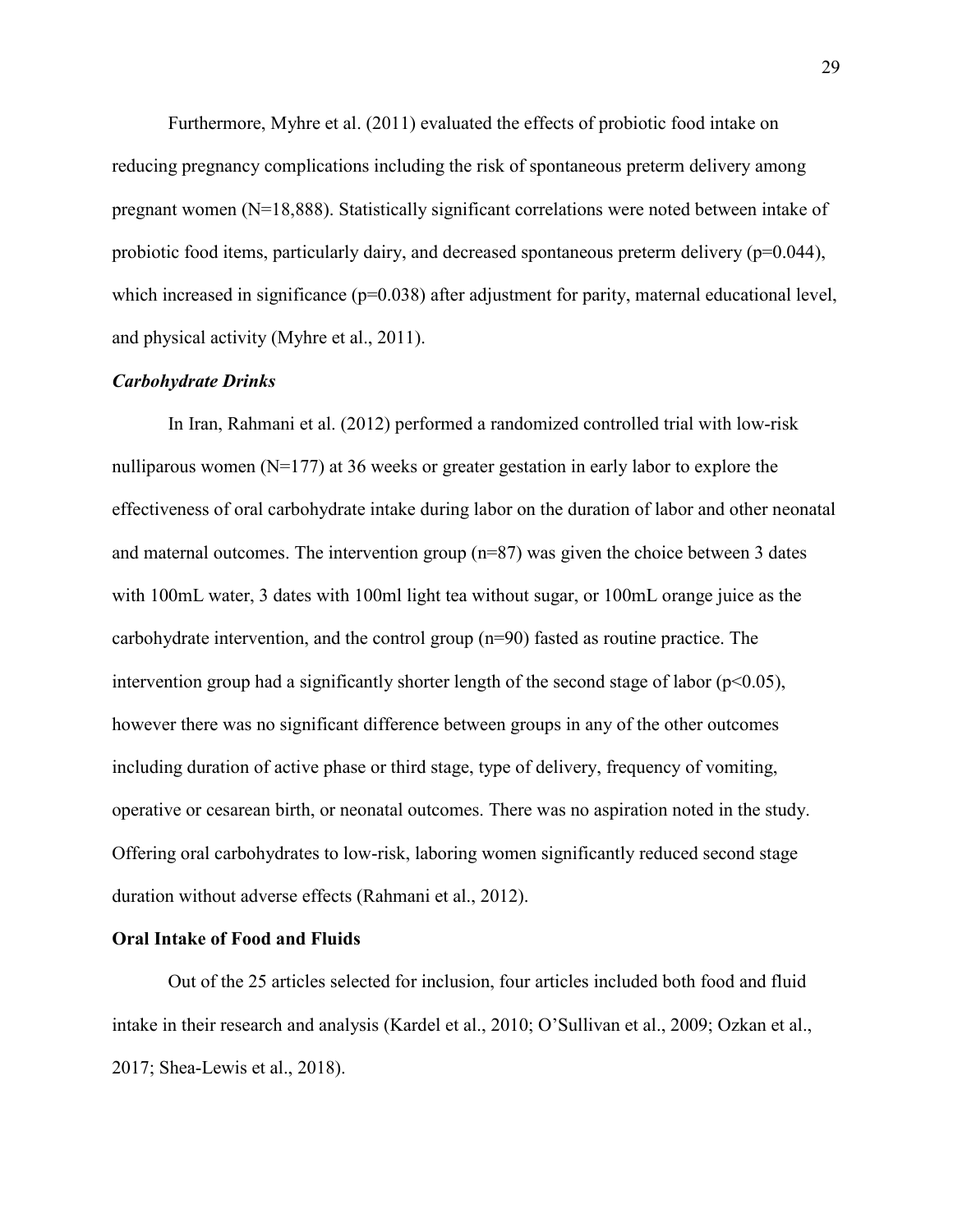#### *Ad Lib Oral Intake*

In a double-blind, randomized controlled trial in Norway by Kardel et al. (2010), all of the participants  $(N=213)$  at 36 weeks or greater gestation with uncomplicated pregnancies were allowed to self-regulate their dietary intake to determine whether an energy drink decreased labor duration in nulliparous women. The control group (n=102) was given 1 liter of placebo drink at the onset of labor, while the intervention group  $(n=111)$  was given 1 liter of isotonic energy drink to consume at the onset of labor. Consuming an energy drink did not significantly change outcomes ( $p=0.68$ ) in duration of first or third stages of labor, total duration of labor, use of epidural anesthesia, need for augmentation, incidence of instrumental deliveries, cesarean sections, or Apgar scores. They concluded that consuming an energy drink did not affect the duration of labor in healthy nulliparous women, and women do not require energy aside from self-regulated intake (Kardel et al., 2010).

 O'Sullivan et al. (2009) completed a randomized controlled trial including 2,426 nulliparous women at 36 weeks or greater gestation to determine the effect of oral intake of food on a normal vaginal delivery, neonatal outcomes, or length of labor. The intervention group  $(n=1,227)$  consumed a low-fat low-residue diet with water, while the control group  $(n=1,216)$ had only water and ice chips. No significant difference between groups was noted with the mode of delivery ( $p=0.77$ ) or length of labor ( $p=0.975$ ). There was no significant difference in fiveminute Apgars of less than 7 ( $p=0.33$ ) or rates of admission to neonatal intensive care ( $p=0.81$ ). Eating in labor did not improve neonatal or maternal outcomes, nor were there adverse effects to withholding food (O'Sullivan et al., 2009).

 A retrospective observational, cross-sectional study by Shea-Lewis et al. (2018) compared maternal and neonatal outcomes including type of delivery, maternal disposition to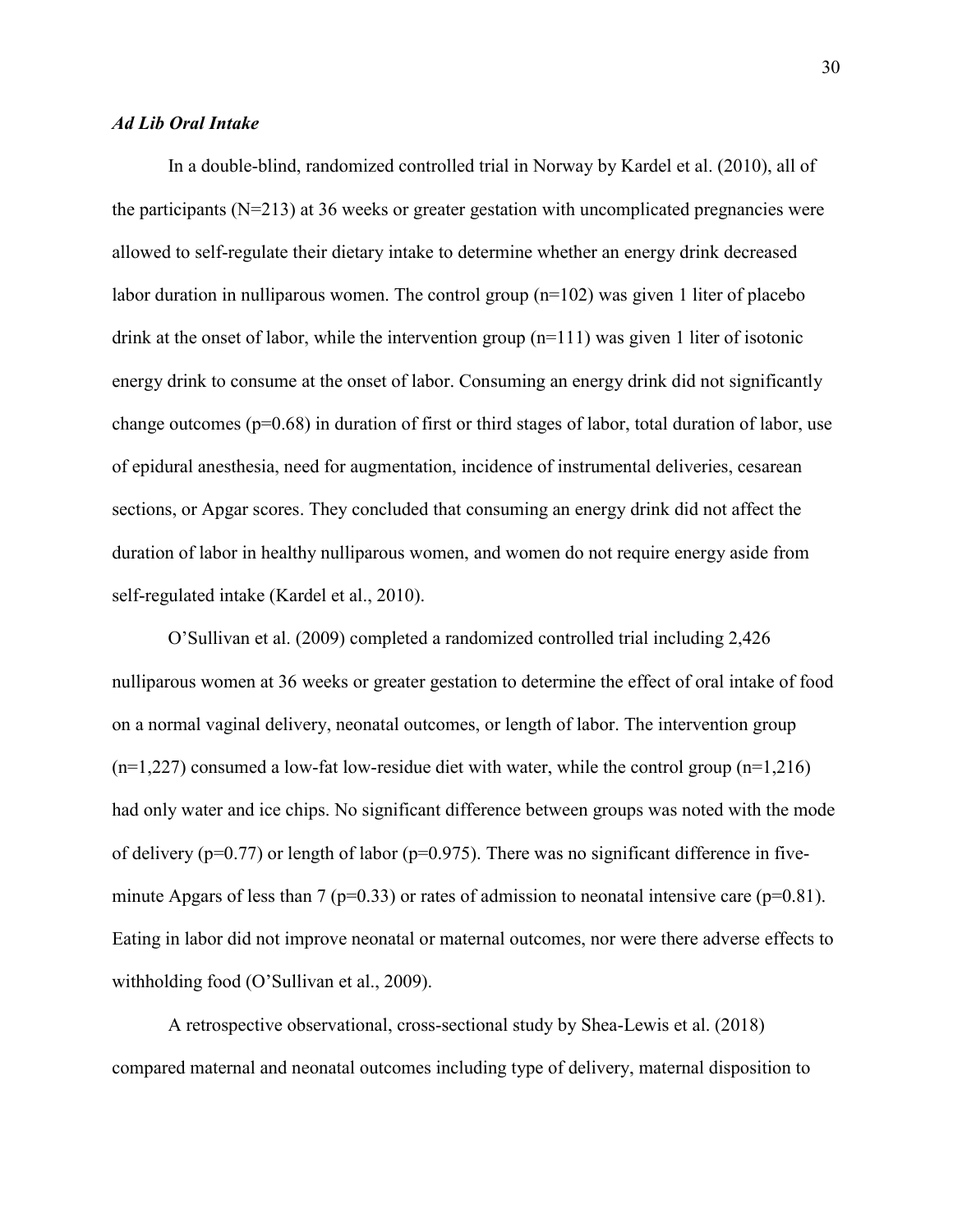postpartum, and neonatal Apgar scores in laboring women  $(N=2,784)$ . When comparing the ad lib, or eating as desired during labor ( $n=1,198$ ) group and in the NPO/ice chips group ( $n=1,599$ ), the NPO group had much higher labor complications  $(p=0.02)$  with a higher probability of cesarean rates ( $p<0.001$ ). Nonetheless, there was not a significant difference in neonatal Apgars at one minute and five minutes nor in morbidity or mortality rates in either group. Maternal oral intake during labor did not pose adverse effects for neonatal or obstetric outcomes (Shea-Lewis et al., 2018).

#### *Sentiments Regarding Intake Restriction*

Ozkan et al. (2017) focused their qualitative study on the effects of restricting oral intake of fluids and food, viewing the feelings and thoughts of women with a sample size of  $(N=30)$ participants. The interview questions of the study included "How did restriction of fluid or food intake make you feel while you were waiting for labor?", "Did hunger and thirst affect you during labor", "How did being hungry in the prenatal period affect you in the postnatal period?" (Ozkan et al., 2017, p.237). The study found that multiparous women, being more experienced, tended to come to the hospital after they ate and drank water, and therefore tolerated labor better. Participants of the study voiced feelings of hunger, thirst, and fatigue due to the oral restrictions of fluids and food during labor which ultimately affected the natural course of labor for them (Ozkan et al., 2017).

#### **Critique of Strengths and Weaknesses**

Out of the 25 articles reviewed in this section, 20 were Level 1, highlighting the high quality of evidence demonstrated in these articles of review. The studies reviewed were strengthened by the randomization and controls in place, and often were double-blinded. Most articles researched a variety of outcomes including the mode of delivery, maternal and neonatal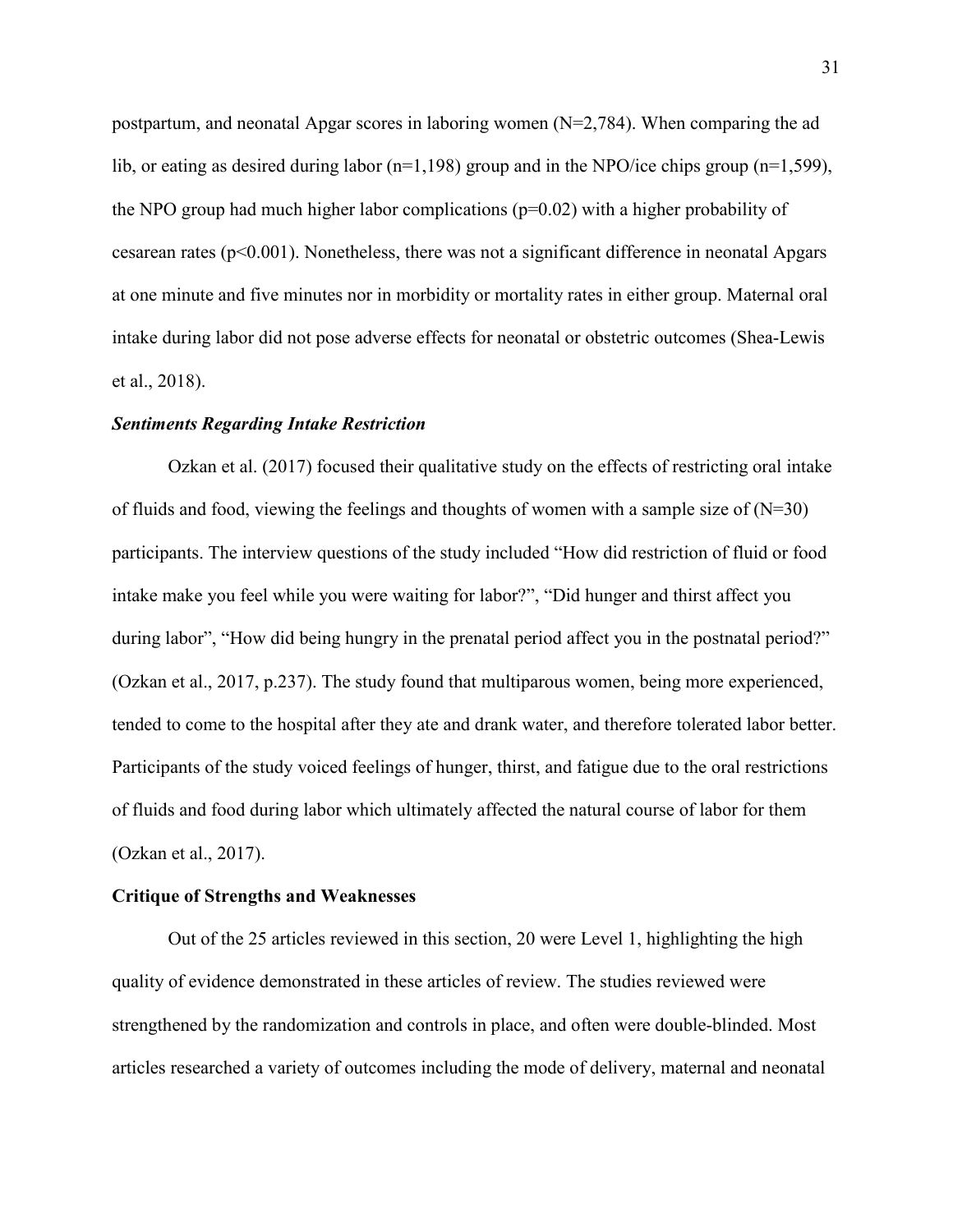adverse outcomes, and even thoughts and feelings surrounding restriction of oral intake. Strengths of the articles included adequate sample sizes to draw the conclusion of encouraging low-risk women to regulate oral intake during labor, without any adverse outcomes to both women and their babies. Another strength of the literature was their settings in multiple countries which reflect diverse obstetrical environments and practices. Oral foods such as dates and probiotics have demonstrated good correlation not only in reducing labor duration and use of augmentation or induction of oxytocin but also decreased risk for spontaneous preterm delivery.

 Limitations of the studies included the need for larger and more diverse sample sizes. The majority of the research included in this synthesis demonstrated adequate samples for the study size in order to draw out conclusions and positive correlation for maternal outcomes during labor. However, there is still a need for further research which includes both nulliparous and multiparous women, and with diverse geographical backgrounds and birth sites. Most articles studied nulliparous, low-risk women which is not widely generalizable to the greater population. The addition of this research will contribute to generalizable findings which can change clinical practice.

#### **Summary**

 This chapter has synthesized the major findings of 25 articles. The themes that developed during the evaluations of these articles included oral intake and intravenous fluid administration, oral intake of foods and fluids, and oral intake of solid foods. Although the majority of the studies concluded that low-risk women benefit from oral intake of fluids and foods, limitations were primarily related to most samples including only nulliparous women and the hard evidence needed to change clinical practice guidelines. Chapter four will synthesize the findings of the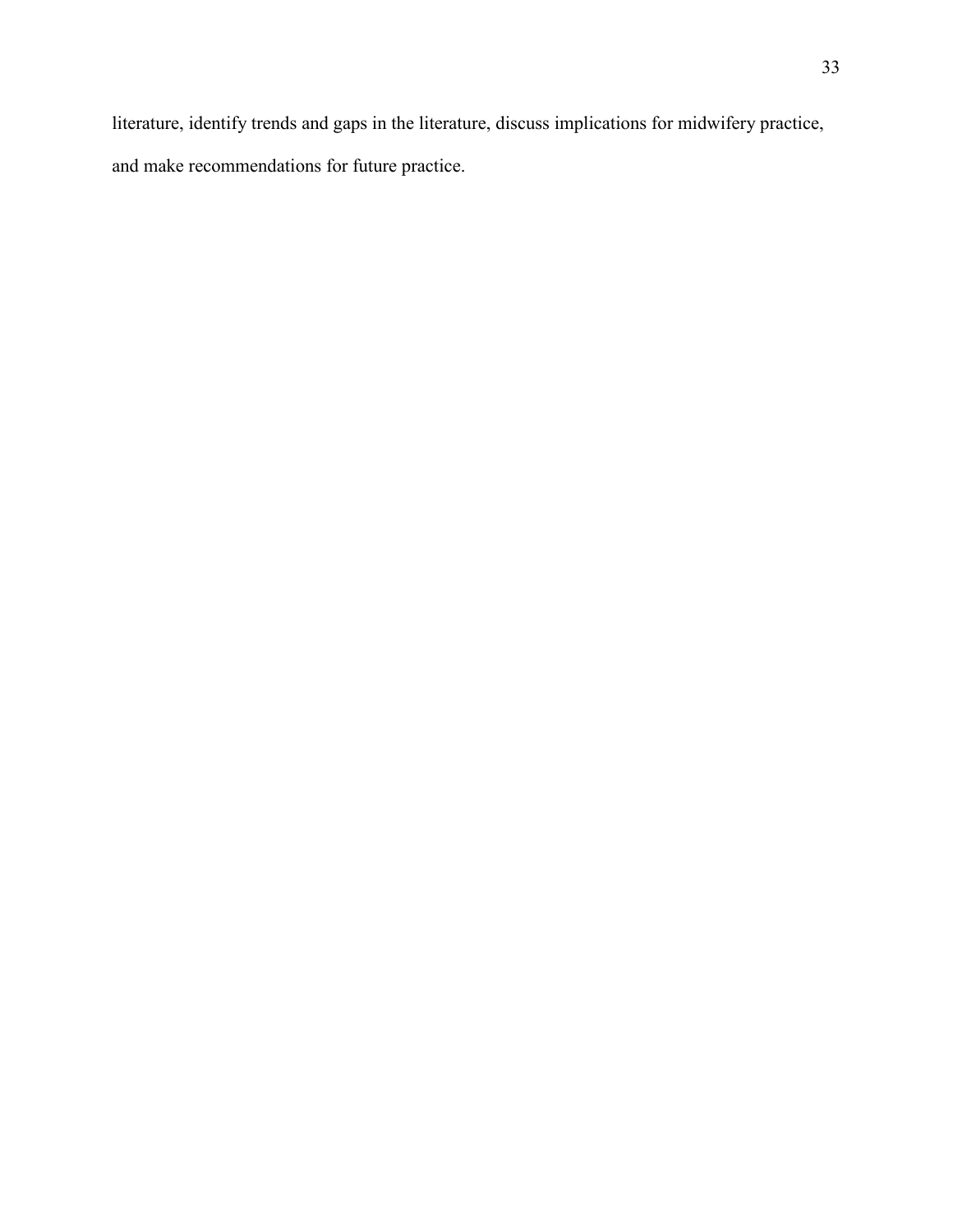#### **Chapter IV: Discussion, Implications and Conclusions**

 The purpose of this final chapter is to answer the question, "Are there differences in maternal outcomes when different types of nutrition and hydration are used during labor?" Using the John Hopkins Research Evidence Appraisal Tool, twenty-five articles were reviewed and were synthesized in chapter three. A final synthesis of those articles will be completed in this chapter. At the same time, the literature trends and gaps will be examined and implications for nurse-midwifery practice will be identified. Neuman's System Theory will be applied along with a discussion of recommendations for future research.

#### **Synthesis of Findings**

#### *Duration of Labor*

Multiple studies showed a reduction in labor duration when oral and intravenous fluids were combined (Ahadi et al., 2020; Direkvand & Rahmani, 2012; Ergol et al., 2012; Sharma et al., 2012; & Shrivastava et al., 2009). Further research mentions that oral fluid restrictions impede the physiological labor process, leading to dysfunctional labor patterns and the need for cesarean delivery (Direkvand-Moghadam & Rahmani, 2012) . However, studies conducted with similar methodology discovered that neither increasing parenteral fluids nor altering the type of intravenous fluids had any impact on labor duration (Edwards et al., 2014; Fong et al., 2017; & Garmi et al., 2017). Importantly, there were no adverse effects noted following these interventions. As intravenous hydration was not noted to have adverse effects, and in many studies led to positive outcomes related to labor duration, it should be considered and utilized as a tool when supporting women in labor.

#### *Mode of Delivery*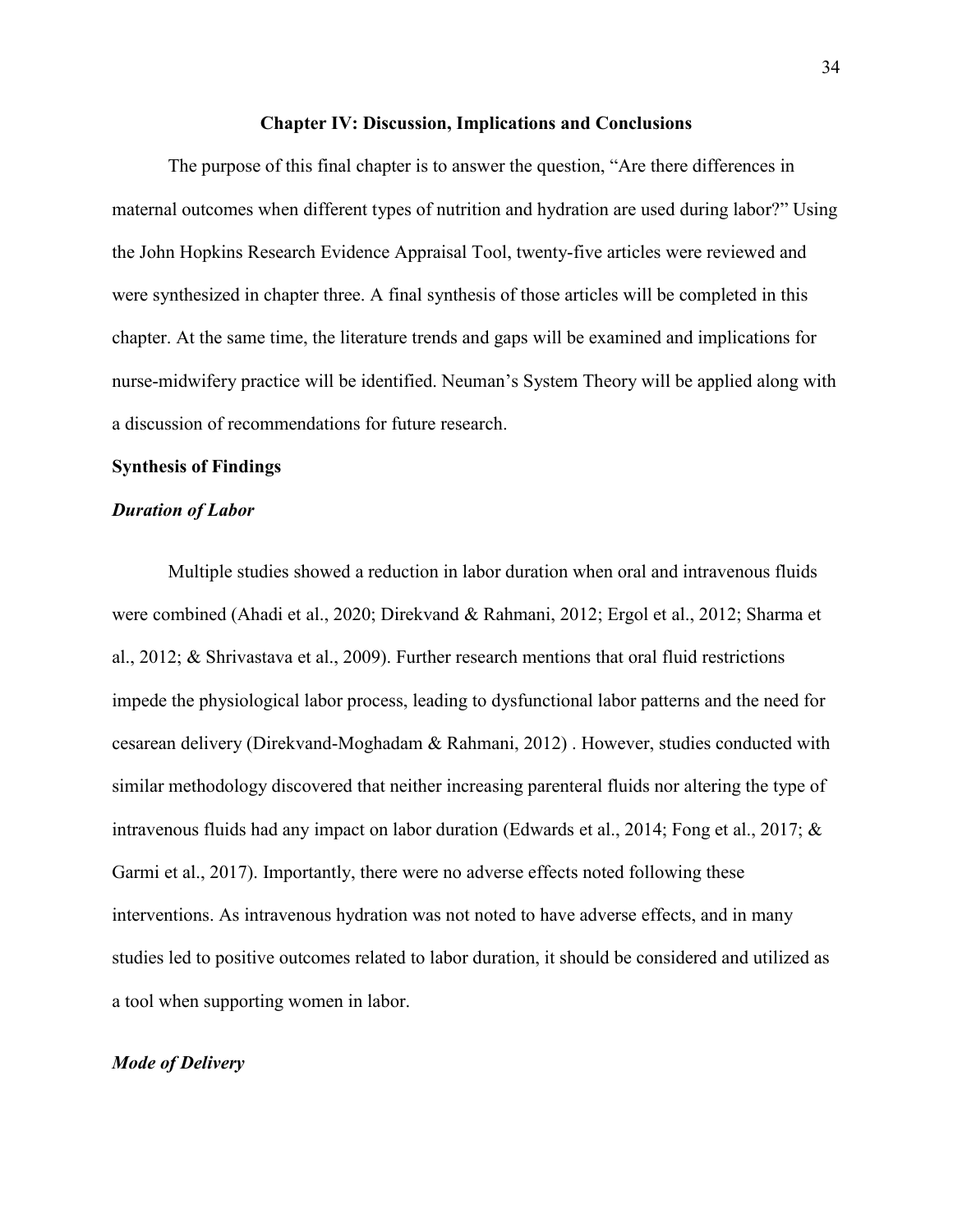Multiple studies have shown that oral intake of solids and liquids, with or without intravenous fluids, resulted in no harm in maternal or fetal assessments, and did not impact labor outcomes (O'Sullivan et al., 2009). Research has shown that dextrose intravenous fluids may shorten the duration of labor without increasing the risk for cesarean or operative delivery (Ahadi et al., 2020; Sharma et al., 2012; Shrivastava et al., 2009). On the other hand, when women were provided with fruit juice it did not impact labor outcomes nor modify the risk of instrumental delivery (Pare et al., 2017; Simonet et al., 2020). Furthermore, allowing low-risk women to choose their dietary intake did not impose harm nor lead to any obstetric or neonatal complications. In fact, the group allocated to have no oral intake had a higher rate of intrapartum complications and cesarean birth, further supporting the idea that strict nothing-by-mouth policies may be detrimental both physiologically and psychologically (Shea-Lewis et al. 2018). The promising aspects of this literature review are that several studies with combined participants of over 10,000 women displayed no adverse effects of oral intake for either maternal and fetal outcomes (Edwards et al., 2014; Fong et al., 2017; Garmi et al., 2017; Kavitha et al., 2011; O'Sullivan et al., 2009; Simonet et al., 2020, & Shea-Lewis et al., 2018). This body of research suggests that allowing women to take oral fluids presents no harm and women should be allowed to take oral fluids during labor.

#### *Pain Perception During Labor*

Two studies discussed the perception of pain. Taavoni et al. (2019) evaluated honey as in intervention, and discovered a significant reduction in pain for low-risk primigravida. While primigravida women have been shown to experience more pain during labor than multigravida, honey was shown to significantly reduce pain for low-risk primigravida for up to 120 minutes after consumption. This simple, cost-effective intervention can dramatically change primiparous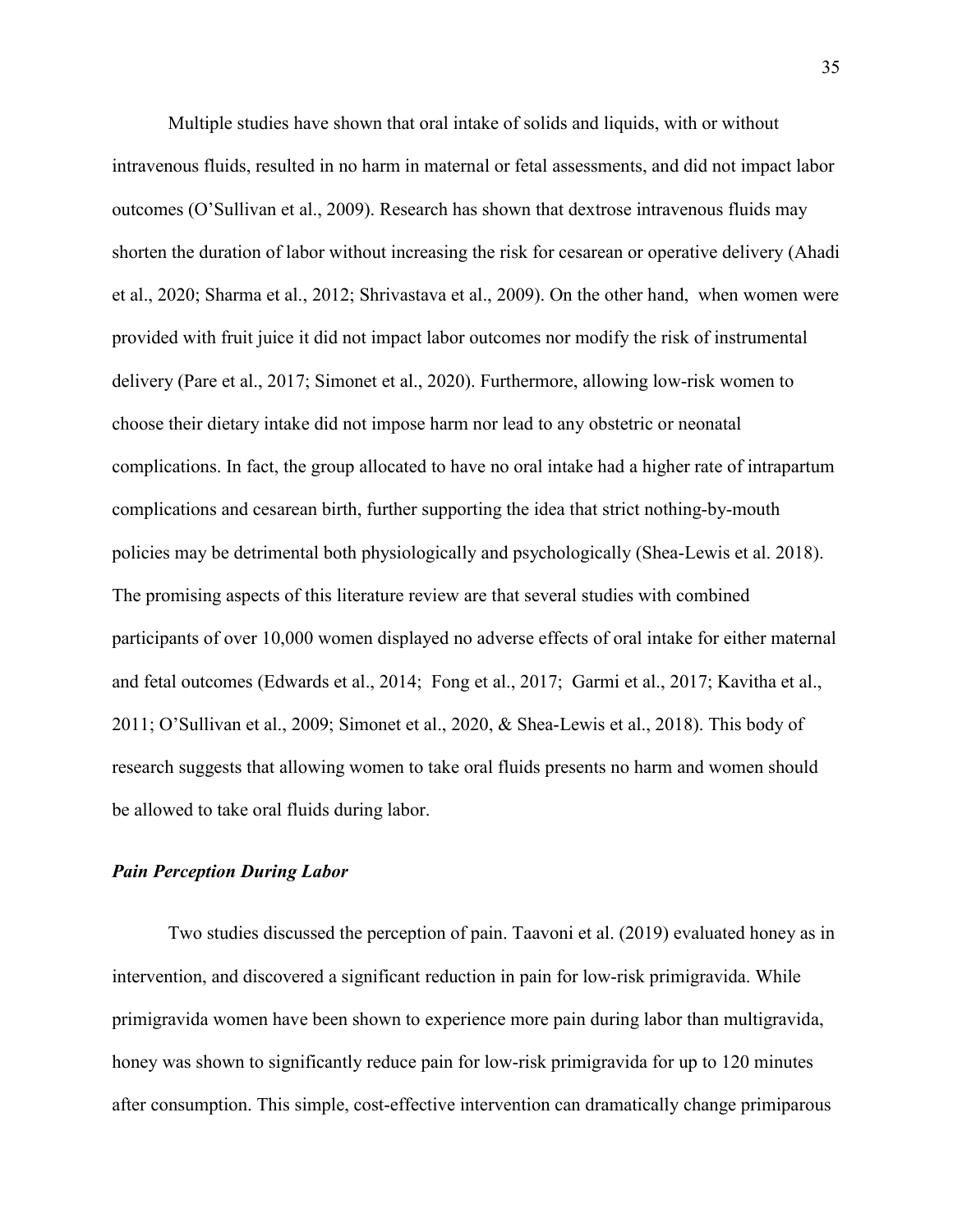women's perception of pain and may likely improve their overall labor experience. Pain is a physiological response that is individualized to each woman during labor. Honey also has antibacterial, antiviral, anti-cancer properties, and antioxidant properties (Taavoni et al., 2019). Further research could help determine if honey provides other benefits for pregnant women both antenatally and intrapartum. However, in a similar study, but with a different population, Ergol et al. (2012) noted that with oral intake of grape juice, there was no change in perception of pain; therefore, more study is needed to differentiate the specific benefits of honey versus other oral carbohydrates. Future research could also compare honey and grape juice as interventions.

## *Patient Satisfaction*

One study found women's satisfaction with their labors was significantly improved when provided with a high protein beverage compared to ice chips or water without delaying gastric emptying, which is significant for its relation to gastric aspiration (Vallejo et al., 2013). Far too often, the "what if" concern of whether a woman will aspirate during general anesthesia is inflated to restrict oral intake during labor. Labor and birth is a life-changing time in a woman's life, so their emotional well-being and satisfaction with care should be balanced along with valid concerns for safety. In another study women who were not permitted to eat or drink during labor, unsurprisingly reported feelings of hunger, thirst, and fatigue (Ozkan et al., 2017). These feelings led to dissatisfaction in the woman's labor experience and even disturbed the physiological process of labor (Ozkan et al., 2017). With the advancements of anesthesia medications and techniques, it is essential to consider the emotional and physiological impact of restricting oral intake of food and fluids on low-risk women.

# *Oxytocin Augmentation*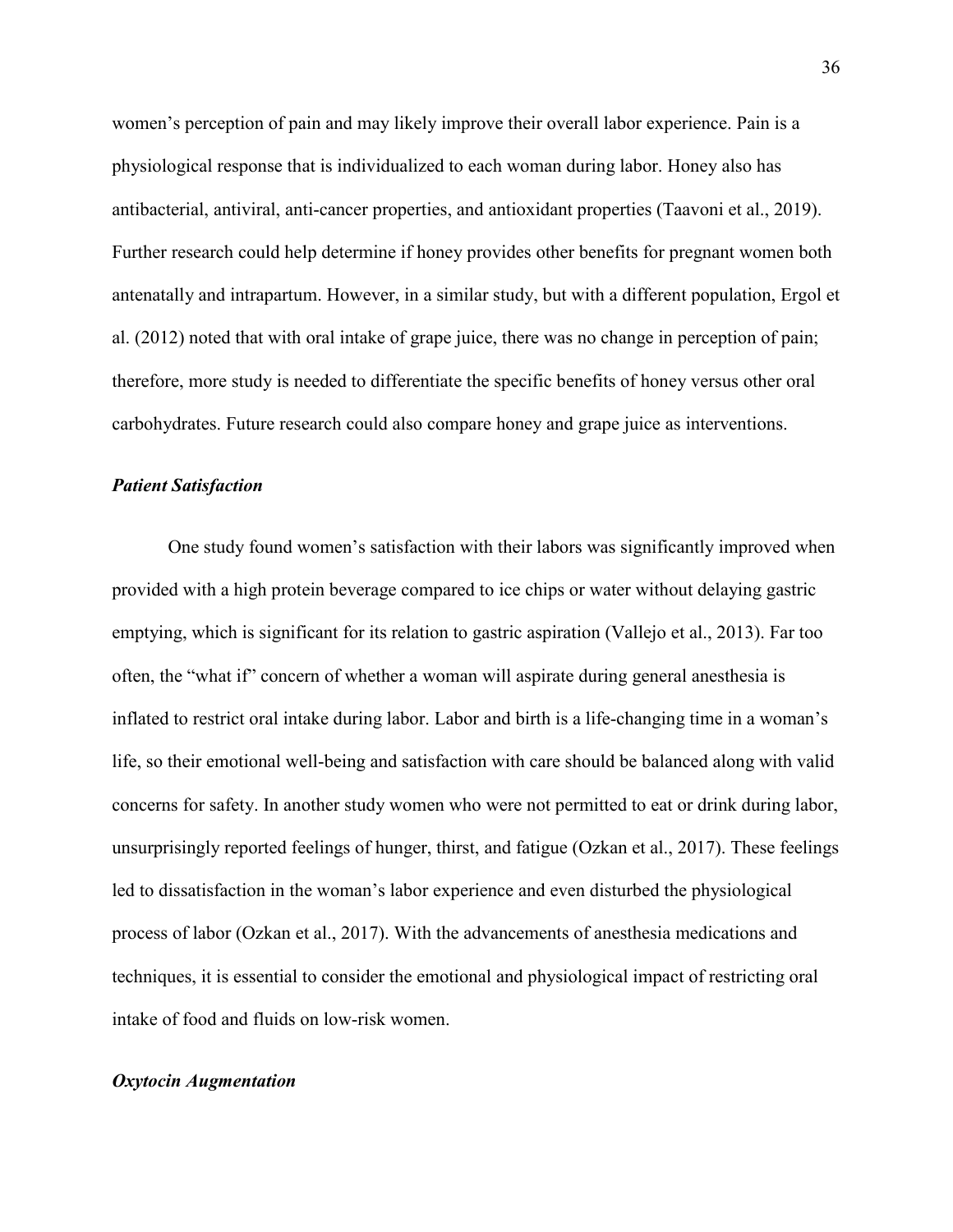Research further demonstrated that intravenous hydration, particularly fluids with dextrose has the potential to significantly reduce the need for oxytocin augmentation. Ensuring that women stay hydrated during labor and receive dextrose fluids for energy is therefore of crucial importance in promoting labor progression (Ahadi et al., 2020; Sharma et al., 2012). Another positive outcome of this literature review is that the mean total duration of labor was reduced to two hours with dextrose fluids compared with five hours in the ringer fluids and eight hours in the oral intake. This suggests that dextrose fluids would be beneficial for nursemidwives' patients during labor. Other research has also noted that consuming dates reduces the need for oxytocin induction and augmentation, and including dates in a woman's diet should be considered in the late third trimester as well as during labor for their proven benefits (Razali et al., 2017). Of the date fruit-consuming women only 37% needed labor augmentation compared to likely to 50% augmentation need for labor in the non-date fruit-consuming women (Razali et al., 2017). By encouraging women to consume date fruits during the late third trimester and labor, there could be significant positive changes leading to women going into active labor spontaneously, progressing normally, with less need for induction and augmentation.

# *Date Fruit Intake*

Multiple studies highlighted the importance of date fruits in contributing to maternal and fetal health while also reducing the need for labor induction, augmentation along with shortening overall labor duration and even beneficial in preventing postpartum hemorrhage (Kordi et al., 2017; Rahmani et al., 2012, Razali et al., 2017; & Al-Kuran et al., 2011). Sustaining maternal energy is vital for labor progress and maternal strength, and overall fetal wellbeing. The date fruit contains carbohydrates, proteins, vitamins, and 15 different salts and minerals (Ahmed et al., 2018). Included as well are saturated and unsaturated fatty acids that contribute to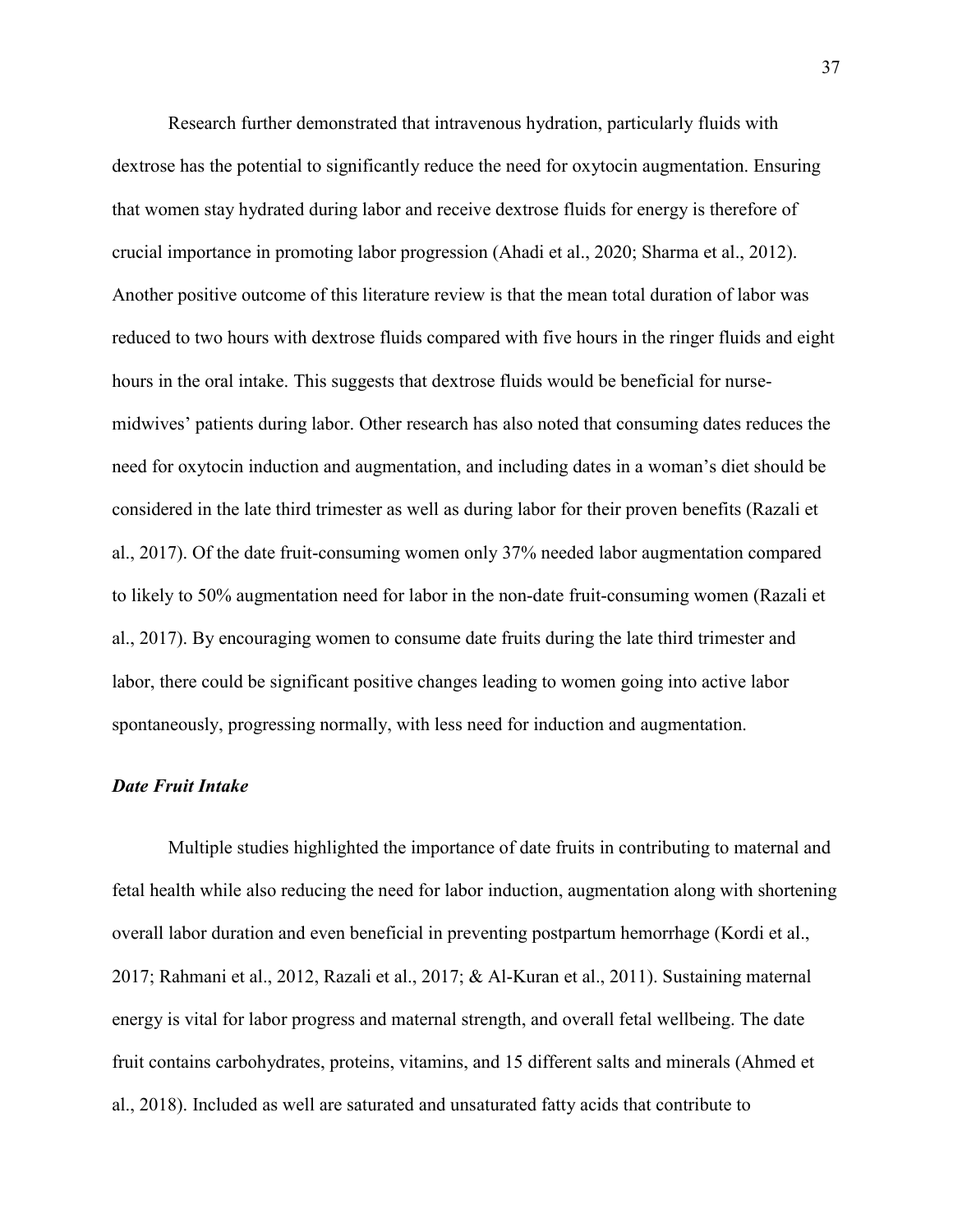prostaglandin production, allowing oxytocin receptors to respond better to oxytocin for an adequate contraction pattern. Furthermore, date fruits are known to have antioxidant and antiinflammatory properties. Thus, supporting immune health, providing the energy needed for labor, and calcium properties allow for better myometrial contractility producing effective uterine contractions (Ahmed et al., 2018). The benefits of date fruit consumption were demonstrated in the above research with over 500 participants. This indicates that further research with a larger cohort of women would be beneficial for nurse-midwives in sharing with their patients the positive outcomes of date fruit intake.

## *Probiotic Foods and Alliums*

An incidental finding while reviewing this literature revealed a surprising discovery. Foods such as dried raisins, apricots, prunes, dates, and figs, and alliums such as onion, garlic, leek, and spring onion were correlated with decreased risk of spontaneous preterm delivery (Myhre et al., 2013). The effects were attributed to antimicrobial and prebiotic factors in those foods. This research further demonstrated that raisins were associated with decreased risk of PPROM, in addition to finding that dairy consumption leads to decreased spontaneous preterm birth (Myhre et al., 2011). Further research in the form of randomized controlled trials is needed to determine the protective effect of probiotic foods and whether the lack of intake of those foods is a risk factor (Myhre et al., 2013; Myhre et al., 2011). As date fruits have already been demonstrated to have value to pregnant women, more research needs to be completed to determine how midwives can counsel women on dietary changes to reduce PPROM and preterm birth, especially if they have a previous history of preterm labor or delivery. Additional research could also compare dietary changes with conventional interventions to reduce the risk of preterm outcomes.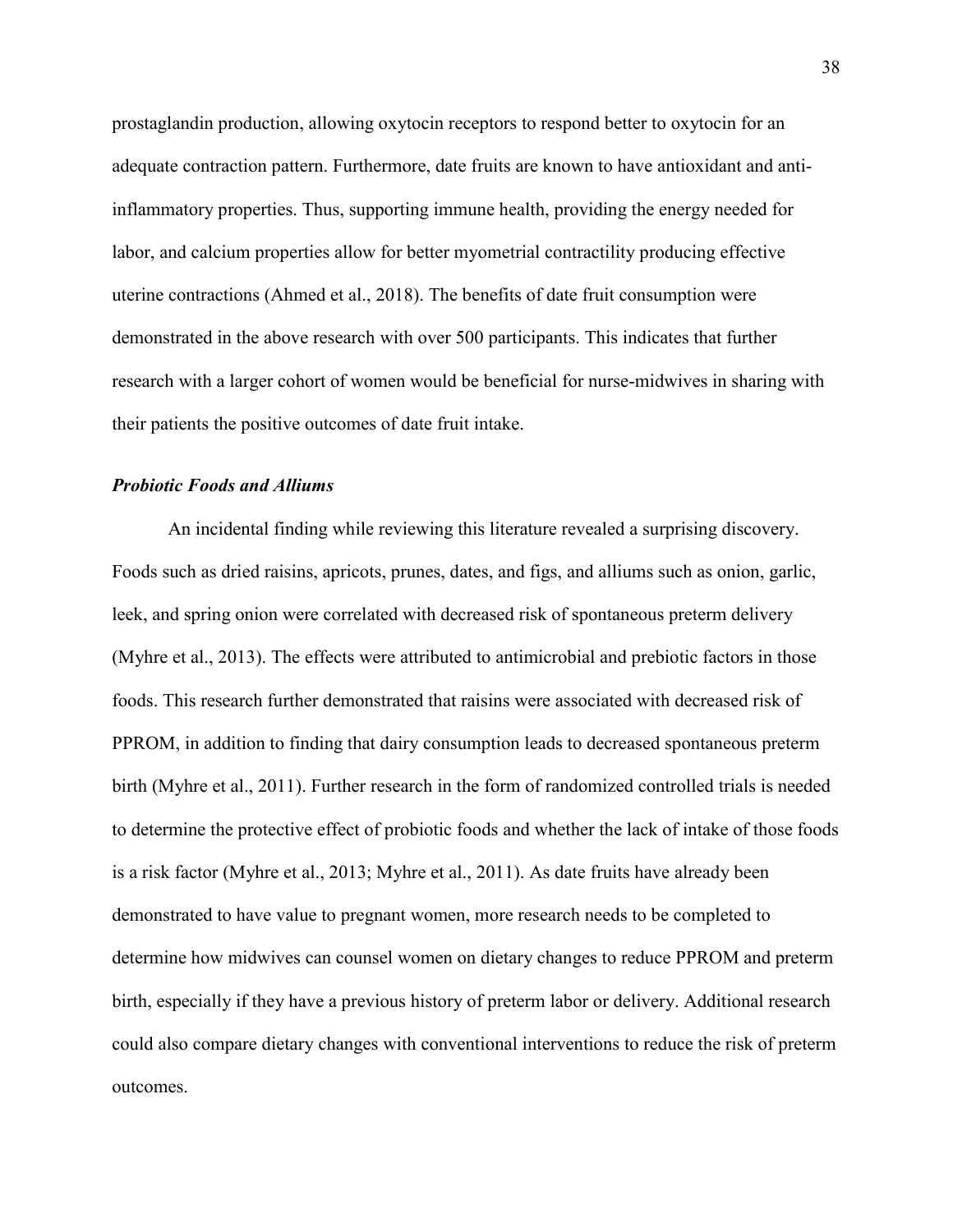# *Carbohydrate Beverages*

Oral intake of carbohydrates of varying types including orange juice, apple juice, grape juice, an energy drink, honey in water, and 30g protein drink was the topic of several studies (Ahadi et al., 2020; Ergol et al., 2012; Kardel et al., 2010; Rahmani et al., 2012; Sehhatie et al., 2017; Simonet et al., 2020; Taavoni et al., 2019; Vallejo et al., 2013). Research determined that oral carbohydrates decreased pain perception, labor duration, and increased satisfaction, without demonstrating adverse outcomes (Edwards et al., 2014; Simonet et al., 2020; Rahmani et al., 2012). Regarding ad lib intake, another study concluded that the addition of an energy drink did not affect labor duration; thus women do not need additional supplements beyond self-regulated intake (Kardel et al, 2010). Taavoni et al. (2019) determined a reduction in labor pain when women consumed honey. The addition of a protein drink to laboring women did not affect outcomes positively or negatively aside from an increase in patient satisfaction, with no adverse effects noted (Vallejo et al., 2013). While research is mixed regarding the benefit of carbohydrate beverages, in the absence of adverse outcomes related to their use women should have the freedom to drink as desired, since they may gain additional benefit. Women should have more control over their fluid intake as they utilize the right to self-determination and listen to their body's needs.

# *Adverse Outcomes*

Current findings suggest that the risk of aspiration in low-risk women is almost nonexistent as demonstrated in the literature. Adverse outcomes, particularly maternal aspiration of stomach contents, are perhaps the primary concern surrounding the issue of eating during labor. Both ACOG and the ASA do not support solid food intake due to this potential risk. However, two studies demonstrated that among combined participants of 4,295 low-risk women,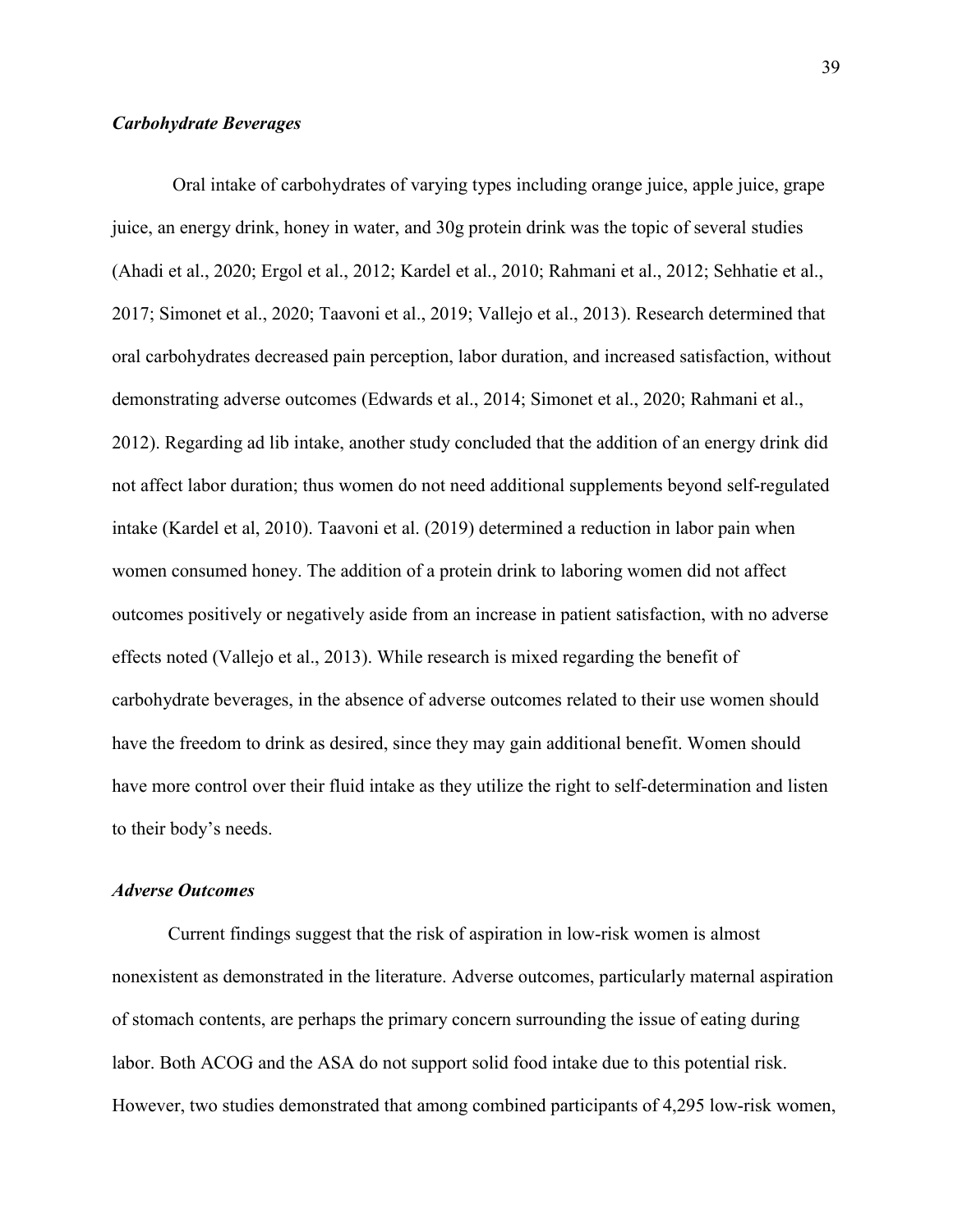no adverse outcomes occurred (Edwards et al., 2014; Simonet et al., 2020). A few of the studies selected for inclusion recorded whether adverse outcomes occurred including maternal aspiration, pulmonary edema, and perinatal mortality. One study allowed participants to selfregulate their oral fluid intake, while another gave participants juice to consume every three hours, with neither study finding any adverse outcomes as a result (Edwards et al., 2014; Simonet et al., 2020). In a similar study, no incidences of aspiration were noted when participants were given the choice between orange juice, date fruits, and unsweet tea (Rahmani et al., 2012). Perhaps most significantly, O'Sullivan et al. (2009) found no difference in maternal or neonatal outcomes when women were allowed to eat, along with no adverse effects. While there is a need for further research and continual reassessment of risk during the course of labor, research supports that a decision to eat and drink should be left to the woman's preference (Rahmani et al., 2012).

#### **Trends and Gaps in Literature**

During the course of gathering research, the majority of the recent articles dealt primarily with intravenous hydration. The lack of recent, strong evidence surrounding eating during labor was notable, with few articles allowing the ad lib oral intake of food or even fluids alone. This finding was unsurprising as it aligned with the current positions of ACOG and the ASA, both governing professional organizations that do not recommend solid intake during labor and at the most, allow women to drink clear fluids (ASA, 2016; ACNM, 2016). Notably those studies which evaluated solid food intake occurred outside of the United States.

While this literature review shows that low-risk nulliparous women can benefit from selfregulating oral intake, there has not been significant research displaying a more generalized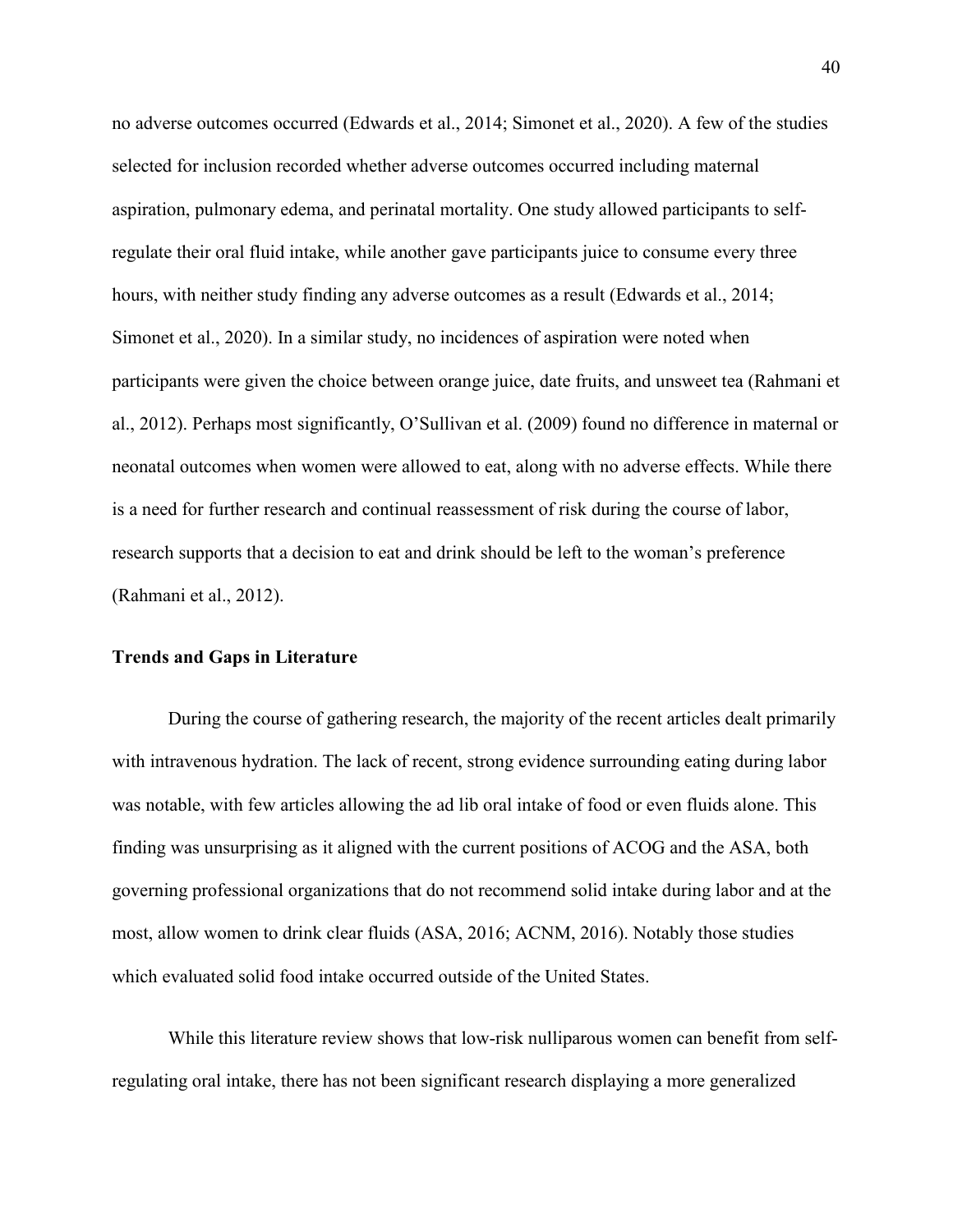population of laboring women, including multigravida women. Positive correlations noted with oral intake for fluids, solids, and intravenous included shortening labor duration, reduction of pain, reduction in need for oxytocin induction or augmentation. Although positive outcomes were noted with oral intake, there were no negative outcomes noted even if positive outcomes were not discussed in the articles that there reviewed (Ahadi et al., 2020; Ahmed et al., 2018; Edwards et al (2014), Fong et al., 2017; Taavoni et al., 2019). Additionally, further comparison of oral intake and analgesia with labor outcomes would better help understand if there is any correlation that could affect maternal and fetal well-being. Research should be expanded to include women who are scheduled for induction given the potential risk of induction itself, along with the likelihood of a labor of extended duration.

#### **Implications for Nurse-Midwifery Practice**

 Changes in policy and practice surrounding oral intake during labor have the potential to greatly improve maternal and neonatal outcomes, as well as improve patient satisfaction. With advances in obstetric and midwifery care including the ability to assess risks and anesthesia, it is time to reevaluate the policies and culture surrounding the consumption of food and drinks during labor and birth. Midwifery values a woman's right to self-determination and shared decision-making. By allowing women to eat and drink during labor, their physiological need to eat and drink as desired is honored and women are provided with the space to make those decisions for their own body's needs. Midwives offer a sacred space of safety and authenticity to low-risk laboring women and it is only appropriate to do so in an environment that also promotes adequate nutritional intake. Simultaneously, midwives embrace the art and science of midwifery as they partner with women through education and assessing the risk and benefits of oral intake. The Hallmarks of Midwifery that pertain to this theme include "Empowerment of women and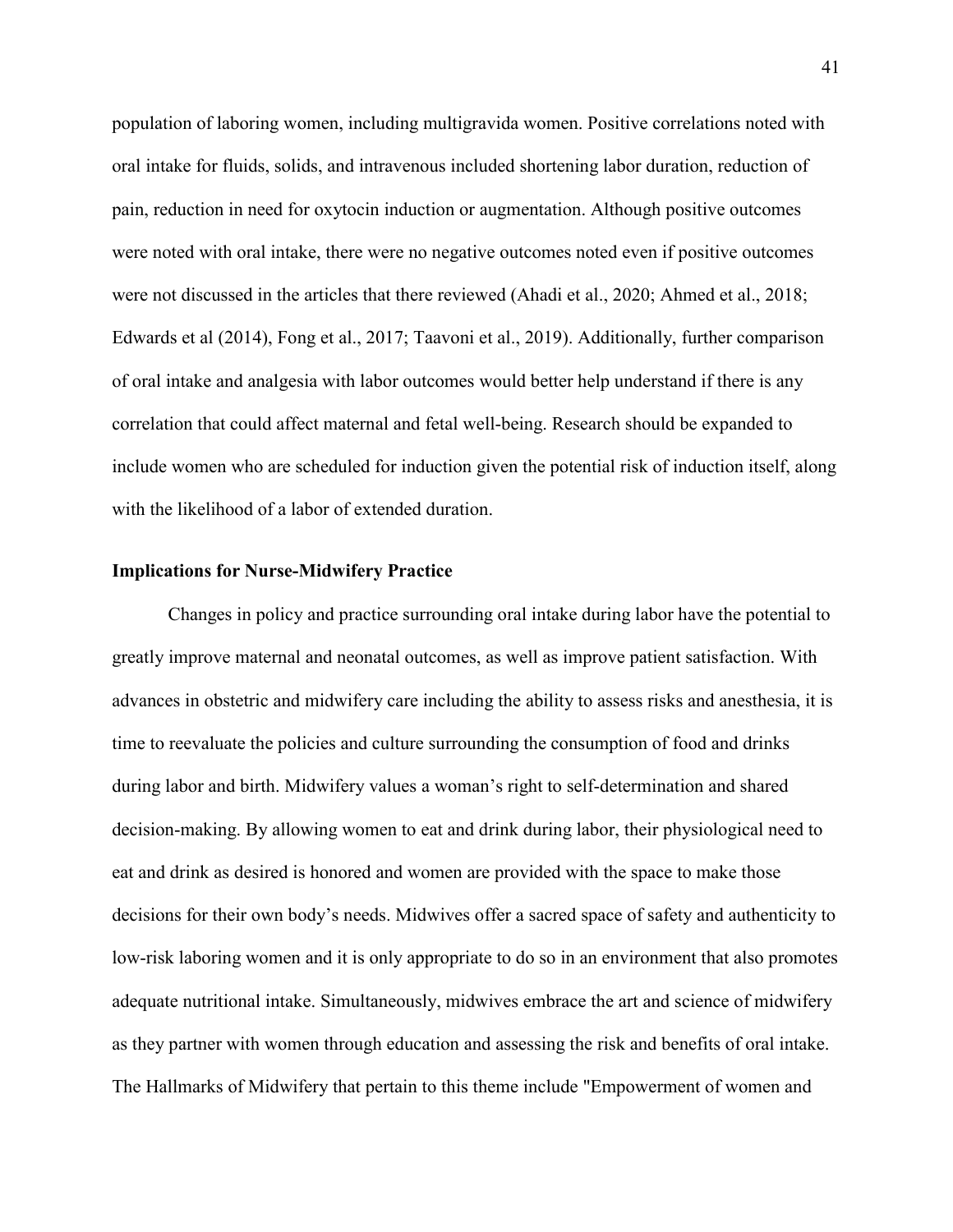persons seeking midwifery care as partners in health care", "Advocating for informed choice, shared decision making, and the right to self-determination" and "Incorporation of evidencebased care into clinical practice" (ACNM, 2020, p.3). As well, the Pearl of Midwifery of "Allowing women to eat in early labor and drink throughout" remains significant in the face of ongoing restrictive intake policies (ACNM, 2019, p.101). Hence, creating a transparent partnership between the midwife and women by sharing evidence-based knowledge about eating and drinking during labor has beneficial implications for maternal and fetal wellbeing.

#### **Application of Neuman Systems Model**

The Neuman Systems Model conceptual framework looks closely at four systems: the client-client system, the environment, health, and nursing to better understand how interventions can be applied to move toward the continuum of health and wellness (Aylward, 2006). The framework of this model can be applied to the evaluation of hydration and nutrition to promote holistic wellness in laboring women. Essential mechanisms to enhance the flexible line of defense include the client-client system, the environment, and the health system (Angosta et al., 2014). As stated in Chapter One, it is vital that midwives begin having conversations and provide a discussion of the risks and benefits surrounding oral intake during prenatal visits. The strength of the line of resistance can also be impacted by a woman's cultural traditions of eating particular foods and drinks. Flexible lines of defense work to strengthen coping skills by reducing risk factors for stress and can be applied with the addition of specific foods shown to improve outcomes (Florczak et al., 2012).

Within the client-client system, these flexible lines of defense may be affected by lack of nutritional intake or dehydration. Research presented here shows that when restriction of oral intake occurs during labor, it leads to client feelings of fatigue, hunger, thirst, and dissatisfaction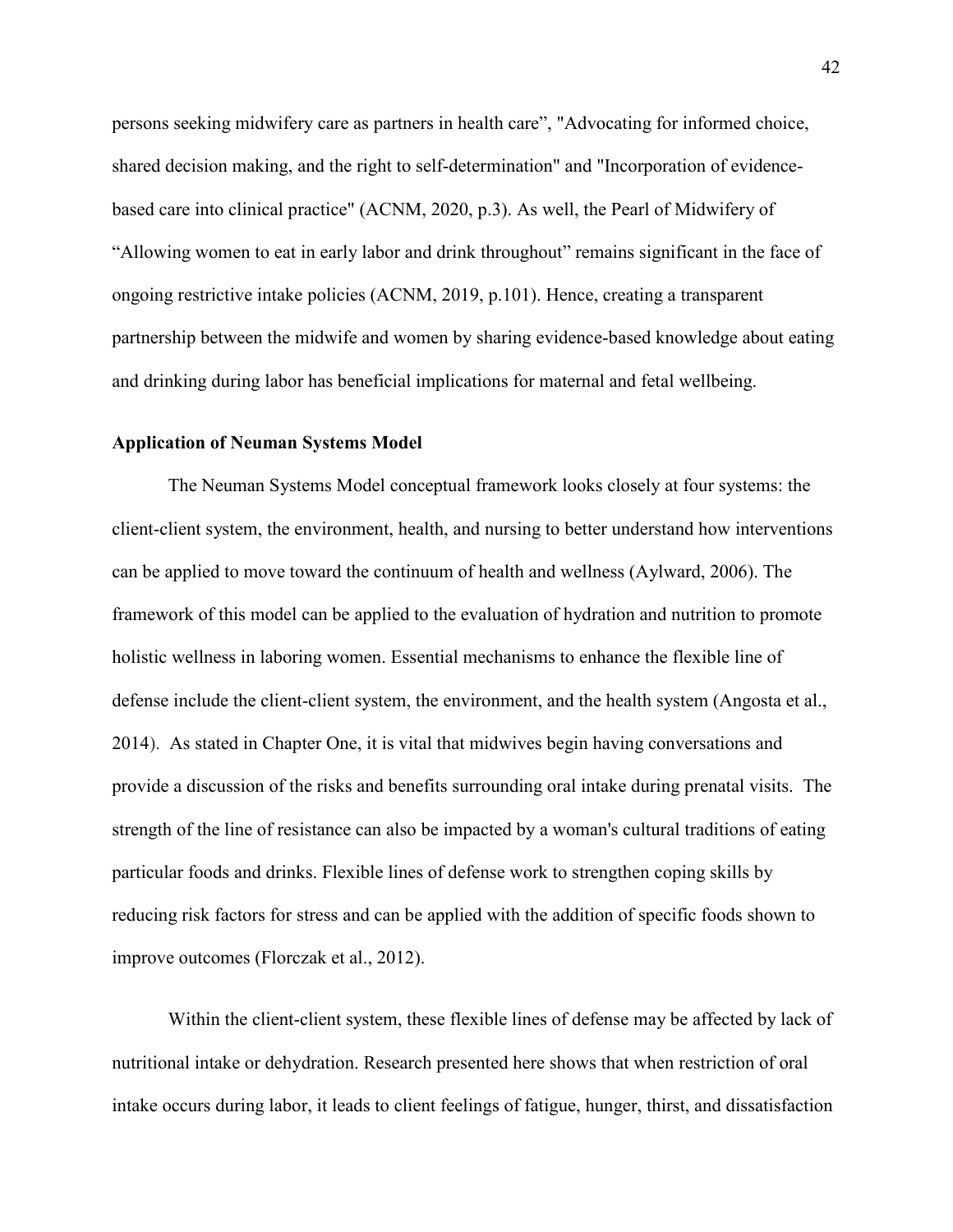with their labor experience and (Ozkan et al., 2017). The flexible line of defense can be strengthened in laboring women with the addition of certain specific dietary interventions such as juices, honey in water, and date fruits as they move towards holistic wellness, which is the ultimate goal of Neuman's Systems Model.

## **Recommendations for Future Research**

While there is a wealth of research completed in the last ten years regarding intravenous hydration during labor, there remains a need for subsequent studies that include self-regulated dietary intake, as well as the implementation of specific foods to further draw out potential benefits. Future research must be completed with the aim of including more diverse populations and larger sample sizes in order to strengthen the findings and make them more generalizable to the greater population. As well, a comparison of nulliparous and multiparous scheduled inductions along with use of pain medications such as epidural, intravenous pain medications, and nitrous oxide would be beneficial. Other specific recommendations for research were incorporated in the literature synthesis.

## **Conclusion**

This paper sought to determine what recent literature has reported about differences in maternal and neonatal outcomes when varying types of hydration and solid foods were given during labor. Chapter One presented a background of the issue including the statements of professional governing organizations. Chapter Two summarized the search process as the available literature was collected, carefully evaluated, and selected for inclusion or exclusion. Next, Chapter Three presented the findings of the chosen research articles. This final chapter synthesized the findings in order to present them clearly, to apply them to the practice question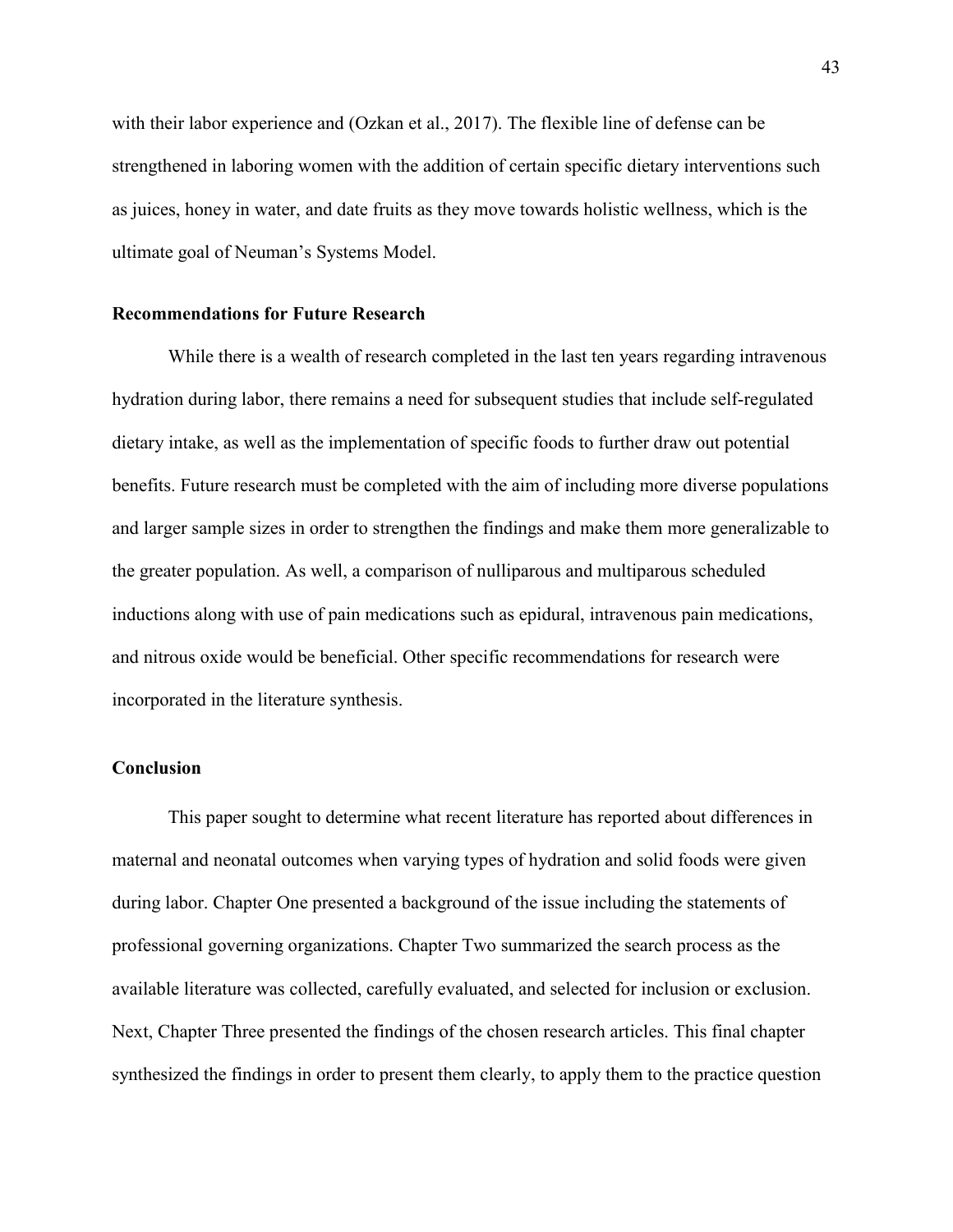and to nurse-midwifery practice as a whole. Neuman's Systems Theory provided a framework with which to guide the practice question towards the goal of holistic wellness in laboring women. To conclude, different types of oral and intravenous hydration, as well as certain foods, have been found to lead to favorable outcomes in mothers and their newborns, without adverse outcomes. Further research is necessary in order to more fully generalize the findings and ultimately work towards implementing change in typical practices in the obstetric world.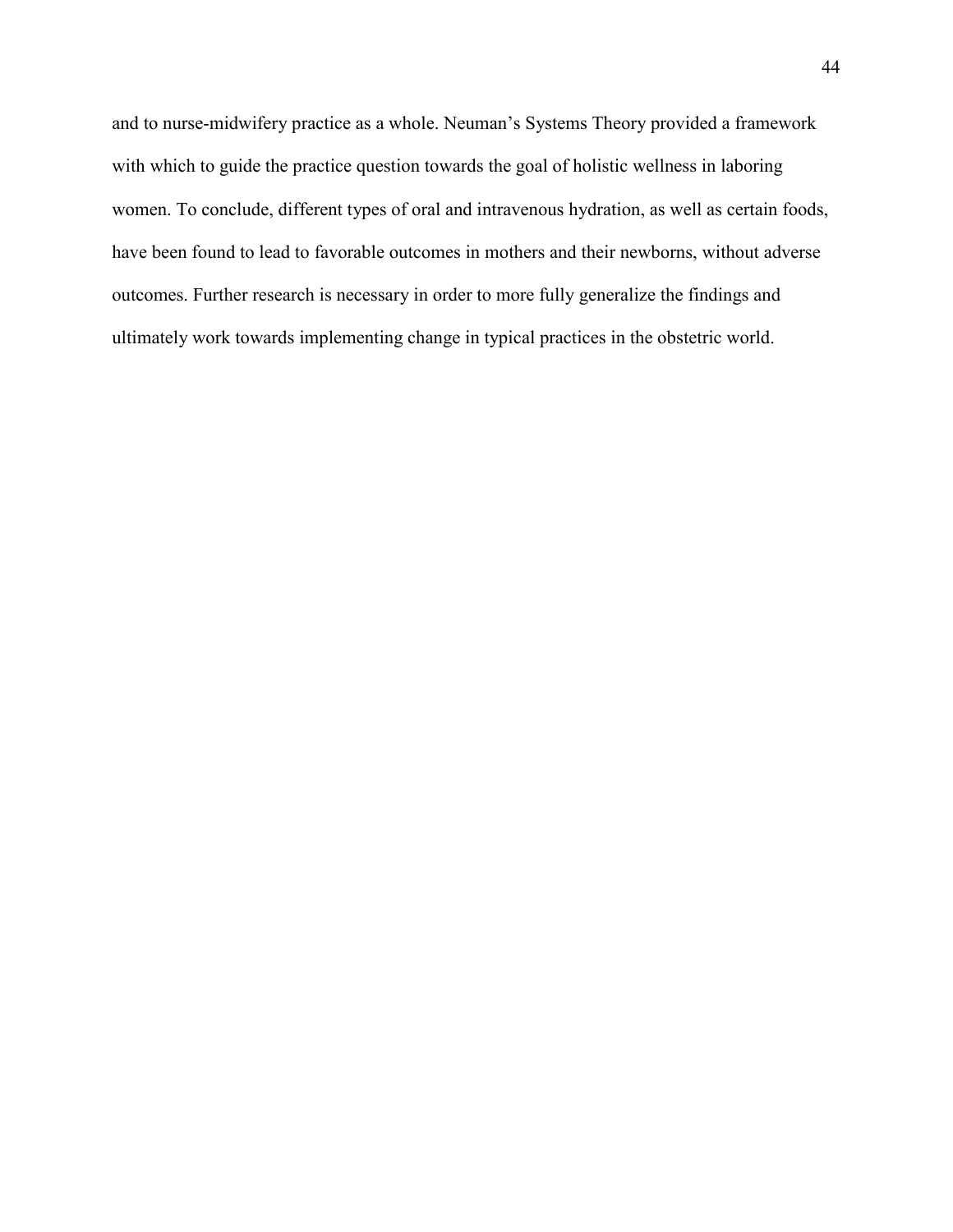### References

- Ahadi Yulghunlu, F., Sehhatie Shafaie, F., Mirghafourvand, M., & Mohaddesi, H. (2020). The effects of intravenous dextrose 5%, Ringer's solution, and oral intake on the duration of labor stages in nulliparous women: a double-blind, randomized, controlled trial. *The Iranian Journal of Public Health, 33*(2), 289–296. https://doi.org/10.1080/14767058.2018.1489792
- Ahmed, I.E. (2018). Effects of date fruit consumption on labour and vaginal delivery in Tabuk, KSA. *Journal of Taibah University Medical Sciences, 13* (6). https://doi.org/10.1016/j.jtumed.2018.11.003
- Al-Kuran, O., Al-Mehaisen, L., Bawadi, H., Beitawi, S., & Amarin, Z. (2011). The effect of late pregnancy consumption of date fruit on labour and delivery. *J Obstet Gynaecol, 31*(1), 29–31. https://doi.org/10.3109/01443615.2010.522267
- American College of Nurse-Midwives. (2020). *Core competencies for basic midwifery practice*. https://www.midwife.org/acnm/files/acnmlibrarydata/uploadfilename/000000000050/AC NMCoreCompetenciesMar2020\_final.pdf
- American College of Nurse-Midwives. (2016). Providing oral nutrition to women in labor. *Journal of Midwifery & Women's Health, 61*(4), 528-534. <https://doi.org/10.1111/jmwh.12515>
- American College of Nurse-Midwives. (2019). *Physiologic birth: Pearls in your pocket*. <https://www.midwife.org/acnm/files/cclibraryfiles/filename/000000007585/PEARLS-in->Your-Pocket Cards%20Oct2019.pdf

American Society of Anesthesiologists. (2016). Practice guidelines for obstetric anesthesia: An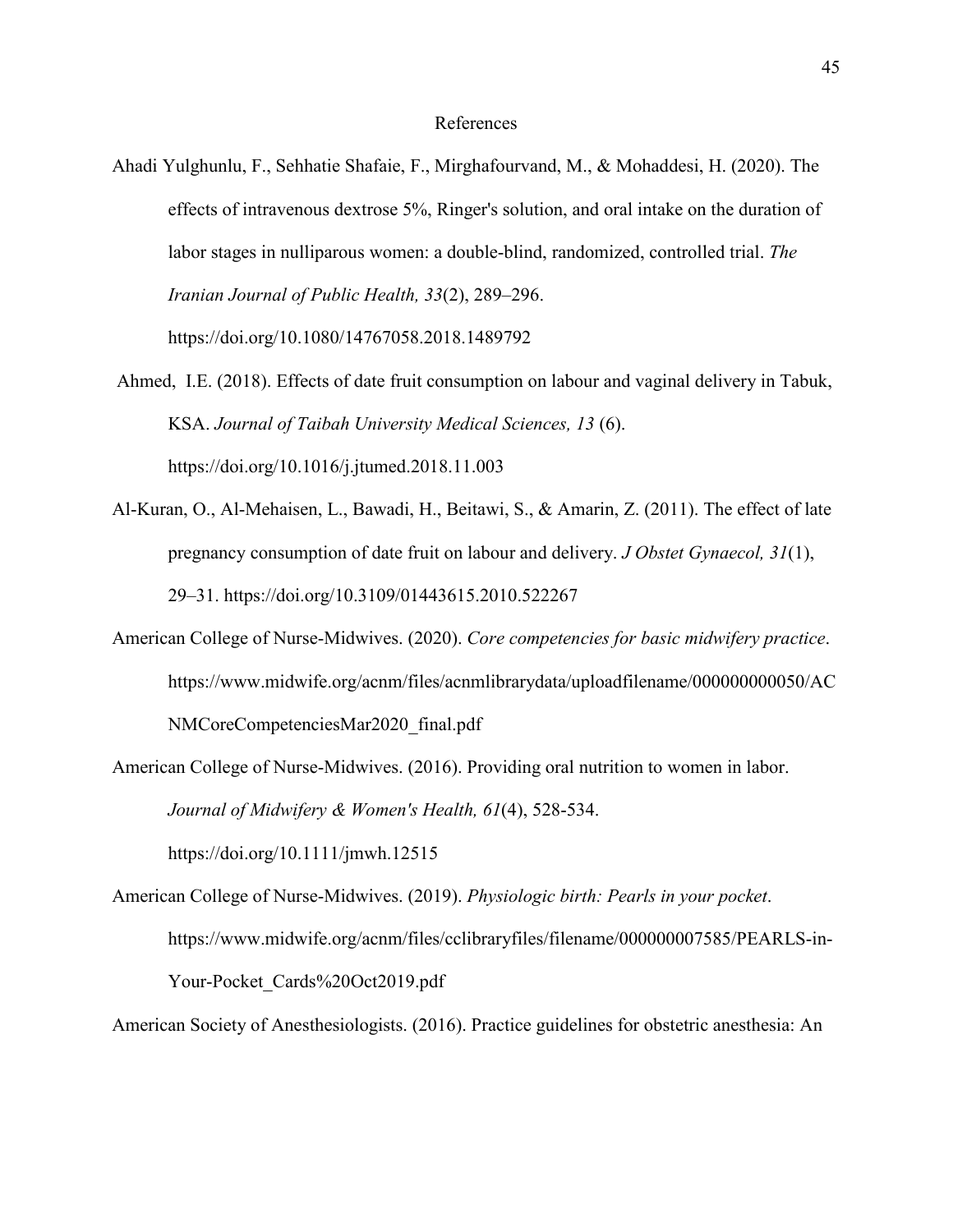updated report by the American Society of Anesthesiologists Task Force on Obstetric Anesthesia and the Society for Obstetric Anesthesia and Perinatology. *Anesthesiology, 124*(2), 270‐300. https://doi.org/10.1097/ALN.0000000000000935

- Angosta, A. D., Ceria-Ulep, C. D., & Tse, A. M. (2014). Care delivery for Filipino Americans using the Neuman systems model. *Nursing science quarterly*, *27*(2), 142–148. https://doi.org/10.1177/0894318414522605
- Aylward, P. D. (2006). Betty Neuman: The Neuman systems model and global applications. *ME Parker (Ed.), Nursing theories and nursing practice*, *2*, 281-294. http://ndl.ethernet.edu.et/bitstream/123456789/17570/1/67.pdf.pdf#page=304
- Dang, D. & Dearholt, S. L. (2018). *Johns Hopkins nursing evidence-based practice: Model and guidelines* (3rd ed.). Indianapolis, IN: Sigma Theta Tau International.
- Direkvand-Moghadam, A., & Rezaeian, M. (2012). Increased intravenous hydration of nulliparas in labor. *International Journal of Gynaecology & Obstetrics., 118*(3), 213–215. https://doi.org/10.1016/j.ijgo.2012.03.041
- Edwards, R. K., Reed, C. A., Villano, K. S., Holmes, J. L., Suhong Tong, & Davies, J. K. (2014). Effect of hydration on spontaneous labor outcomes in nulliparous pregnant women: A multicenter randomized controlled trial comparing three methods. *American Journal of Perinatology, 31*(6), 455–461. http://doi: 10.1055/s-0033-1351661

Ergol S, Eroglu K, Taskin L. 2012. The effect of oral fluid food support during labor on labor duration and perception of labor pains. *HealthMED, 6*(6): 2093-2099. Florczak, P., Poradzisz, M., & Hampson, S. (2012). Nursing in a complex world: A case for grand theory. *Nursing Science Quarterly, 25*(4), 307–312. <https://doi.org/10.1177/0894318412457069>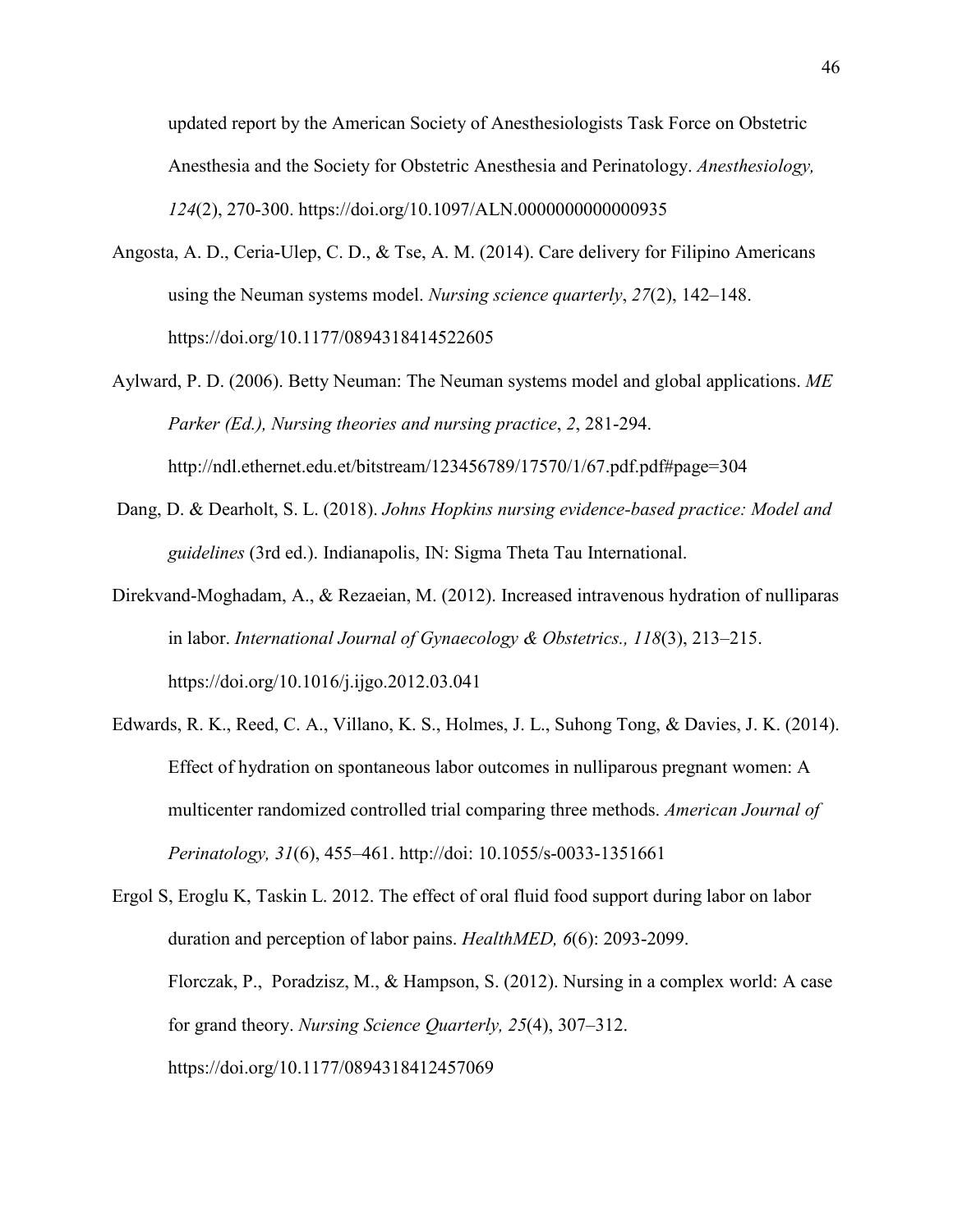Fong, A., Serra, A. E., Caballero, D., Garite, T. J., & Shrivastava, V. K. (2017). A randomized, double-blinded, controlled trial of the effects on fluid rate and/or presence of dextrose intravenous fluids on the labor course of nulliparas. *American Journal of Obstetrics & Gynecology, 208*, 1-7. http://doi.org/10.1016/j.ajog.2017.03.010. Funai, E., & Norwitz, E. (2021, January 7). Management of normal labor and delivery. *UpToDate*. Retrieved January 13, 2021, from [https://www.uptodate.com/contents/management-of-normal-labor-and](https://www.uptodate.com/contents/management-of-normal-labor-and-delivery?search=management%20of%20normal%20labor%20and%20birth&source=search_result&selectedTitle=1%7E150&usage_type=default&display_rank=1)[delivery?search=management%20of%20normal%20labor%20and%20birth&source=sear](https://www.uptodate.com/contents/management-of-normal-labor-and-delivery?search=management%20of%20normal%20labor%20and%20birth&source=search_result&selectedTitle=1%7E150&usage_type=default&display_rank=1)

ch result&selectedTitle=1~150&usage type=default&display rank=1

- Garmi, G., Zuarez-Easton, S., Zafran, N., Ohel, I., Berkovich, I., & Salim, R. (2017). The effect of type and volume of fluid hydration on labor duration of nulliparous women: A randomized controlled trial. *Archives of Gynecology and Obstetrics, 295*(6), 1407–1412. https://doi.org/10.1007/s00404-017-4381-1
- Kardel, K. R., Henriksen, T., & Iversen, P. O. (2010). No effect of energy supply during childbirth on delivery outcomes in nulliparous women: a randomised, double-blind, placebo-controlled trial. *Journal of Obstetrics and Gynaecology: The Journal of the Institute of Obstetrics and Gynaecology, 30*(3), 248–252. https://doi.org/10.3109/01443610903531428
- Kavitha, A., Chacko, K.P., Thomas, E., et al. (2012) A randomized controlled trial to study the effect of IV hydration on the duration of labor in nulliparous women. *Arch Gynecol Obstet, 285*(2), 343–346.

Kordi, M., Meybodi, F.A., Tara, F., Fakari, F.R., Nemati, M., Shakeri, M. (2017) Effect of dates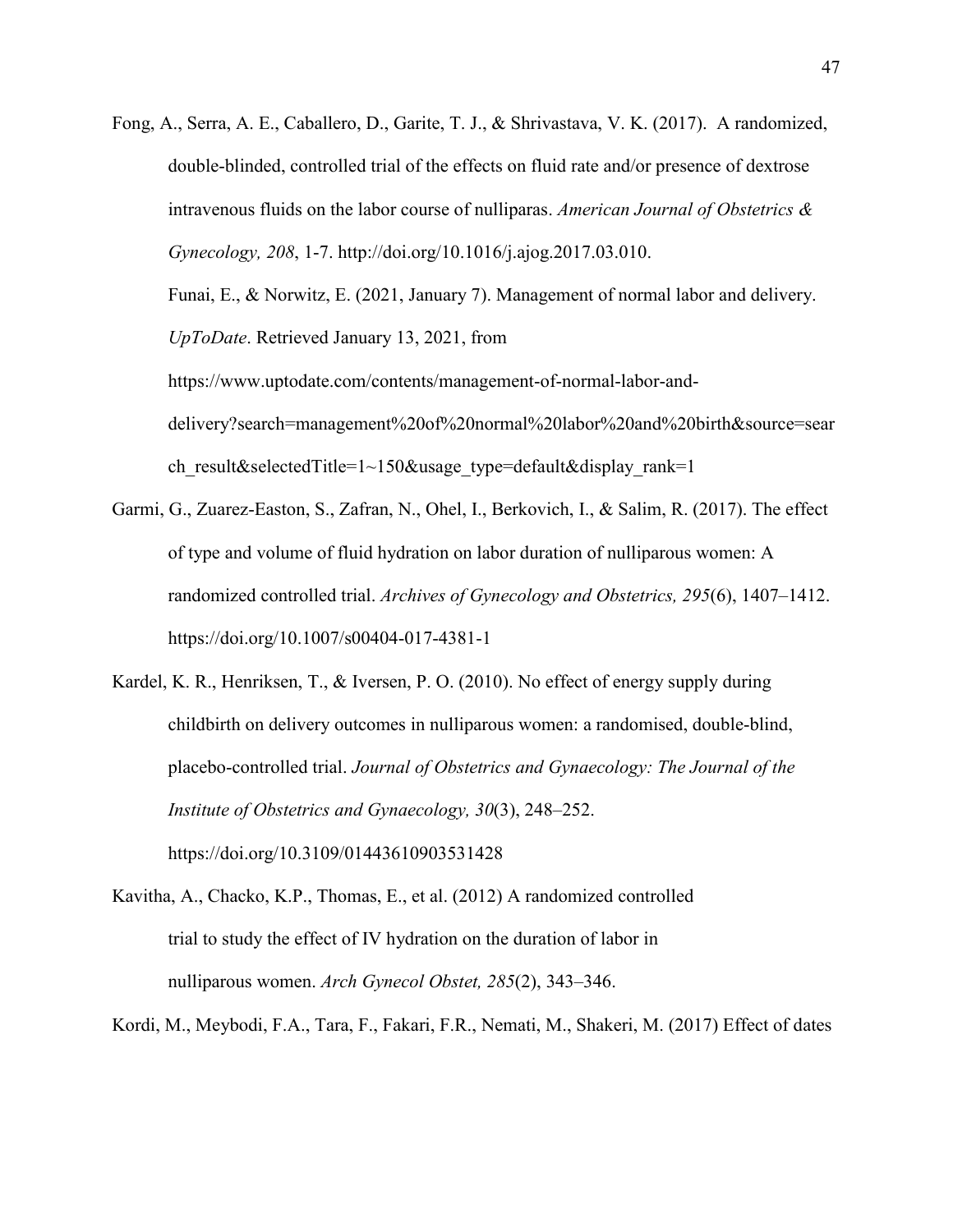in late pregnancy on the duration of labor in nulliparous women. *Iran J Nurs Midwifery Res,* 22(5), 383-387. https://www.ncbi.nlm.nih.gov/pmc/articles/PMC5637148.

- Myhre, R., Brantsæter, A., Myking, S., Eggesbø, M., Meltzer, H., Haugen, M., & Jacobsson, B. (2013). Intake of garlic and dried fruits is associated with lower risk of spontaneous preterm delivery. *Journal of Nutrition, 143*(7), 1100–1108. https://doi.org/10.3945/jn.112.173229
- Myhre, R., Brantsaeter, A., Myking, S., Gjessing, H., Sengpiel, V., Meltzer, H., Haugen, M., & Jacobsson, B. (2011). Intake of probiotic food and risk of spontaneous preterm delivery. *American Journal of Clinical Nutrition, 93*(1), 151–157.

https://doi.org/10.3945/ajcn.110.004085.

- O'Sullivan, G., Liu, B., Hart, D., Seed, P., Shennan, A. (2009). Effect of food intake during labour on obstetric outcome: Randomised controlled trial. *BMJ: British Medical Journal*, 338. doi:10.1136/bmj.b784.
- Ozkan, K. (2017). Restricting oral fluid and food intake during labour: A qualitative analysis of women's views. *International Journal of Caring Sciences*, *10*(1), 235–.
- Paré, J., Pasquier, J., Lewin, A., Fraser, W., & Bureau, Y. (2017). 32: Reduction of total labour length through the addition of parenteral dextrose solution in induction of labor in nulliparous: Results of DEXTRONS propective randomized controlled trial. *American Journal of Obstetrics and Gynecology, 216*(1), S23–S24. https://doi.org/10.1016/j.ajog.2016.11.924 Quinn, B. L. (2016). Using theory integration to explore complex health problems.

*Advances in Nursing Science*, *39*(3), 235–243.

<https://doi.org/10.1097/ANS.000000000000012>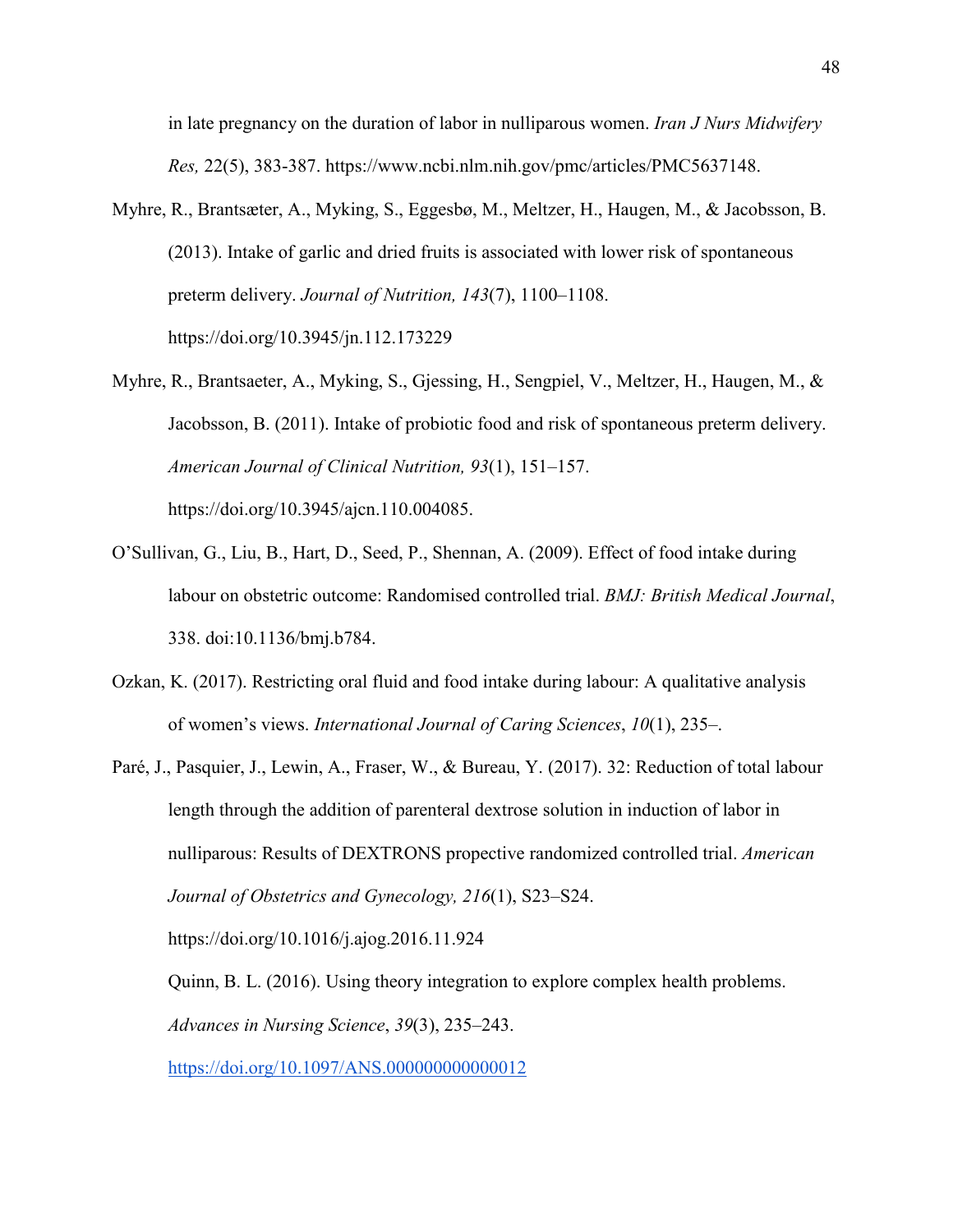- Rahmani, R., Khakbazan, Z., Yavari, P., Granmayeh, M., & Yavari, L. (2012). Effect of oral carbohydrate intake on labor progress: Randomized controlled trial. *Iranian Journal of Public Health, 41*(11), 59–66. https://ijph.tums.ac.ir/index.php/ijph
- Razali, N., Mohd Nahwari, S. H., Sulaiman, S., & Hassan, J. (2017). Date fruit consumption at term: Effect on length of gestation, labour and delivery. *Journal of Obstetrics and Gynaecology: The Journal of the Institute of Obstetrics and Gynaecology, 37*(5), 595– 600[. https://doi.org/10.1080/01443615.2017.1283304](https://doi.org/10.1080/01443615.2017.1283304)
- Rodriguez, N. R., Di Marco, N. M., & Langley, S. (2009). American College of Sports Medicine position stand. Nutrition and athletic performance. *Medicine and science in sports and exercise*, *41*(3), 709–731. https://doi.org/10.1249/MSS.0b013e31890eb86
- Sehhatie Shafaie, F., Mohaddesi, H., Mirghafourvand, M., & Ahadi Yulghunlu, F. (2017). A randomized, double-blinded, controlled trial comparing parenteral dextrose 5%, Ringer's solution and Oral Intake on the Delivery Outcomes in Nulliparas. *International Journal of Women's Health and Reproduction Sciences, 5*(4), 283–289.

https://doi.org/10.15296/ijwhr.2017.48

Sharma, C., Kalra, J., Bagga, R., & Kumar, P. (2012). A randomized controlled trial comparing parenteral normal saline with and without 5% dextrose on the course of labor in nulliparous women. *Archives of gynecology and obstetrics, 286*(6), 1425–1430. https://doi.org/10.1007/s00404-012-2485-1

Shea-Lewis, A., Eckardt, P., & Stapleton, D. (2018). An investigation into the safety of oral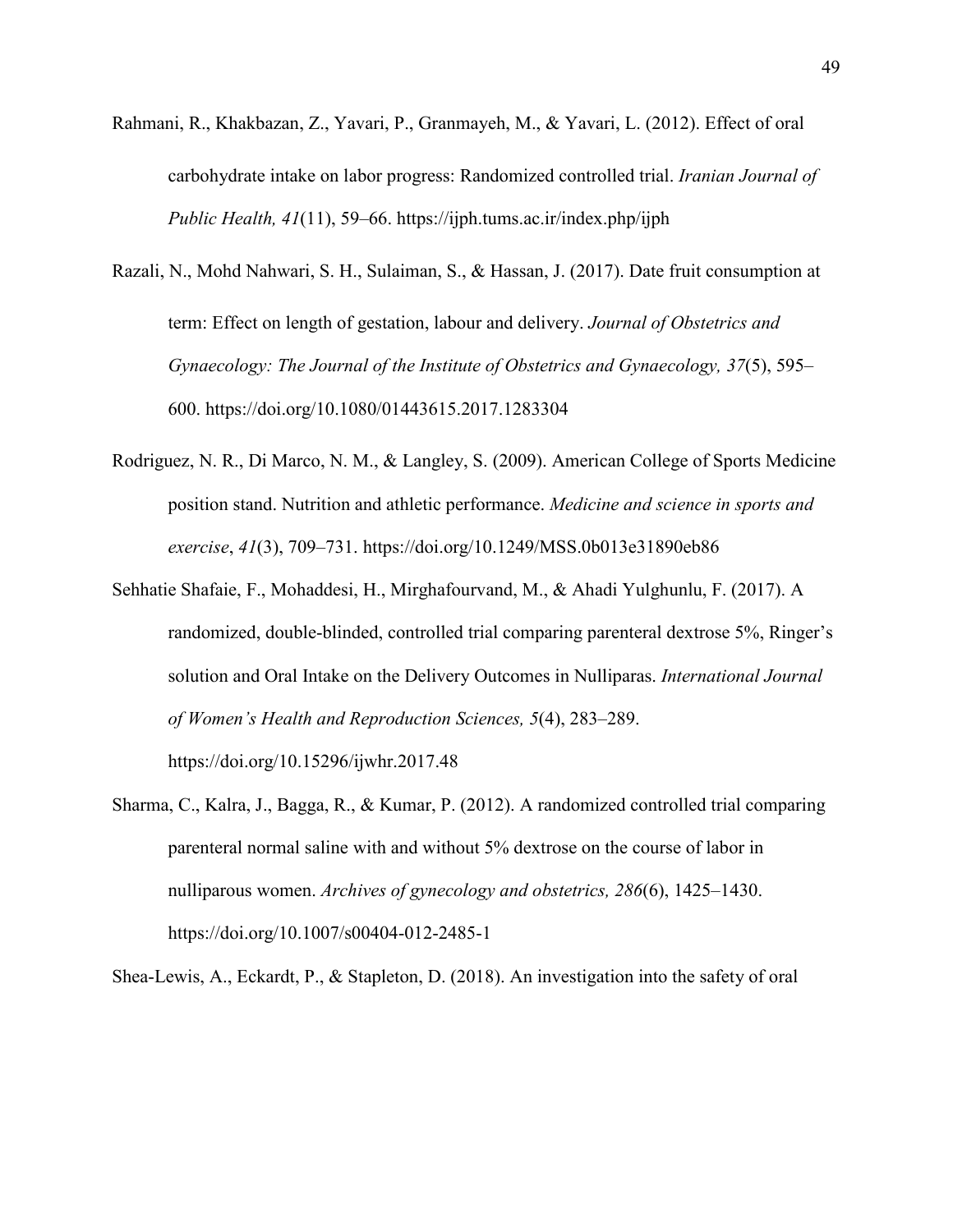intake during labor: Findings from this quantitative retrospective study suggest ad lib intake may have benefits. *The American Journal of Nursing., 118*(3), 24-33. https://doi: 10.1097/01.NAJ.0000530913.80349.53

- Shrivastava, V.K., Garite, T.J., Jenkins, S.M., Saul, L., Rumney, P., Preslicka, C., & Chan, K. (2009). A randomized, double-blinded, controlled trial comparing parenteral normal saline with and without dextrose on the course of labor in nulliparas. *American Journal of Obstetrics & Gynecology, 200*(4), 1-6. https://doi.org/10.1016/j.ajog.2008.11.030
- Simonet, T., Gakuba, C., Desmeulles, I., Corouge, J., Beucher, G., Morello, R., Gérard, J. L., Ducloy-Bouthors, A. S., Dreyfus, M., & Hanouz, J. L. (2020). Effect of oral carbohydrate intake during labor on the rate of instrumental vaginal delivery: A multicenter, randomized controlled trial. *Anesthesia and analgesia, 130*(6), 1670–1677. https://doi.org/10.1213/ANE.0000000000004515
- Singata, M., Tranmer, J., & Gyte, G. M. (2013). Restricting oral fluid and food intake during labour. *Cochrane Database of Systematic Reviews*. https://doi:10.1002/14651858.cd003930.pub3
- Sperling, J. D., Dahlke, J. D., Sibai, B. M. (2016). Restriction of oral intake during labor: Whither are we bound? *American Journal of Obstetrics & Gynecology.* 592-596. [https://doi.org/10.1016/j.ajog.2016.01.166](http://dx.doi.org/10.1016/j.ajog.2016.01.166)
- Tadaumi, M., Sweet, L., & Graham, K. (2019). A qualitative study of factors that influence midwives' practice in relation to low-risk women's oral intake in labour in Australia. *Women and Birth*. https://doi.org/10.1016/j.wombi.2019.11.004

Taavoni, S., Fathi, L., Nazem-Ekbatani, N., & Haghani, H. (2019). The effect of oral intake of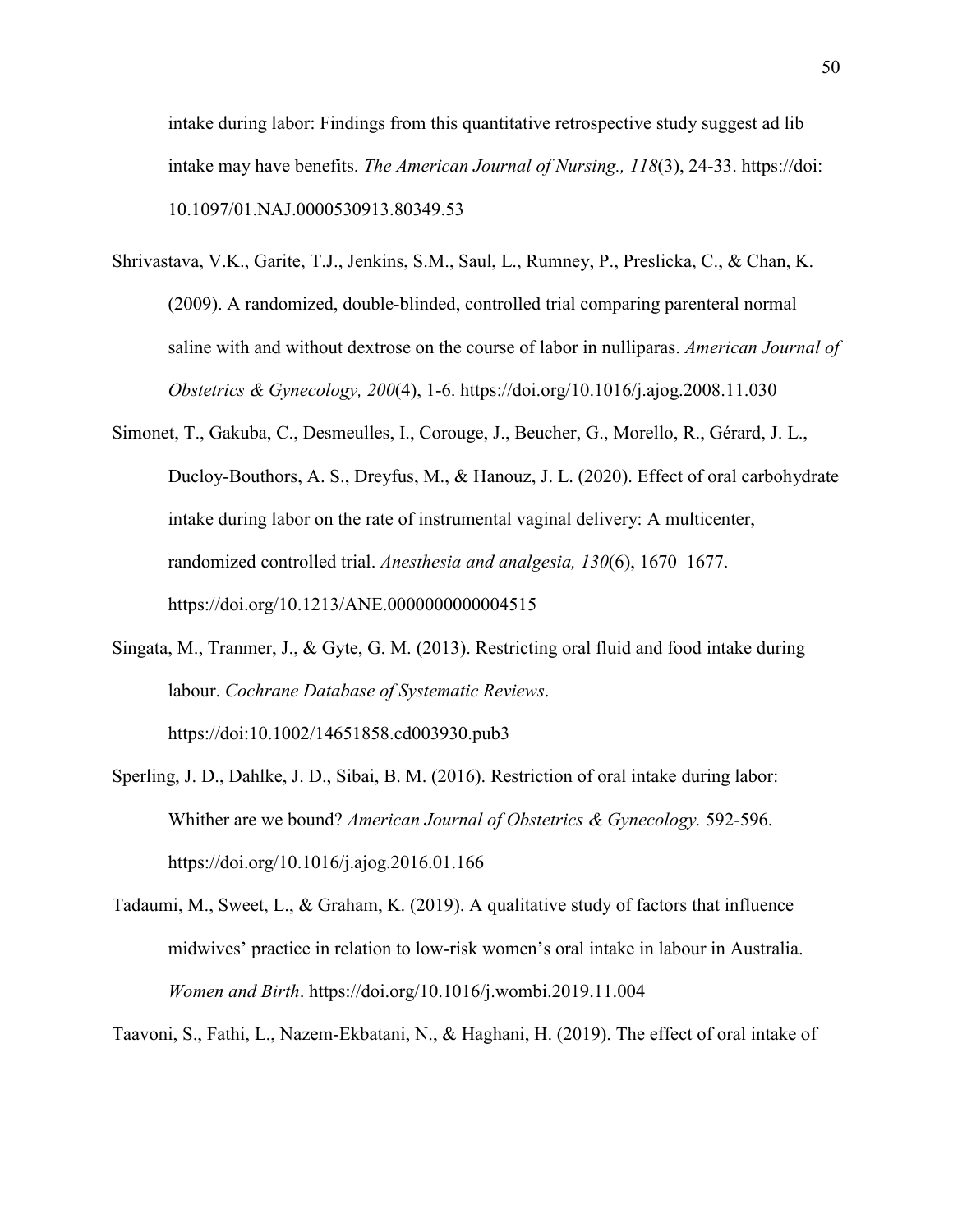honey syrup on the pain intensity of active phase of parturition of nulliparous women: A randomized clinical trial. *Caspian Journal of Internal Medicine, 10*(1), 98–101. https://doi.org/10.22088/cjim.10.1.98

Vallejo, M. C., Cobb, B. T., Steen, T. L., Singh, S., & Phelps, A. L. (2013). Maternal outcomes in women supplemented with a high-protein drink in labour. *The Australian & New Zealand Journal of Obstetrics & Gynaecology, 53*(4), 369–374. https://doi.org/10.1111/ajo.12079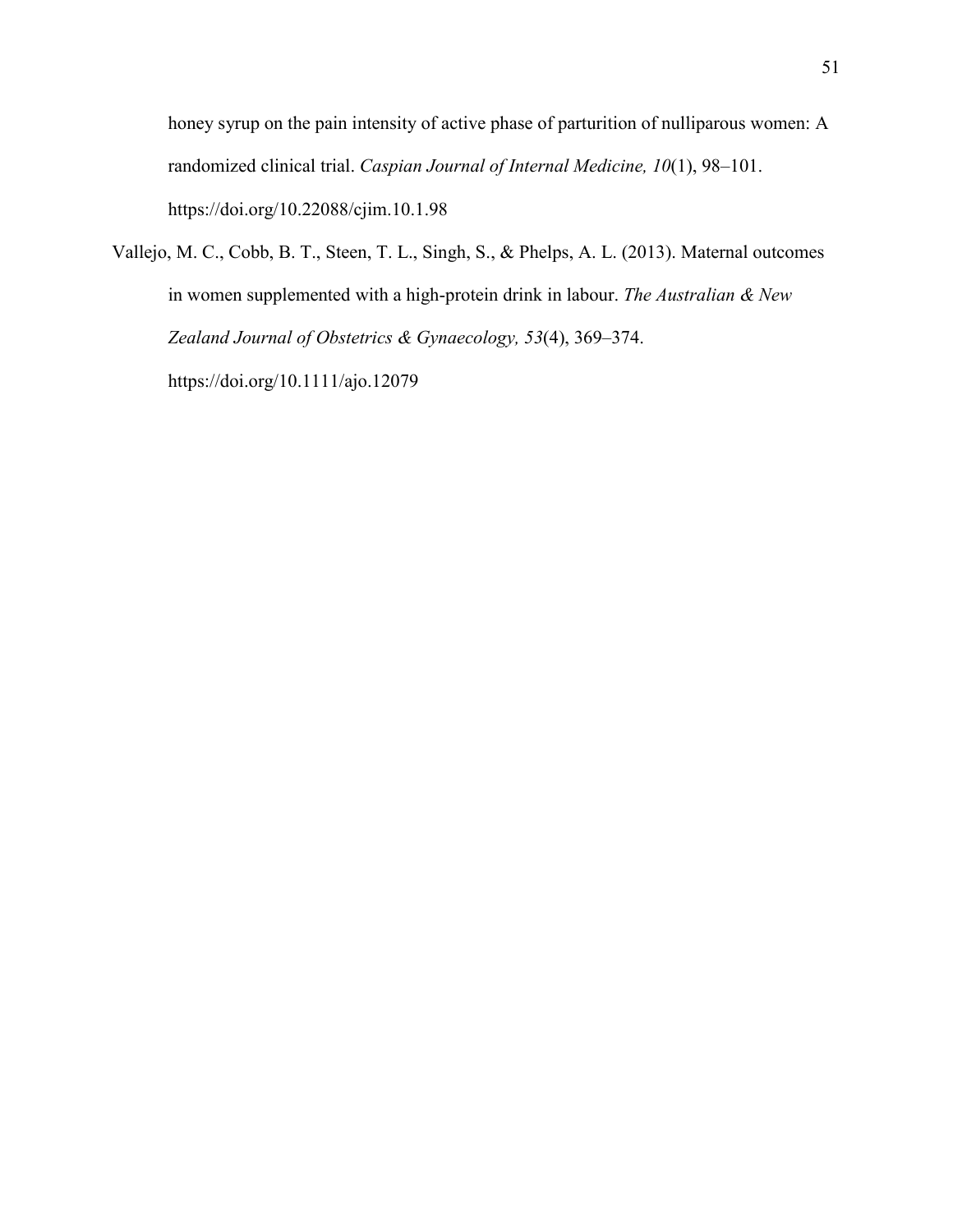**Source:** Ahadi Yulghunlu, F., Sehhatie Shafaie, F., Mirghafourvand, M., & Mohaddesi, H. (2020). The effects of intravenous dextrose 5%, Ringer's solution, and oral intake on the duration of labor stages in nulliparous women: A double-blind, randomized, controlled trial. *The Journal of Maternal-Fetal & Neonatal Medicine, 33*(2), 289–296.<https://doi.org/10.1080/14767058.2018.1489792>

| <b>Purpose/Sample</b>                                                                                                                                                                                                                                                                                                                                                                                                                                  | Design<br>(Method/Instruments)                                                                                                                                                                                                                                                                                                                                                  | <b>Results</b>                                                                                                                                                                                                                                                                                                                                                                                                                                                                                                                                                                                                   | <b>Strengths/Limitations</b>                                                                                                                                                                                                                                                                                                                                                                                                                                                                                                                                            |  |
|--------------------------------------------------------------------------------------------------------------------------------------------------------------------------------------------------------------------------------------------------------------------------------------------------------------------------------------------------------------------------------------------------------------------------------------------------------|---------------------------------------------------------------------------------------------------------------------------------------------------------------------------------------------------------------------------------------------------------------------------------------------------------------------------------------------------------------------------------|------------------------------------------------------------------------------------------------------------------------------------------------------------------------------------------------------------------------------------------------------------------------------------------------------------------------------------------------------------------------------------------------------------------------------------------------------------------------------------------------------------------------------------------------------------------------------------------------------------------|-------------------------------------------------------------------------------------------------------------------------------------------------------------------------------------------------------------------------------------------------------------------------------------------------------------------------------------------------------------------------------------------------------------------------------------------------------------------------------------------------------------------------------------------------------------------------|--|
| <b>Purpose:</b><br>To determine the effect of<br>different types of hydration<br>on duration of total labor and<br>labor stages, the frequency of<br>oxytocin administration, and<br>incidence of prolonged labor<br>in women with spontaneous<br>vaginal delivery.<br>Sample/Setting:<br>188 nulliparous low-risk<br>women, at term gestation, in<br>spontaneous labor and 4cm<br>dilated.Conducted in Iran in<br>2016.<br>Level of evidence: Level I | Double-blind,<br>randomized, controlled<br>trial.<br>Participants were<br>randomized into three<br>groups: the first<br>receiving 125mL/hr<br>Ringer's solution with<br>ad lib oral consumption<br>of water, orange, or<br>apple juice, the second<br>receiving 125mL/hr of<br>dextrose 5% solution<br>with ad lib oral intake,<br>and the third group<br>consuming oral fluids | A significant difference between<br>groups in overall labor duration<br>$(p<0.001)$ , first stage ( $p<0.001$ ), and<br>third stage ( $p<0.001$ ), with the<br>dextrose 5% group having the shortest<br>labor duration, first, and third stages.<br>A significant difference in oxytocin<br>administration ( $p<0.001$ ), and<br>prolonged labor ( $p=0.001$ ), with the<br>dextrose 5% group having the lowest<br>percentage for both.<br><b>Conclusion:</b><br>Dextrose IV fluid reduces the duration<br>of labor, need for oxytocin<br>augmentation, and frequency of<br>prolonged labor compared to Ringer's | <b>Strengths:</b><br>Double-blinded, randomized<br>controlled trial decreases potential for<br>bias and strengthens the findings. No<br>significant demographic or obstetric<br>differences between groups. Women<br>received the same coaching for<br>pushing during to add further control<br>to the second stage duration. No<br>epidural analgesia was administered<br>to the participants.<br><b>Limitations:</b><br>Different physical abilities and<br>physiological responses to<br>contractions could have affected the<br>duration of the second stage. Small |  |
| <b>Quality of evidence: Good</b>                                                                                                                                                                                                                                                                                                                                                                                                                       | only.                                                                                                                                                                                                                                                                                                                                                                           | solution or oral fluids.                                                                                                                                                                                                                                                                                                                                                                                                                                                                                                                                                                                         | sample size was small with strict<br>inclusion criteria                                                                                                                                                                                                                                                                                                                                                                                                                                                                                                                 |  |
| Author Recommendations: Dextrose intravenous fluid use by nulliparous women reduces the duration of labor, the need for<br>oxytocin administration and the frequency of prolonged labor when compared to Ringer's solution or oral fluids alone.                                                                                                                                                                                                       |                                                                                                                                                                                                                                                                                                                                                                                 |                                                                                                                                                                                                                                                                                                                                                                                                                                                                                                                                                                                                                  |                                                                                                                                                                                                                                                                                                                                                                                                                                                                                                                                                                         |  |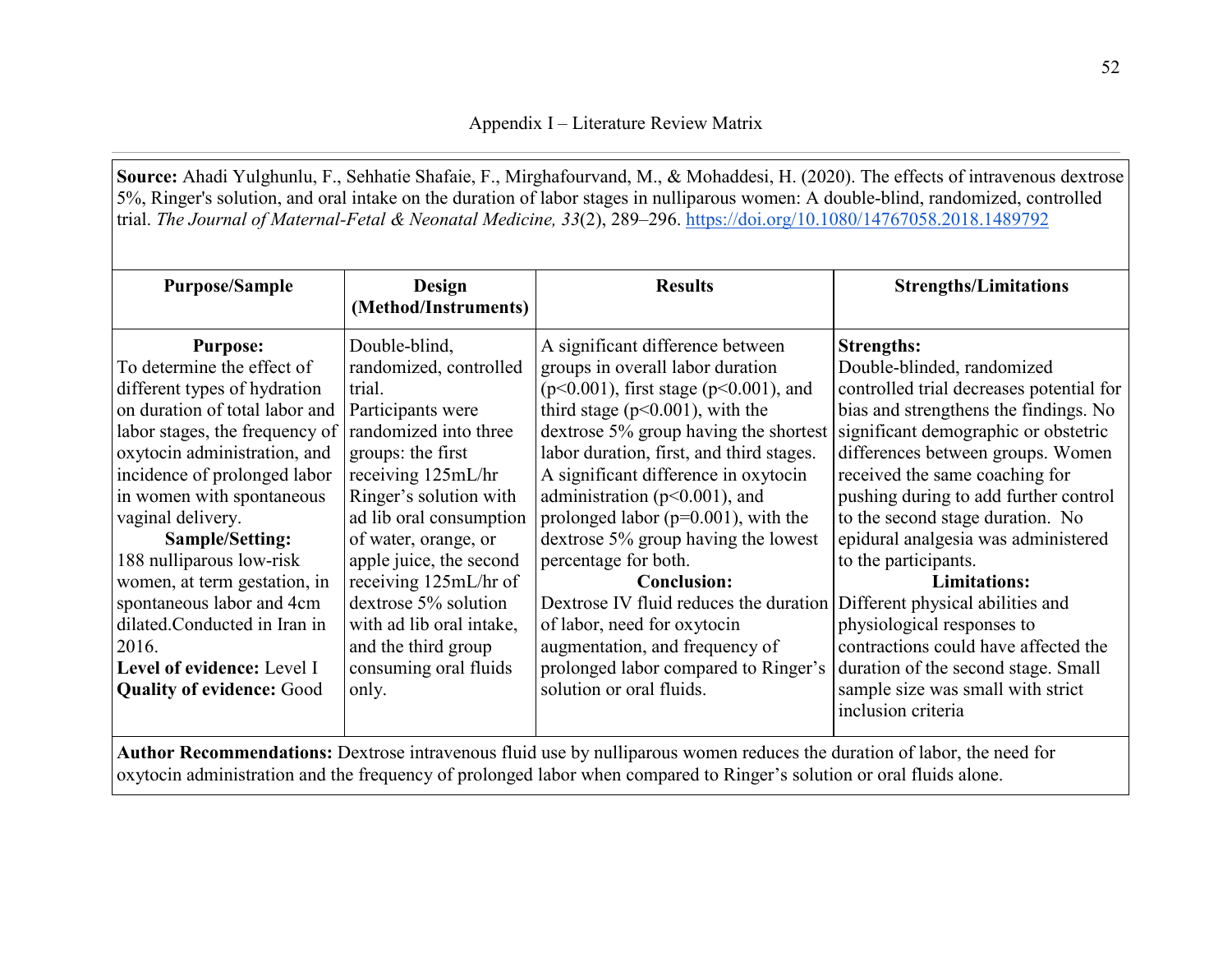**Summary for Current Clinical Practice Question:** Dextrose 5% solution can be safely used in labor and leads to favorable results during labor for nulliparous women without epidural analgesia, including shorter duration of labor with less need for oxytocin augmentation.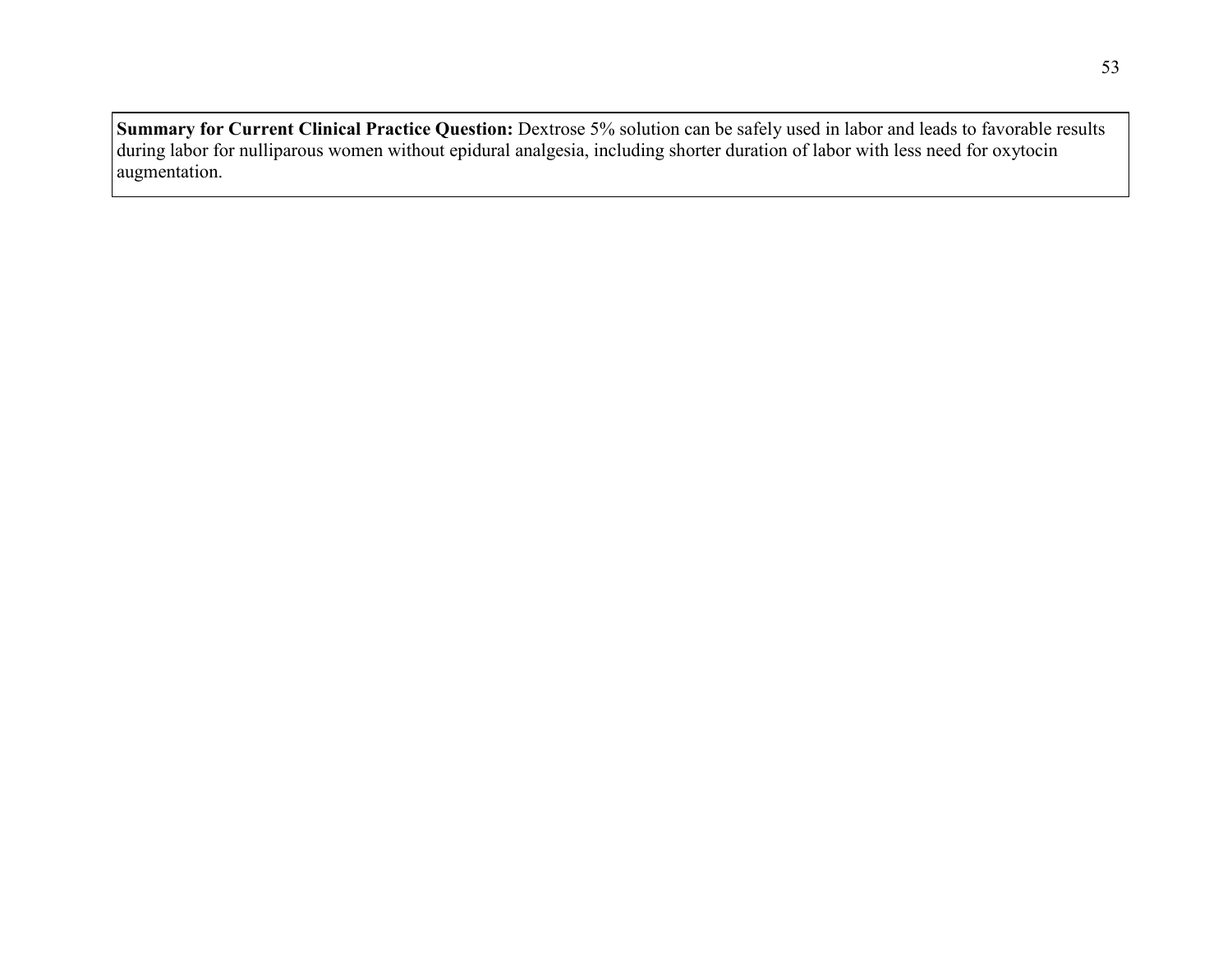| Source: Ahmed, I. E., Mirghani, H. O., Mesaik, M. A., Ibrahim, Y. M., & Amin, T. Q. (2018). Effects of<br>date fruit consumption on labour and vaginal delivery in Tabuk, KSA. Journal of Taibah University<br><i>Medical Sciences, 13(6), 557-563. doi:10.1016/j.jtumed.2018.11.003</i>                                                                                           |                                                                                                                                                                                                                                                                                                                                       |                                                                                                                                                                                                                                                                                                                                                                                                                                                                                                                                                                                                                                     |                                                                                                                                                                                                                                                                                                                                                                                                                           |
|------------------------------------------------------------------------------------------------------------------------------------------------------------------------------------------------------------------------------------------------------------------------------------------------------------------------------------------------------------------------------------|---------------------------------------------------------------------------------------------------------------------------------------------------------------------------------------------------------------------------------------------------------------------------------------------------------------------------------------|-------------------------------------------------------------------------------------------------------------------------------------------------------------------------------------------------------------------------------------------------------------------------------------------------------------------------------------------------------------------------------------------------------------------------------------------------------------------------------------------------------------------------------------------------------------------------------------------------------------------------------------|---------------------------------------------------------------------------------------------------------------------------------------------------------------------------------------------------------------------------------------------------------------------------------------------------------------------------------------------------------------------------------------------------------------------------|
| <b>Purpose/Sample</b>                                                                                                                                                                                                                                                                                                                                                              | Design<br>(Method/Instruments)                                                                                                                                                                                                                                                                                                        | <b>Results</b>                                                                                                                                                                                                                                                                                                                                                                                                                                                                                                                                                                                                                      | <b>Strengths/Limitations</b>                                                                                                                                                                                                                                                                                                                                                                                              |
| <b>Purpose:</b><br>To evaluate if consuming<br>date fruits affect the onset<br>and progress of labor.<br>Sample/Setting:<br>89 participants including<br>primigravida, multigravida,<br>and grand multipara, who<br>were admitted in labor.<br>Conducted in King Fahd<br>Specialty Civil Hospital,<br>Tabuk KSA.<br>Level of evidence: Level 1<br><b>Quality of evidence: Good</b> | Randomized, controlled<br>trial.<br>Participants were<br>divided into three<br>cohorts. One group of<br>participants ( $n=26$ ) were<br>given 7 Rotana dates<br>followed by drinking<br>250cc of water. A<br>second group of women<br>$(n=32)$ , were only given<br>dates. The control group<br>$(n=31)$ did not receive<br>anything. | Women who consumed date fruits had a<br>shorter first stage ( $p=0.024$ ) and third<br>stage ( $p<0.001$ ) of labor.<br>It was also noted that women were less<br>likely to have meconium-stained fluids,<br>caput, fetal heart variability, and better<br>Apgar scores at 5min<br><b>Conclusion:</b><br>A positive correlation between date fruit<br>consumption and duration of the first<br>and third stages of labor progress. No<br>statistical difference between the control<br>group and the date-consuming group in<br>cervical dilation, rupture of membranes,<br>strength, frequency, and regularity in<br>contractions. | <b>Strengths:</b><br>A randomized controlled trial.<br>Dates are readily cheap and<br>available. Consistent with<br>cervical examinations and the<br>use of tocometry.<br><b>Limitations:</b><br>Difficult to control participants'<br>diets. Selected use of Rotana<br>dates compared to other dates.<br>The small sample size is thus<br>challenging to generalize this<br>study to the more significant<br>population. |

**Author Recommendations:** Further research is needed to further evaluate the exact amount of date fruit and the duration of date fruit consumption.

**Summary for Current Clinical Practice Question:** Date fruit consumption during labor shortens the first and third stage of labor.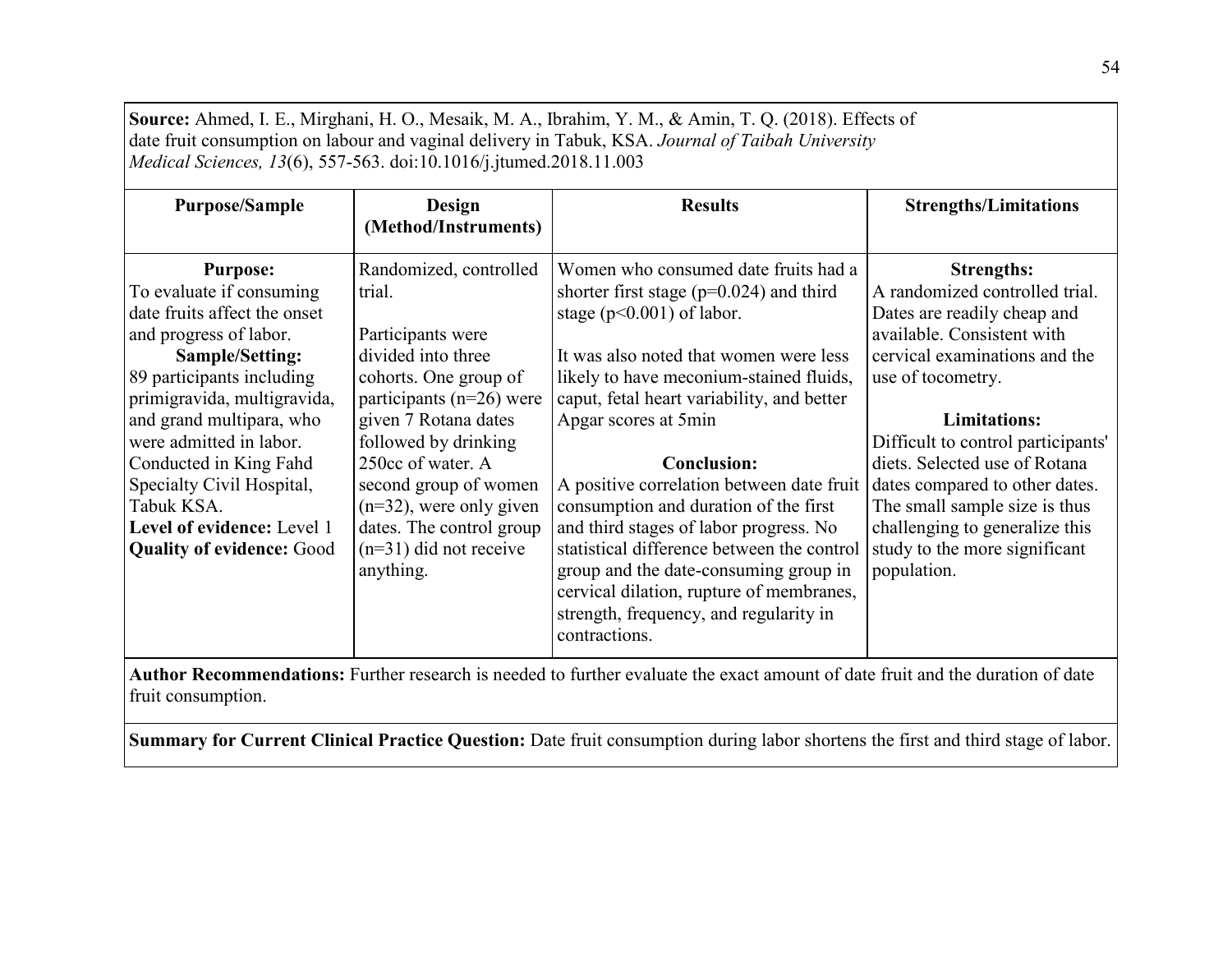**Source:** Direkvand-Moghadam, A., & Rezaeian, M. (2012). Increased intravenous hydration of nulliparas in labor. *International Journal of Gynaecology & Obstetrics.*, *118*(3), 213–215. https://doi.org/10.1016/j.ijgo.2012.03.041

| <b>Purpose/Sample</b>                                                                                                                                                                                                                                                                                 | Design<br>(Method/Instruments)                                                                                                                                                                                                                                                                                     | <b>Results</b>                                                                                                                                                                                                                                                                                            | <b>Strengths/Limitations</b>                                                                                                                                  |
|-------------------------------------------------------------------------------------------------------------------------------------------------------------------------------------------------------------------------------------------------------------------------------------------------------|--------------------------------------------------------------------------------------------------------------------------------------------------------------------------------------------------------------------------------------------------------------------------------------------------------------------|-----------------------------------------------------------------------------------------------------------------------------------------------------------------------------------------------------------------------------------------------------------------------------------------------------------|---------------------------------------------------------------------------------------------------------------------------------------------------------------|
| <b>Purpose:</b><br>To compare the effects of<br>intravenous fluids on labor<br>length, need for oxytocin<br>augmentation, and prolonged<br>labor leading to adverse<br>outcomes.                                                                                                                      | A randomized controlled trial.<br>Data was collected and analyzed<br>using SPSS. A P value of less<br>than 0.05 was considered<br>statistically significant.<br>Participants were assigned                                                                                                                         | A compelling difference was<br>noticed between the group<br>active first stage of labor ( $p=$<br>$0.001$ ). Also, the second stage<br>of labor duration showed<br>significant differences between<br>the groups ( $p=0.01$ ). There was                                                                  | <b>Strengths:</b><br>A randomized controlled<br>trial, which had therefore a<br>low risk for bias.<br><b>Limitations:</b><br>The sample study in each         |
| <b>Sample/Setting:</b><br>120 nulliparous women between<br>38-40 weeks gestation who were<br>in spontaneous, active labor with<br>a cervical dilation of 4-5cm. The<br>study was conducted in Ilam<br>Mustafa Hospital, Ilam, Iran.<br>Level of evidence: Level I<br><b>Quality of evidence: Good</b> | groups 1-4. Group $1 N=30$<br>control group. Group $2-4$ N=30<br>in each group received<br>intravenous fluids at rates of<br>$60mL/hr$ , 120mL/hr, and<br>240mL/hr. All participants were<br>encouraged to drink water and<br>soft drinks at will. Also, the<br>participants did not have any<br>labor anesthesia. | no difference in the amount of<br>oral fluids between the groups.<br><b>Conclusion:</b><br>Without restricting oral fluids<br>and adding intravenous fluid<br>administration in nulliparous<br>women decreased labor<br>duration, oxytocin<br>augmentation, and reduced<br>incidences of prolonged labor. | group is too small to<br>generalize the results. The<br>restricted criteria of the<br>study only focused on<br>nulliparous women who<br>were in active labor. |

**Author Recommendations:** Intravenous fluids should be administered to nulliparous women in active labor. However, a larger cohort of participants is needed to generalize the results.

**Summary for Current Clinical Practice Question:** To decrease labor length, oxytocin augmentation, and prolonged labor for nulliparous women in active labor, they should receive intravenous fluids in addition to oral fluids.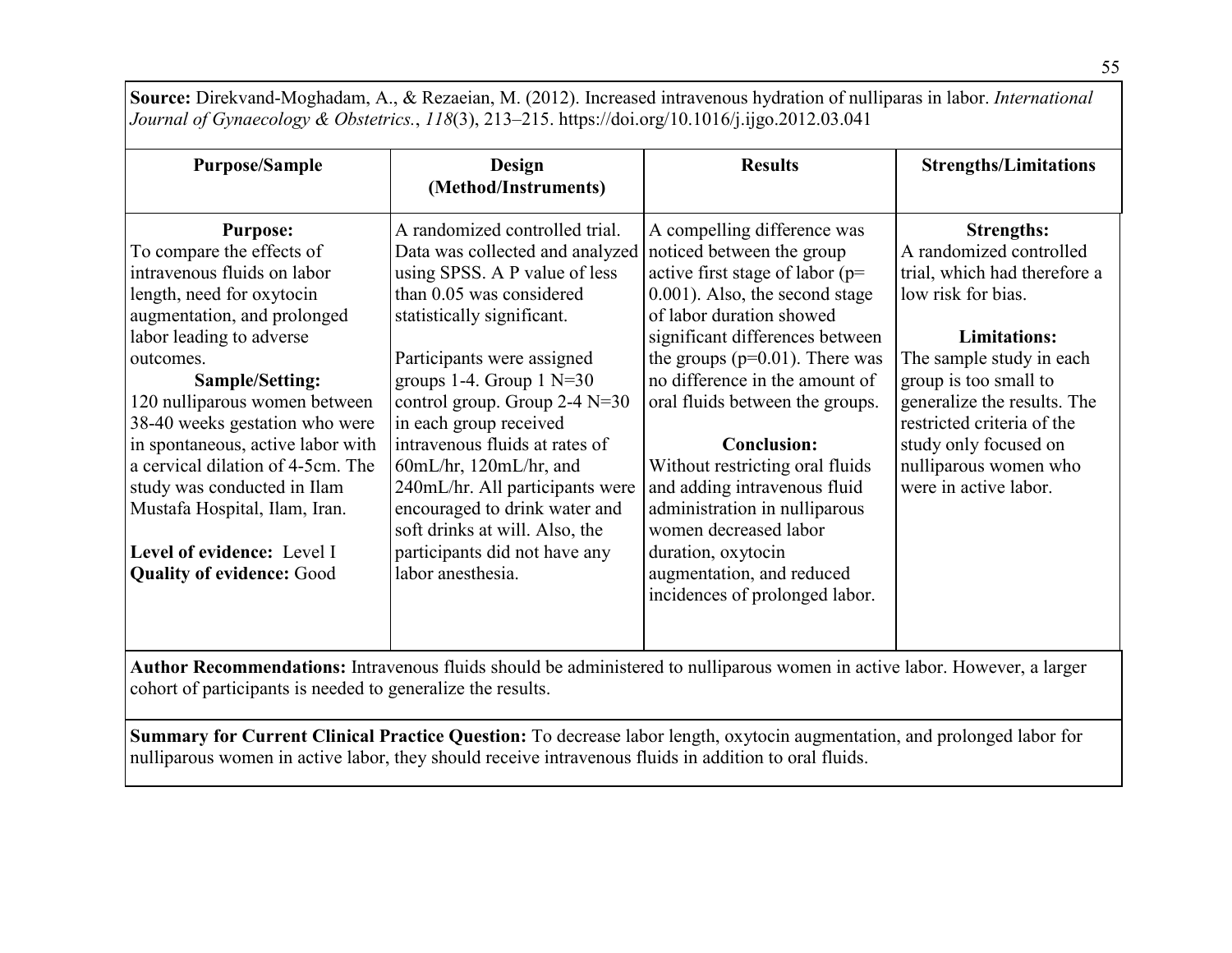**Source:** Edwards, R. K., Reed, C. A., Villano, K. S., Holmes, J. L., Suhong Tong, & Davies, J. K. (2014). Effect of hydration on spontaneous labor outcomes in nulliparous pregnant women: A multicenter randomized controlled trial comparing three methods. *American Journal of Perinatology, 31*(6), 455–461. doi: 10.1055/s-0033-1351661

| <b>Purpose/Sample</b>            | <b>Design</b><br>(Method/Instruments) | <b>Results</b>                         | <b>Strengths/Limitations</b>     |
|----------------------------------|---------------------------------------|----------------------------------------|----------------------------------|
| <b>Purpose:</b>                  | A multi-center,                       | There was not a significant difference | <b>Strengths:</b>                |
| To evaluate the effect of        | randomized, controlled                | between groups regarding duration of   | Sample size was adequate in      |
| mode and amount of fluid         | trial.                                | labor, rate of oxytocin augmentation,  | order to draw conclusions, and   |
| hydration on the course of       |                                       | endometritis, wound complications,     | the randomization decreases the  |
| labor, maternal and              | Women were randomized                 | low neonatal APGARs, maternal          | risk of bias.                    |
| neonatal outcomes.               | into three groups, the first          | fever, or proportion of women who      |                                  |
|                                  | receiving intravenous                 | had a cesarean delivery. The group     | <b>Limitations:</b>              |
| Sample/Setting:                  | hydration of lactated                 | receiving 25mL/hr of D5LR with ad      | Seven pairs of mothers and       |
| 311 uncomplicated, full-         | Ringer's solution with 5%             | lib oral intake had a significantly    | babies had missing data, three   |
| term, nulliparous women in       | dextrose (D5LR) at                    | lower incidence of clinical            | of which were in the             |
| spontaneous labor, dilated       | 125ml/hr with limited oral            | chorioamnionitis ( $p=0.048$ ). No     | intervention group and two       |
| to at least 2cm. 201             | intake, the second                    | reported instances of maternal         | women each in the other groups,  |
| mother-infant pairs from         | receiving D5LR at                     | aspiration, pulmonary edema, or        | and an additional 6 women        |
| Florida in 2003-2005, and        | 250mL/hr with limited oral            | perinatal mortality.                   | withdrew from the study.         |
| 110 mother-infant pairs          | intake, and the third                 | <b>Conclusion:</b>                     | Patients and care providers were |
| from Colorado in 2005-           | receiving 25mL/hr of                  | While it appears to be safe, neither   | not able to be blinded to the    |
| 2011.                            | D5LR with ad lib oral                 | increased intravenous hydration nor    | group allocations which may      |
| Level of evidence: Level I       | intake of clear liquids.              | oral hydration during labor improves   | have introduced bias.            |
| <b>Quality of evidence:</b> High |                                       | labor performance according to these   |                                  |
|                                  |                                       | findings.                              |                                  |

**Author Recommendations:** From the study findings as well as the literature reviewed, the authors concluded that increased hydration does not seem to hold promise as a way to prevent labor dystocia for nulliparous women in spontaneous labor.

**Summary for Current Clinical Practice Question:** Using different rates and formulations of IV hydration does not differ from oral hydration in preventing labor dystocia in nulliparous women. Oral intake of fluids during labor did not result in adverse outcomes.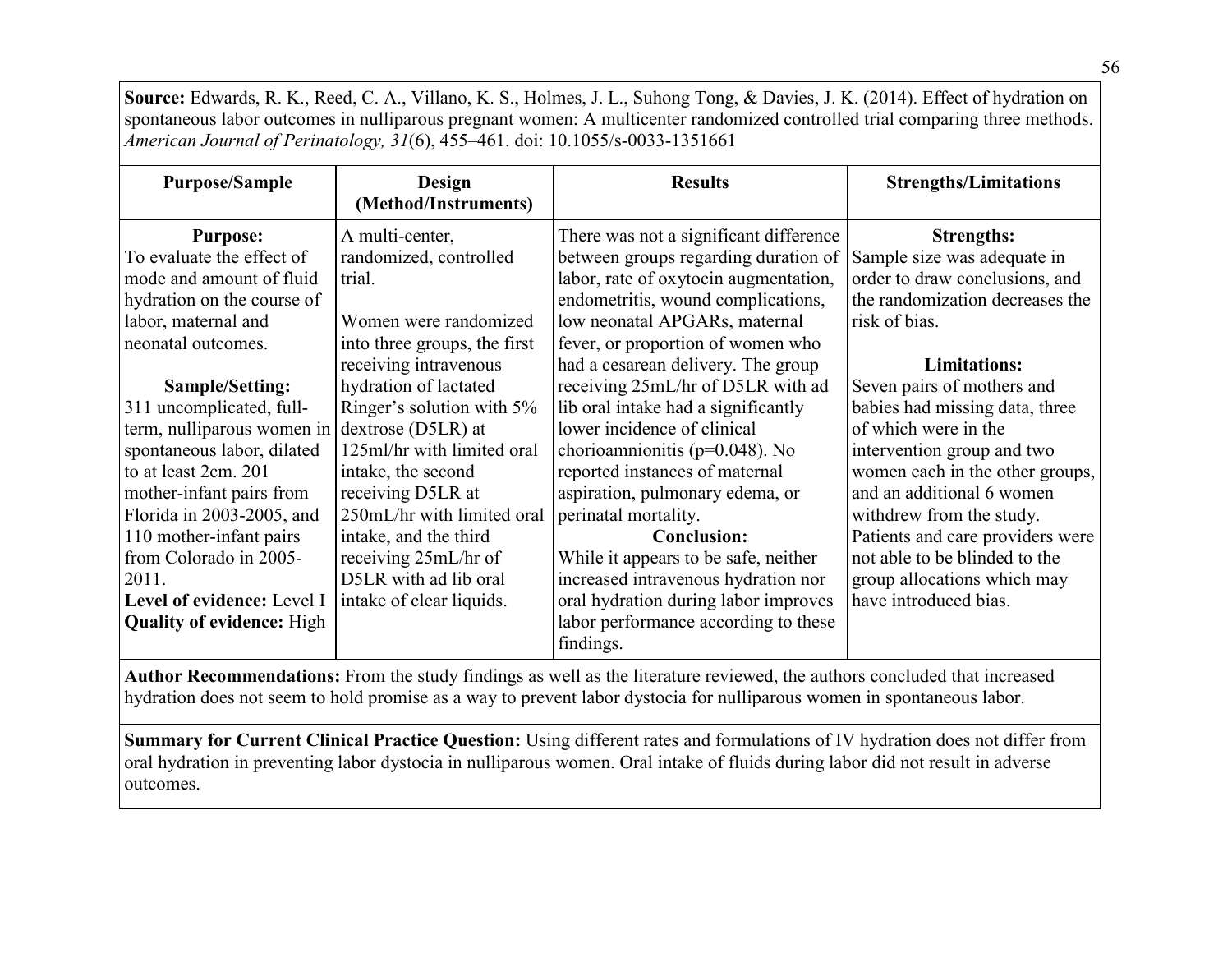| <b>Purpose/Sample</b>                                                                                                                                                                                                                                                                                                                       | Design<br>(Method/Instruments)                                                                                                                                                                                                                                                                                                                                                                                                                        | <b>Results</b>                                                                                                                                                                                                                                                                                                                                                                                                                                                                                                                                                                                                                          | <b>Strengths/Limitations</b>                                                                                                                                                                                                                                                                                                                                        |
|---------------------------------------------------------------------------------------------------------------------------------------------------------------------------------------------------------------------------------------------------------------------------------------------------------------------------------------------|-------------------------------------------------------------------------------------------------------------------------------------------------------------------------------------------------------------------------------------------------------------------------------------------------------------------------------------------------------------------------------------------------------------------------------------------------------|-----------------------------------------------------------------------------------------------------------------------------------------------------------------------------------------------------------------------------------------------------------------------------------------------------------------------------------------------------------------------------------------------------------------------------------------------------------------------------------------------------------------------------------------------------------------------------------------------------------------------------------------|---------------------------------------------------------------------------------------------------------------------------------------------------------------------------------------------------------------------------------------------------------------------------------------------------------------------------------------------------------------------|
| <b>Purpose:</b><br>To evaluate the effects of<br>drinking oral fluids on labor<br>and early postpartum<br>outcomes.<br>Sample/Setting:<br>110 low risk, term nulliparous<br>women. Study was conducted<br>in Women's Health Training<br>and Research Hospital,<br>Turkey.<br>Level of evidence: Level I<br><b>Quality of evidence: Good</b> | A randomized controlled trial.<br>$N=55$ in the intervention group<br>consumed as much grape juice<br>as desired as it was high in<br>calories and low in volume<br>$64Kcal/100mL$ and N=55 in<br>the control group NPO status<br>during labor.<br>The visual analog scale (VAS)<br>was used to evaluate pain.<br>SPSS software is also used to<br>obtain information. A P value<br>of less than 0.05 was<br>considered statistically<br>significant. | The intervention group had a<br>statistically significant reduction in<br>labor length ( $p=0.016$ ) compared to<br>the control group. No significant<br>difference was noticed with the first,<br>second, and fourth stages of labor<br>compared between both intervention<br>and control groups. The participants<br>in the intervention group experienced<br>increased pain during labor<br>compared to the control group.<br>However, it's not statistically<br>significant.<br><b>Conclusion:</b><br>Allowing low-risk women oral intake<br>during labor shortens labor duration<br>but does not affect the perception of<br>pain. | <b>Strengths:</b><br>A randomized controlled<br>trial, therefore with low risk<br>for bias. Oral liquids were<br>easily accessible to<br>participants and there was<br>consistent tracking of<br>participants' oral intake.<br><b>Limitations:</b><br>Small samples and only<br>focused on nulliparous<br>women; thus, difficulty with<br>generalizing the results. |

**Summary for Current Clinical Practice Question:** Low-risk women who are allowed oral intake during labor may have a shorter labor duration.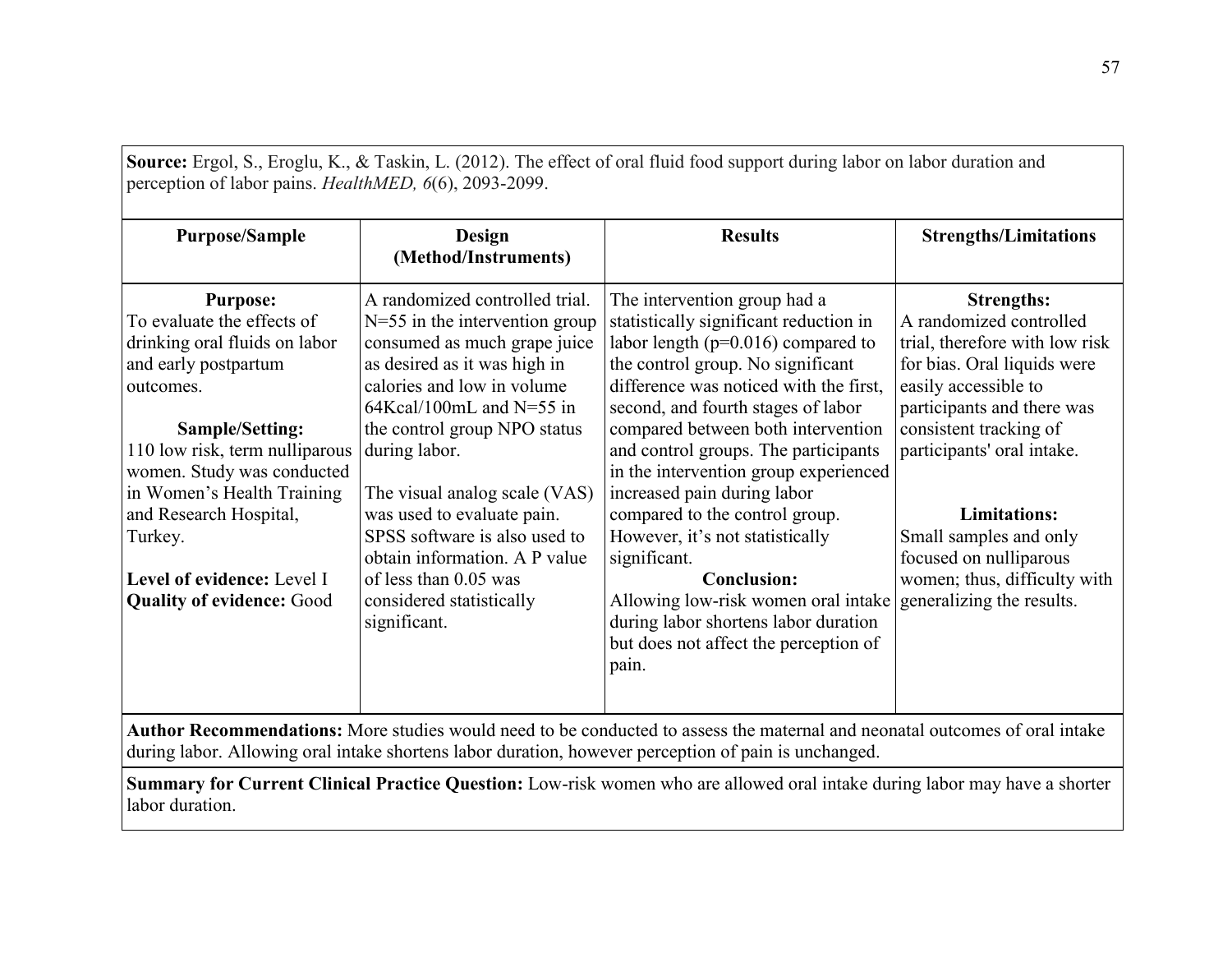**Source:** Fong, A., Serra, A. E., Caballero, D., Garite, T. J., & Shrivastava, V. K. (2017). A randomized, double-blinded, controlled trial of the effects on fluid rate and/or presence of dextrose intravenous fluids on the labor course of nulliparas. *American Journal of Obstetrics & Gynecology,* 208, 1-7. [http://dx.doi.org/10.1016/j.ajog.2017.03.010.](http://dx.doi.org/10.1016/j.ajog.2017.03.010)

| <b>Purpose/Sample</b>                                                                                                                                                                                                                | <b>Design</b><br>(Method/Instruments)                                                                                                                                                                                    | <b>Results</b>                                                                                                                                                                                       | <b>Strengths/Limitations</b>                                                                                                                                                                                                                                  |
|--------------------------------------------------------------------------------------------------------------------------------------------------------------------------------------------------------------------------------------|--------------------------------------------------------------------------------------------------------------------------------------------------------------------------------------------------------------------------|------------------------------------------------------------------------------------------------------------------------------------------------------------------------------------------------------|---------------------------------------------------------------------------------------------------------------------------------------------------------------------------------------------------------------------------------------------------------------|
| <b>Purpose:</b><br>To examine if prolonged labor is<br>decreased by the rate of<br>intravenous fluid given during<br>labor or the type of intravenous                                                                                | Double-blinded, randomized,<br>controlled trial from April 2012-<br>March 2014.<br>Using computer generated                                                                                                              | There was no compelling<br>difference in the outcome of<br>labor length and no statistical<br>difference among the three<br>groups.                                                                  | <b>Strengths:</b><br>A randomized controlled<br>trial, therefore low risk for<br>bias                                                                                                                                                                         |
| fluid administered.                                                                                                                                                                                                                  | randomization participants were                                                                                                                                                                                          | <b>Conclusion:</b>                                                                                                                                                                                   | <b>Limitations:</b>                                                                                                                                                                                                                                           |
| Sample/Setting:<br>274 nulliparous women with<br>singleton gestion in active labor<br>with cephalic presentation.<br>Conducted in California between<br>2012-2014.<br>Level of evidence: Level I<br><b>Quality of evidence: Good</b> | divided into 1 of 3 groups.<br>Group1: Normal saline running<br>at $250mL/hr(N=92)$<br>Group 2: 5% dextrose in NS<br>running at $125mL/hr$ (N=92)<br>Group 3: 5% dextrose in NS<br>running at $250 \text{mL/hr}$ (N=90). | When it comes to potentially<br>decreasing prolonged labor in<br>singleton nulliparous women<br>increasing intravenous fluids or<br>the type of fluid administered<br>did not affect labor outcomes. | Larger sample size in each<br>group is needed to<br>determine if the length of<br>labor is decreased with<br>fluids. There was also no<br>indication of participants'<br>hydration status or<br>measurements of<br>additional oral intake by<br>participants. |

**Author Recommendations:** A larger cohort of participants is needed to evaluate increasing intravenous fluids vs oral intake and/or oral fluids that contain dextrose, as the study did not see a change in labor outcomes with different fluid rates.

**Summary for Current Clinical Practice Question:** Neither increasing intravenous fluid nor the type of fluids has any effect on labor outcomes for nulliparous women.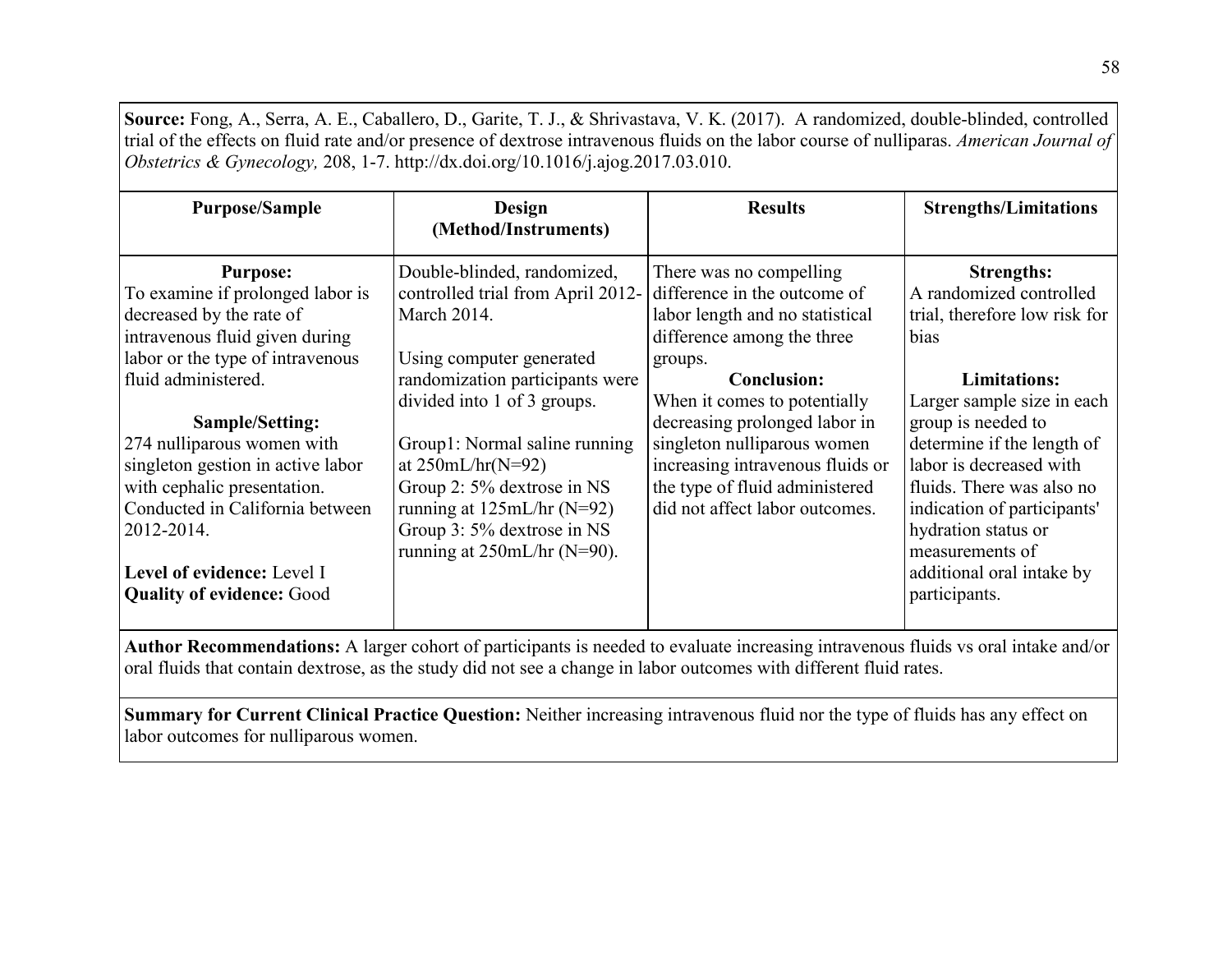**Source:** Garmi, G., Zuarez-Easton, S., Zafran, N., Ohel, I., Berkovich, I., & Salim, R. (2017). The effect of type and volume of fluid hydration on labor duration of nulliparous women: A randomized controlled trial. *Archives of Gynecology and Obstetrics*, *295*(6), 1407–1412. https://doi.org/10.1007/s00404-017-4381-1

| <b>Purpose/Sample</b>                                            | <b>Design</b><br>(Method/Instruments)                                   | <b>Results</b>                                                   | <b>Strengths/Limitations</b>                             |
|------------------------------------------------------------------|-------------------------------------------------------------------------|------------------------------------------------------------------|----------------------------------------------------------|
| <b>Purpose:</b><br>Determine whether the type of                 | A randomized controlled trial was<br>done by using a computer           | There was no significant<br>difference between the               | <b>Strengths:</b><br>A randomized controlled             |
| parenteral fluids and the rate of<br>administration affects the  | randomization sequence generation<br>program.                           | groups in prolonged labor<br>$(p=0.74)$ , second stage of        | trial.                                                   |
| duration of labor. The secondary<br>outcome studied incidence of | Data and categorized and analyzed<br>by using Fisher's exact test and   | labor ( $p=0.73$ ), oxytocin<br>administration ( $p=0.89$ ),     | <b>Limitations:</b>                                      |
| oxytocin augmentation,<br>intrapartum fever, length of the       | ANOVA. Statistical analysis used<br>included SAS with a P value of less | mode of delivery $(p=0.21)$ ,<br>intrapartum fever ( $p=0.08$ ), | Confounding variable to<br>keep track of specifically    |
| second stage, mode of delivery,<br>and postpartum hemorrhage.    | than 0.05 considered statistically<br>significant.                      | and early postpartum<br>hemorrhage ( $p=0.74$ ).                 | secondary outcomes of the<br>study. No evidence of       |
| <b>Sample/Setting:</b>                                           | Group $1$ N=101 received ringers                                        | <b>Conclusion:</b>                                               | tracking oral intake thus<br>difficult to evaluate exact |
| 300 nulliparous women at term                                    | fluids at $125 \text{mL/hr}$ . Group $2 \text{N} = 101$                 | When comparing different                                         | oral intake by participants.                             |
| gestation with a cervical dilation                               | received ringers fluids at 250mL/hr,                                    | parenteral fluids and different                                  | In addition to the studies                               |
| of at least 1cm dilation. The                                    | and Group $3$ N=98 was administered                                     | rate administration there was                                    | small sample size, the study                             |
| study was done in Afula, Israel.                                 | normal saline with 5% dextrose at                                       | no positive outcome in the                                       | was limited to healthy                                   |
|                                                                  | 125mL/hr. All participants were                                         | duration of labor, or                                            | nulliparous women as well.                               |
| Level of evidence: Level I<br><b>Quality of evidence: Good</b>   | allowed to freely take ice chips,<br>drinking water, or tea with sugar. | secondary outcomes as<br>discussed earlier.                      | Hence the results of the<br>study are not generalizable. |

**Author Recommendations:** Further studies are needed with more inclusive participants from the general population on the effects of increasing hydration and adding dextrose fluids intravenously.

**Summary for Current Clinical Practice Question:** Increasing the rate of parenteral fluids and adding dextrose did not impact the duration of labor for nulliparous women.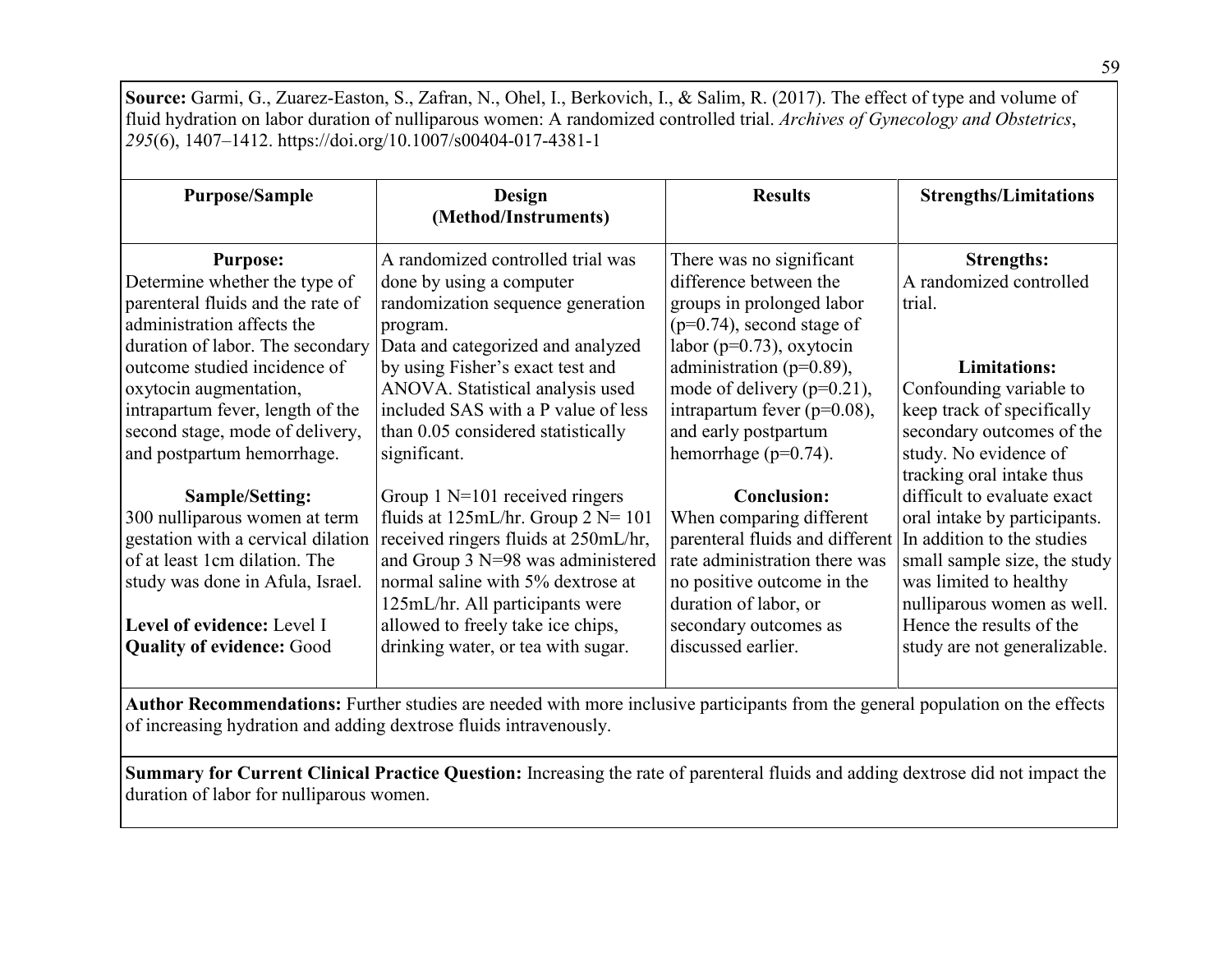**Source:** Kardel, K. R., Henriksen, T., & Iversen, P. O. (2010). No effect of energy supply during childbirth on delivery outcomes in nulliparous women: A randomised, double-blind, placebo-controlled trial. *Journal of Obstetrics and Gynaecology: The Journal of the Institute of Obstetrics and Gynaecology, 30*(3), 248–252[.](https://doi.org/10.3109/01443610903531428) [doi:10.3109/01443610903531428](https://doi.org/10.3109/01443610903531428)

| <b>Purpose/Sample</b>                                                                                                            | Design                        | <b>Results</b>                                 | <b>Strengths/Limitations</b> |  |
|----------------------------------------------------------------------------------------------------------------------------------|-------------------------------|------------------------------------------------|------------------------------|--|
|                                                                                                                                  | (Method/Instruments)          |                                                |                              |  |
| <b>Purpose:</b>                                                                                                                  | Double-blind, randomized      | Extra oral energy from the drink did not       | <b>Strengths:</b>            |  |
| To examine whether an                                                                                                            | controlled trial.             | have a significant effect on total time spent  | Double-blinded RCT, with     |  |
| additional energy drink                                                                                                          |                               | in childbirth among healthy nulliparous        | sufficient sample size as    |  |
| beyond a self-regulated                                                                                                          | Participants were divided     | women ( $p=0.68$ ), nor were there differences | calculated by statistical    |  |
| dietary intake during labour                                                                                                     | into two groups; the          | in durations of the first and second stages of | analysis and sufficient      |  |
| would shorten duration of                                                                                                        | intervention group received   | labour between groups. Energy drink had        | power to test several        |  |
| labour in nulliparous women.                                                                                                     | 1 liter of isotonic energy    | no significant effect on the use of epidural   | outcomes.                    |  |
|                                                                                                                                  | drink while the control       | anaesthesia, use of contraction stimulating    |                              |  |
| Sample/Setting:                                                                                                                  | group received 1 liter of     | measures (oxytocin and/or amniotomy),          | <b>Limitations:</b>          |  |
| 213 low-risk, nulliparous                                                                                                        | placebo-drink at the start of | percentage of instrumental vaginal             | The study included low-      |  |
| women at $>36$ weeks                                                                                                             | labor. Both groups were       | deliveries, and rate of caesarean sections or  | risk, nulliparous women at   |  |
| gestation with                                                                                                                   | permitted to self-regulate    | Apgar score.                                   | a single site in Norway,     |  |
| uncomplicated, singleton                                                                                                         | their dietary intake, which   | <b>Conclusion:</b>                             | which limits                 |  |
| pregnancies. Conducted in                                                                                                        | was the standard of care,     | The study concluded that extra energy          | generalization to women      |  |
| Norway in 2006-2008.                                                                                                             | however the assigned drink    | supply during labour in the form of an         | with complicated             |  |
|                                                                                                                                  | was consumed first.           | energy drink did not affect the duration of    | pregnancies or those in      |  |
| Level of evidence: Level I                                                                                                       |                               | labour in healthy nulliparous women.           | lower-income areas.          |  |
| <b>Quality of evidence:</b> High                                                                                                 |                               |                                                |                              |  |
|                                                                                                                                  |                               |                                                |                              |  |
| Author Recommendations: The present study's findings do not support a general policy of offering labouring women in affluent     |                               |                                                |                              |  |
| societies extra energy beyond a self-regulated intake. The possible effect of maternal nutritional status on energy needs during |                               |                                                |                              |  |
| labour warrants further investigation.                                                                                           |                               |                                                |                              |  |

**Summary for Current Clinical Practice Question:** Giving women an energy drink at the onset of labor does not affect duration of labor in healthy, nulliparous women. Low-risk nulliparous women should be allowed to self-regulate their food and drink intake.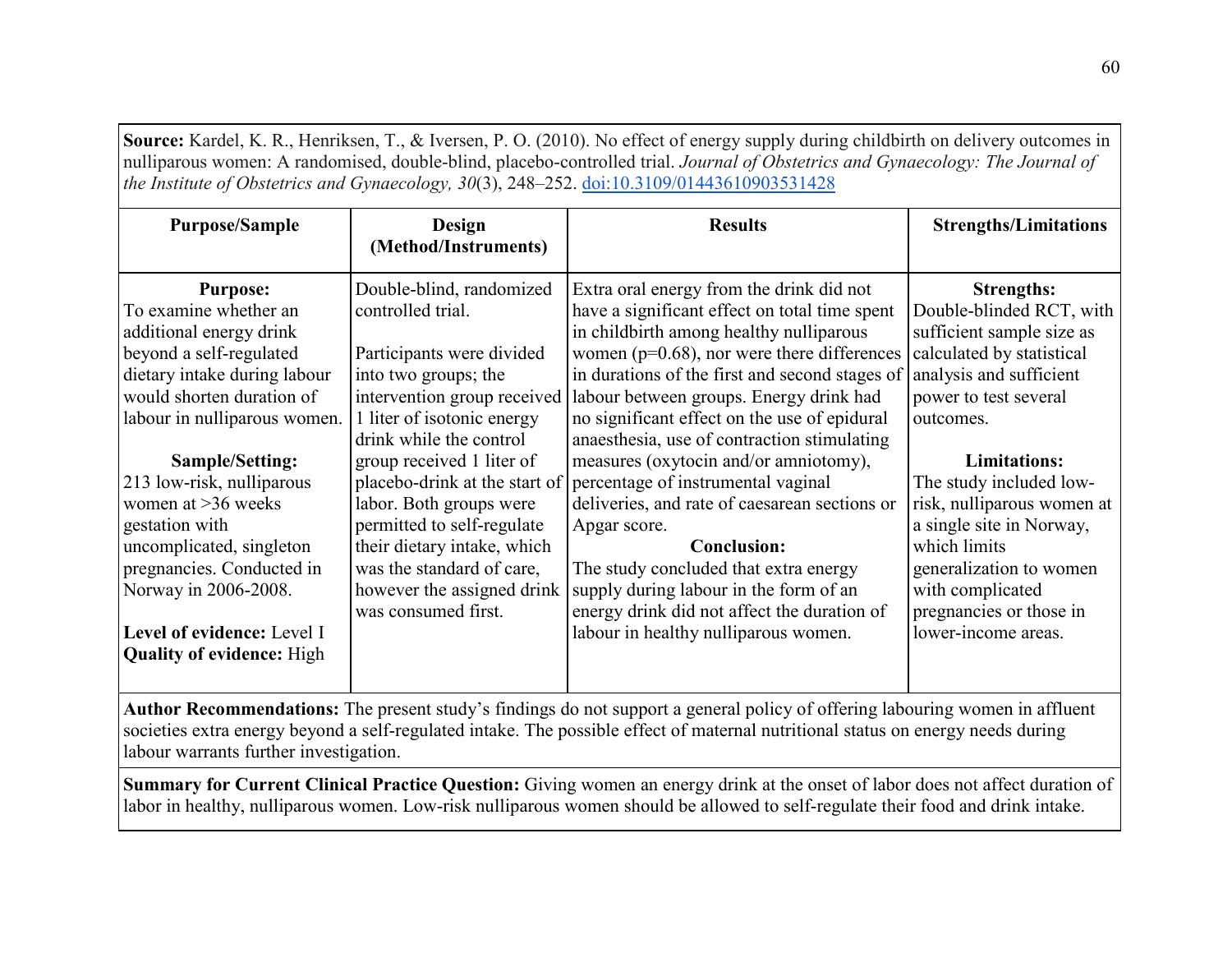**Source:** Kavitha, A., Chacko, K. P., Thomas, E., Rathore, S., Christoper, S., Biswas, B., & Mathews, J. E. (2011). A randomized controlled trial to study the effect of IV hydration on the duration of labor in nulliparous women. *Archives of Gynecology and Obstetrics, 285*(2), 343-346. doi:10.1007/s00404-011-1978-7

| <b>Purpose/Sample</b>                                                                                                                                                      | Design<br>(Method/Instruments)                                                                                                                              | <b>Results</b>                                                                                                                                                                     | <b>Strengths/Limitations</b>                                                                                                                     |
|----------------------------------------------------------------------------------------------------------------------------------------------------------------------------|-------------------------------------------------------------------------------------------------------------------------------------------------------------|------------------------------------------------------------------------------------------------------------------------------------------------------------------------------------|--------------------------------------------------------------------------------------------------------------------------------------------------|
| <b>Purpose:</b><br>To compare the effects of two<br>different regimens of intravenous<br>hydration and oral hydration on the<br>duration of active labor.                  | Randomized controlled trial.<br>Participants were randomized<br>into three groups: the first<br>group ( $n=99$ ) received oral<br>fluids (water and coconut | There was not a significant<br>difference in labor duration,<br>prolonged labor, mode of<br>delivery, maternal or neonatal<br>outcomes, or oxytocin<br>requirement between groups. | <b>Strengths:</b><br>Randomized, controlled trial<br>with demographic<br>similarities across groups.                                             |
| Sample/Setting:<br>293 low-risk, term primigravida<br>with singleton pregnancies in<br>spontaneous active labor.<br>Conducted in South India in 2007-<br>2008 and in 2011. | water) only, the second group<br>$(n=98)$ received Ringer lactate<br>at 125mL/hr, and the third<br>group ( $n=96$ ) received Ringer<br>lactate at 250mL/hr. | A significant decrease in the<br>incidence of vomiting was<br>noted in the intravenous groups<br>$(p=0.001)$ .                                                                     | <b>Limitations:</b><br>Sample size was smaller, and<br>may have been inadequate to<br>see significant differences as<br>seen in other randomized |
| Level of evidence: Level I<br><b>Quality of evidence: Good</b>                                                                                                             | The intravenous groups were<br>allowed oral fluid intake as<br>desired.                                                                                     | <b>Conclusion:</b><br>There is a decrease in vomiting<br>with intravenous hydration<br>compared to oral fluids alone.                                                              | controlled trials.                                                                                                                               |

**Author Recommendations:** Intravenous hydration is an important factor that merits further study when studying factors that influence duration of labor.

**Summary for Current Clinical Practice Question:** Intravenous hydration, in addition to oral intake, in low-risk primigravida can decrease vomiting during labor when compared to water or coconut water alone.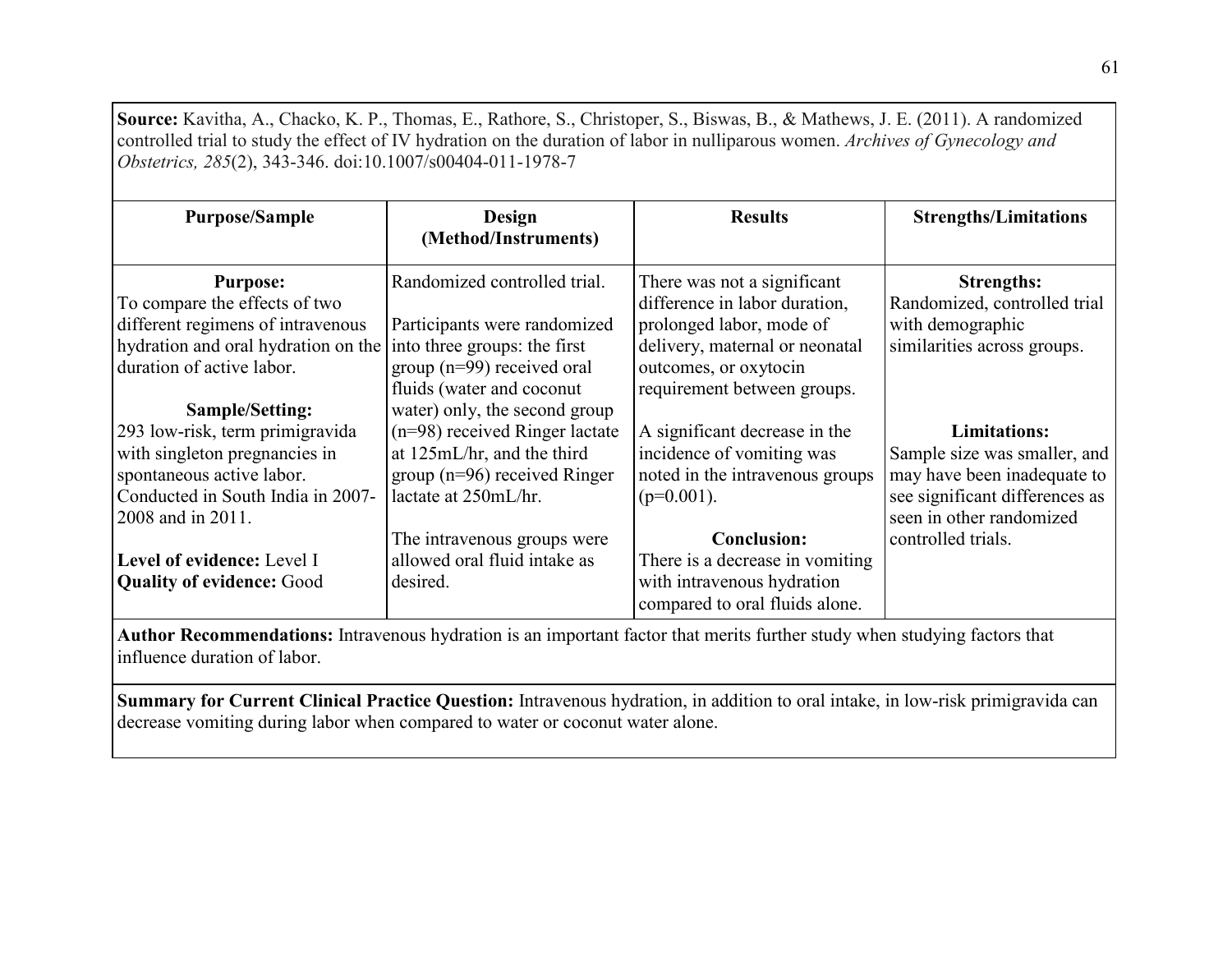**Source:** Kordi, M., Meybodi, F. A., Tara, F., Fakari, F. R., Nemati, M., & Shakeri, M. (2017). Effect of dates in late pregnancy on the duration of labor in nulliparous women. *Iranian Journal of Nursing and Midwifery Research*, *22*(5), 383–387. Doi: 10.4103/ijnmr.IJNMR\_213\_15

| <b>Purpose/Sample</b>                                                                                                                                                                                                                | Design<br>(Method/Instruments)                                                                                                                                                                                                            | <b>Results</b>                                                                                                                                                                                                                                                                          | <b>Strengths/Limitations</b>                                                                                                                                                                                      |
|--------------------------------------------------------------------------------------------------------------------------------------------------------------------------------------------------------------------------------------|-------------------------------------------------------------------------------------------------------------------------------------------------------------------------------------------------------------------------------------------|-----------------------------------------------------------------------------------------------------------------------------------------------------------------------------------------------------------------------------------------------------------------------------------------|-------------------------------------------------------------------------------------------------------------------------------------------------------------------------------------------------------------------|
| <b>Purpose:</b><br>To see the effects of date<br>consumption on labor                                                                                                                                                                | A randomized clinical trial.<br>Participants were placed in                                                                                                                                                                               | Statistically significant differences<br>noted between the intervention group<br>and the control group in spontaneous                                                                                                                                                                   | <b>Strengths:</b><br>A randomized controlled<br>trial. A natural fruit used to                                                                                                                                    |
| progress in nulliparous<br>women.                                                                                                                                                                                                    | two groups; the<br>intervention group $(n=91)$<br>were provided with 70-75g                                                                                                                                                               | labor, particularly the active phase of<br>labor ( $p=0.0001$ ) second stage<br>$(p=0.0001)$ and the third stage of labor                                                                                                                                                               | shorten labor length in<br>nulliparous women.                                                                                                                                                                     |
| <b>Sample/Setting:</b><br>182 nulliparous women aged<br>18-35 who were 37-38 weeks<br>gestation. Study was<br>conducted in OmAlBanin<br>Hospital in Mashhad, Iran.<br>Level of evidence: Level I<br><b>Quality of evidence: Good</b> | or 6-7 dates starting at 37<br>weeks to consume daily.<br>The second group $(n=91)$<br>functioned as the control.<br>SPSS was used to decode<br>and analyze the<br>information. A $P=0.05$<br>considered to statistically<br>significant. | $(p=0.004)$ and the need for oxytocin<br>augmentation ( $p<0.001$ ).<br>No significant difference noticed with<br>labor induction in the active, second,<br>and third stages of labor.<br><b>Conclusion:</b><br>Nulliparous women who consumed<br>dates in the late third trimester had | <b>Limitations:</b><br>A small sample size, which<br>only included nulliparous<br>women and excluding<br>multiparous women. Difficult<br>to control the exact amount<br>of dates consumed by the<br>participants. |
|                                                                                                                                                                                                                                      |                                                                                                                                                                                                                                           | shorter labor length when spontaneous<br>labor occurred.<br>Author Recommendations: Nullingrous women with no contraindications should consume dates in the late third trimester                                                                                                        |                                                                                                                                                                                                                   |

**Author Recommendations:** Nulliparous women with no contraindications should consume dates in the late third trimester. However, further research is needed in the exact amount of dates that need to be consumed.

**Summary for Current Clinical Practice Question:** Consuming dates beginning at 37-28 weeks can shorten labor length and decrease the need for labor augmentation in nulliparous women.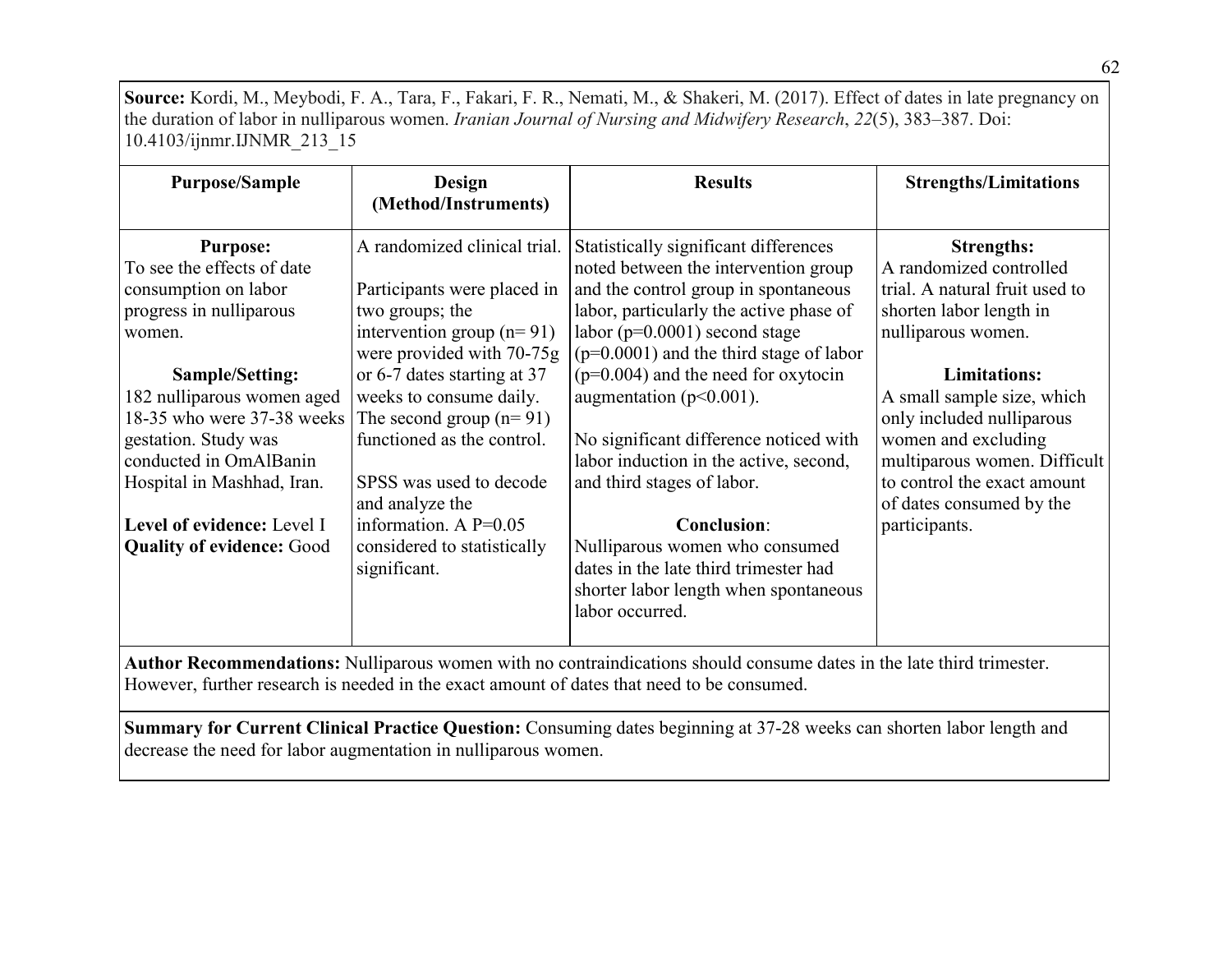**Source:** O'Sullivan, G., Liu, B., Hart, D., Seed, P., Shennan, A. (2009). Effect of food intake during labour on obstetric outcome: Randomised controlled trial. *BMJ: British Medical Journal*, 338. doi:10.1136/bmj.b784

| <b>Purpose/Sample</b>                                                                                                                                                                                                                                                                                                                                                                                         | <b>Design</b><br>(Method/Instruments                                                                                                                                                                                                                                                                                                       | <b>Results</b>                                                                                                                                                                                                                                                                                                                                                                                                                                                                                                                                                                                                                                                                                   | <b>Strengths/Limitations</b>                                                                                                                                                                                                                                                                                                                                                                                                                                                                      |  |  |
|---------------------------------------------------------------------------------------------------------------------------------------------------------------------------------------------------------------------------------------------------------------------------------------------------------------------------------------------------------------------------------------------------------------|--------------------------------------------------------------------------------------------------------------------------------------------------------------------------------------------------------------------------------------------------------------------------------------------------------------------------------------------|--------------------------------------------------------------------------------------------------------------------------------------------------------------------------------------------------------------------------------------------------------------------------------------------------------------------------------------------------------------------------------------------------------------------------------------------------------------------------------------------------------------------------------------------------------------------------------------------------------------------------------------------------------------------------------------------------|---------------------------------------------------------------------------------------------------------------------------------------------------------------------------------------------------------------------------------------------------------------------------------------------------------------------------------------------------------------------------------------------------------------------------------------------------------------------------------------------------|--|--|
| <b>Purpose:</b><br>The purpose of this study<br>was to determine if oral<br>intake of food would<br>impact a normal vaginal<br>delivery, length of labor, or<br>neonatal outcomes<br>Sample/Setting:<br>2426 nulliparous adult<br>women at 36 weeks<br>gestation or greater. The<br>study was conducted in<br>London between 2001-<br>2006.<br>Level of evidence: Level 1<br><b>Quality of evidence: Good</b> | Perspective<br>randomized,<br>controlled trial.<br>Group one: $N=1219$<br>eating group that can<br>consume low fat, low-<br>residue diet and water.<br>Group two: $N=1207$<br>ice chips and water<br>only.<br>Vaginal exams<br>evaluated every four<br>hours with continuous<br>external fetal heart<br>monitoring and<br>tocodynamometry. | There was no significant difference between<br>the two groups regarding mode of delivery,<br>length of labor or neonatal outcomes. 44%<br>delivered vaginally from the eating group<br>and 44% delivered vaginally ( $P=0.77$ ).<br>Geometric mean for labor length in the<br>eating group was 597 minutes compared to<br>612 minutes in the water group ( $P=0.975$ ).<br>Lastly no significant difference noted with<br>five minute Apgars of under $7$ ( $p=0.33$ )<br>along with neonatal admissions to intensive<br>care units $(p=81)$ .<br><b>Conclusion:</b><br>Eating during labor does not affect labor or<br>neonatal outcomes, nor are there adverse<br>effects on withholding food. | <b>Strengths:</b><br>A randomized controlled trial.<br>Different variables considered<br>with vaginal delivery<br>outcomes, labor length, and<br>neonatal outcomes. Adequate<br>sample size.<br><b>Limitations:</b><br>The study was limited to<br>nulliparous women, therefore<br>not applicable to other pregnant<br>women. The study's validity is<br>questionable as 29% of the<br>eating group participants didn't<br>consume any food, and 20% of<br>the water-only group consumed<br>food. |  |  |
| Author Recommendations: Low-risk first-time mothers had no change in maternal or fetal outcomes whether they were allowed<br>to eat or just drink water. However further research needs to be done including multiparous mothers to get a generalized<br>representation.                                                                                                                                      |                                                                                                                                                                                                                                                                                                                                            |                                                                                                                                                                                                                                                                                                                                                                                                                                                                                                                                                                                                                                                                                                  |                                                                                                                                                                                                                                                                                                                                                                                                                                                                                                   |  |  |
| Summary for Current Clinical Practice Question: No harm nor benefit was noted when low-risk, first-time mothers ate or<br>drank during labor. There were also no differences in labor and neonatal outcomes as well. Women should be allowed to eat or                                                                                                                                                        |                                                                                                                                                                                                                                                                                                                                            |                                                                                                                                                                                                                                                                                                                                                                                                                                                                                                                                                                                                                                                                                                  |                                                                                                                                                                                                                                                                                                                                                                                                                                                                                                   |  |  |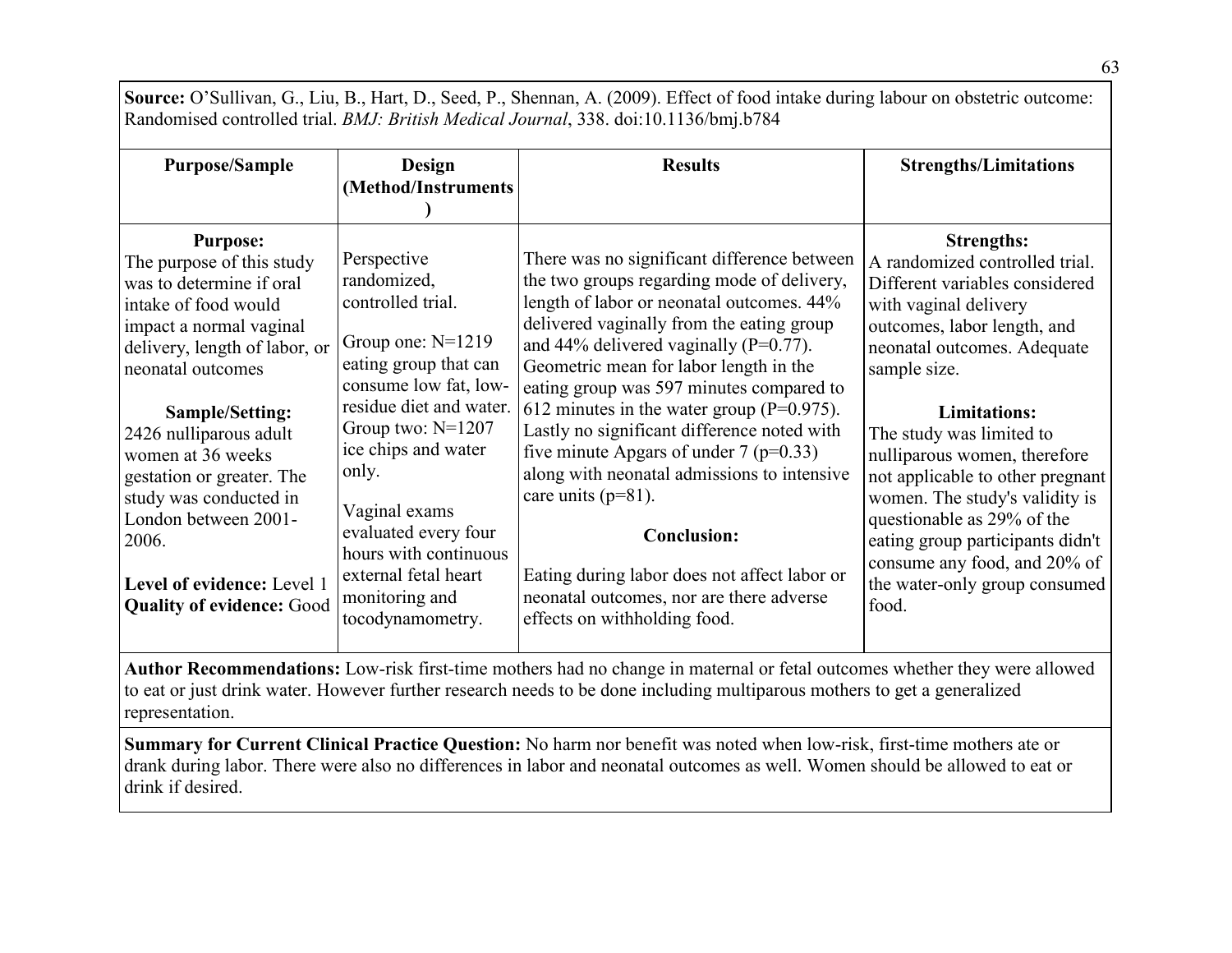**Source:** Paré, J., Pasquier, J., Lewin, A., Fraser, W., & Bureau, Y. (2017). Reduction of total labour length through the addition of parenteral dextrose solution in induction of labor in nulliparous: Results of DEXTRONS prospective randomized controlled trial. *American Journal of Obstetrics and Gynecology*, *216*(1), S23–S24.<https://doi.org/10.1016/j.ajog.2016.11.924>

| <b>Purpose/Sample</b>               | Design<br>(Method/Instruments)   | <b>Results</b>                  | <b>Strengths/Limitations</b> |
|-------------------------------------|----------------------------------|---------------------------------|------------------------------|
|                                     |                                  |                                 |                              |
| <b>Purpose:</b>                     | Prospective double-blind         | First, second, and third stage  | <b>Strengths:</b>            |
| To determine whether                | randomized controlled trial      | of labor was significantly      | Double-blind randomized      |
| administering intravenous           |                                  | shorter with normal saline      | controlled design.           |
| dextrose fluids could decrease the  | Randomization was done by        | with 5% dextrose fluid          | Persuasive and dependable    |
| labor length for induced            | using computer-generated         | $P = 0.024$ . Along with the    | in comparison to other       |
| nulliparous women, and also to      | randomization. Following         | combination of first and        | similar studies.             |
| see the effect on length of active  | informed consent, patients were  | second stage of labor $P=.020$  |                              |
| phase in the second stage, delivery | randomized to either receive     | not either stage independently. | <b>Limitations:</b>          |
| route, Apgars scores, and arterial  | normal saline $(n=97)$ or normal | No significant difference in    | Study focused on             |
| cord pH.                            | saline with 5% dextrose $(n=96)$ | mode of delivery, Apgars        | nulliparous women with       |
|                                     | at 250ml/hr along with oxytocin  | scores or arterial cord pH.     | favorable cervix excluding   |
| Sample/Setting:                     | induction.                       |                                 | multiparous women and        |
| 193 nulliparous women at term       |                                  | <b>Conclusion:</b>              | women with unfavorable       |
| with a Bishop score $\geq 6$ .      | Statistical analyses of SAS 9.4  | Intravenous dextrose fluids do  | cervix thus not              |
| Conducted at a French hospital      | and SPSS were used. Along with   | not increase the risk of        | generalizable. Other         |
| between January 2013- March         | Kaplan-Meier survival analysis.  | cesarean or operative delivery. | outcomes and conditions of   |
| 2016.                               | Statistical significance was     | Dextrose fluids significantly   | neonatal aspects weren't     |
|                                     | characterized as $P < .05$ .     | decrease the length of labor    | considered.                  |
| Level of evidence: Level I          |                                  | induction in nulliparous        |                              |
| <b>Quality of evidence: Good</b>    |                                  | women.                          |                              |
|                                     |                                  |                                 |                              |

**Author Recommendations:** Intravenous dextrose fluid should be administered to laboring nulliparous women for induction.

**Summary for Current Clinical Practice Question:** Intravenous dextrose fluid administration for nulliparous women decreases the total duration of labor during induction, without increasing risk of cesarean or operative delivery.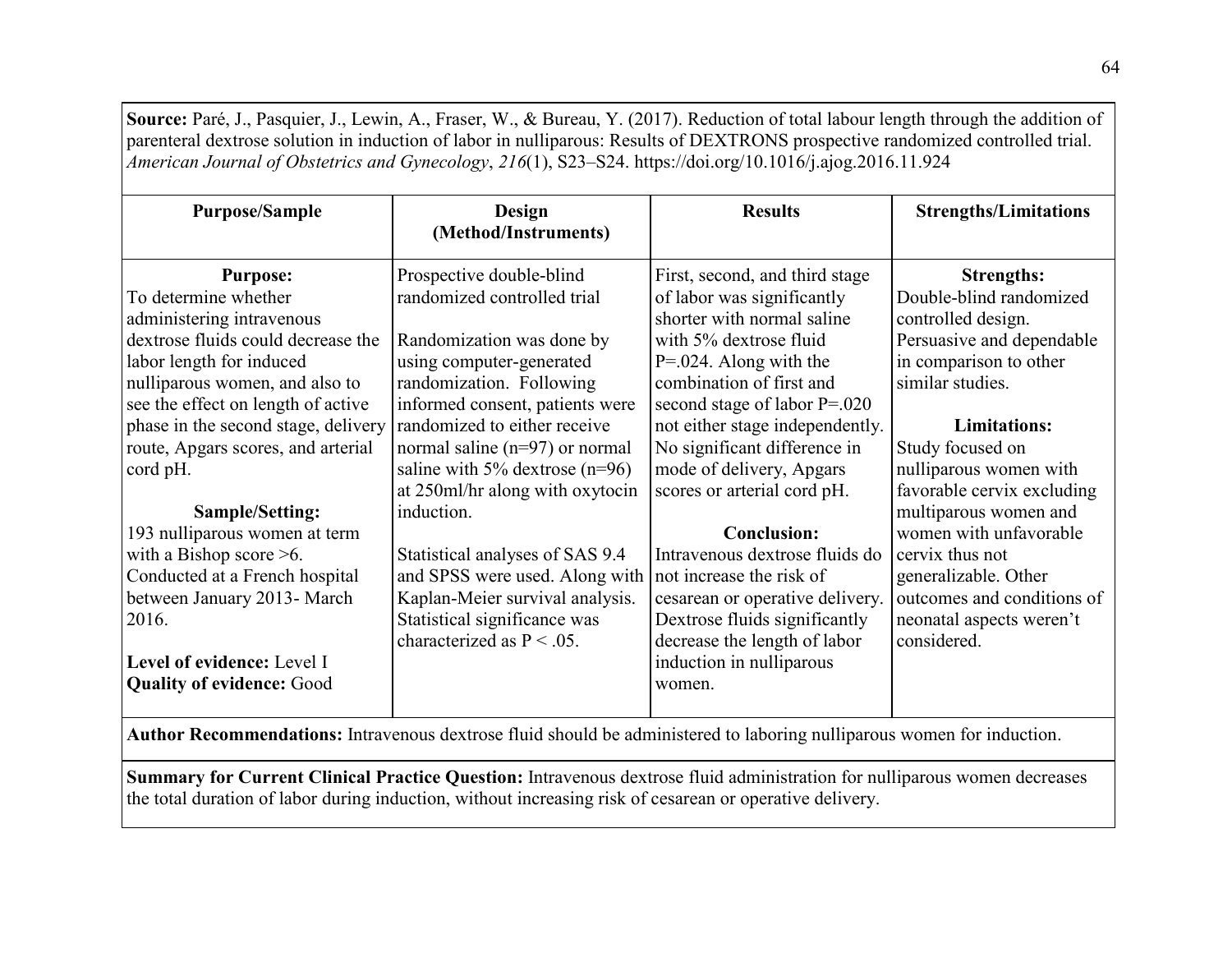| progress: Randomized controlled trial. <i>Iranian Journal of Public Health</i> , $41(11)$ , 59–66. https://ijph.tums.ac.ir/index.php/ijph.                                                                                            |                                                                                                                                                                                                                  |                                                                                                                                                                                                                                                                                                                                                |                                                                                                                                                                                                                                                                                   |
|---------------------------------------------------------------------------------------------------------------------------------------------------------------------------------------------------------------------------------------|------------------------------------------------------------------------------------------------------------------------------------------------------------------------------------------------------------------|------------------------------------------------------------------------------------------------------------------------------------------------------------------------------------------------------------------------------------------------------------------------------------------------------------------------------------------------|-----------------------------------------------------------------------------------------------------------------------------------------------------------------------------------------------------------------------------------------------------------------------------------|
| <b>Purpose/Sample</b>                                                                                                                                                                                                                 | Design<br>(Method/Instruments)                                                                                                                                                                                   | <b>Results</b>                                                                                                                                                                                                                                                                                                                                 | <b>Strengths/Limitations</b>                                                                                                                                                                                                                                                      |
| <b>Purpose:</b><br>To explore the effectiveness<br>of oral carbohydrate intake<br>during labor on the duration<br>of the active phase and other<br>maternal and neonatal<br>outcomes.<br>Sample/Setting:                              | Parallel, prospective<br>randomized, controlled<br>trial.<br>Participants were<br>randomized to their group<br>each day. The intervention<br>group was given the choice<br>between 3 medium dates                | The length of the second stage of<br>labor was significantly shorter in the<br>carbohydrate group ( $p<0.05$ ).<br>However, there was no significant<br>difference between groups in the<br>active or third stage of labor, type of<br>delivery, frequency/volume of<br>vomiting, neonatal heart rate and<br>Apgars, instrumental delivery, or | <b>Strengths:</b><br>Randomized, controlled trial,<br>which was reproducible. Content<br>of the data questionnaires was<br>validated by 10 expert<br>professionals. Baseline<br>characteristics were similar<br>between groups, therefore the<br>intervention was responsible for |
| 177 low-risk women who<br>were over 19 years of age,                                                                                                                                                                                  | plus 110 ml water; 3 dates<br>plus 110 ml light tea                                                                                                                                                              | cesarean. No incidences of aspiration<br>were reported.                                                                                                                                                                                                                                                                                        | the differences noted.                                                                                                                                                                                                                                                            |
| $\geq$ 36 weeks gestation, with a<br>cephalic, singleton<br>pregnancy and cervical<br>dilation of 3-4cm.<br>Conducted in Iran in 2008.<br>Level of evidence: Level 1<br><b>Quality of evidence: Good</b>                              | without sugar; or 110 ml<br>orange juice, to consume<br>during the active stage of<br>labor, while the control<br>group fasted as the routine<br>practice. No epidural<br>analgesia was used at the<br>facility. | <b>Conclusion:</b><br>In the case of low-risk women with 3-<br>4 cm cervical dilation, consuming<br>dates or orange juice during active<br>labor could decrease the length of the<br>second stage of labor phase.                                                                                                                              | <b>Limitations:</b><br>The main researcher was<br>responsible for all data, and was<br>therefore not blinded to group<br>allocation. Recruitment of women<br>at different stages of dilation<br>might have affected labor<br>duration and shown different<br>results.             |
| Author Recommendations: Oral intake of carbohydrates can effectively shorten the duration of second stage of labor in low-risk<br>women, with no significant difference between oral intake and other maternal and neonatal outcomes. |                                                                                                                                                                                                                  |                                                                                                                                                                                                                                                                                                                                                |                                                                                                                                                                                                                                                                                   |

**Source:** Rahmani, R., Khakbazan, Z., Yavari, P., Granmayeh, M., & Yavari, L. (2012). Effect of oral carbohydrate intake on labor progress: Randomized controlled trial. *Iranian Journal of Public Health, 41*(11), 59–66. https://ijph.tums.ac.ir/index.php/ijph.

**Summary for Current Clinical Practice Question:** Women should be notified of the potential risks and benefits regarding eating and drinking during labor, and the final decision should be left to the woman's preference. Consuming date fruits or orange juice may shorten the second stage of labor in low-risk women 3-4cm dilated.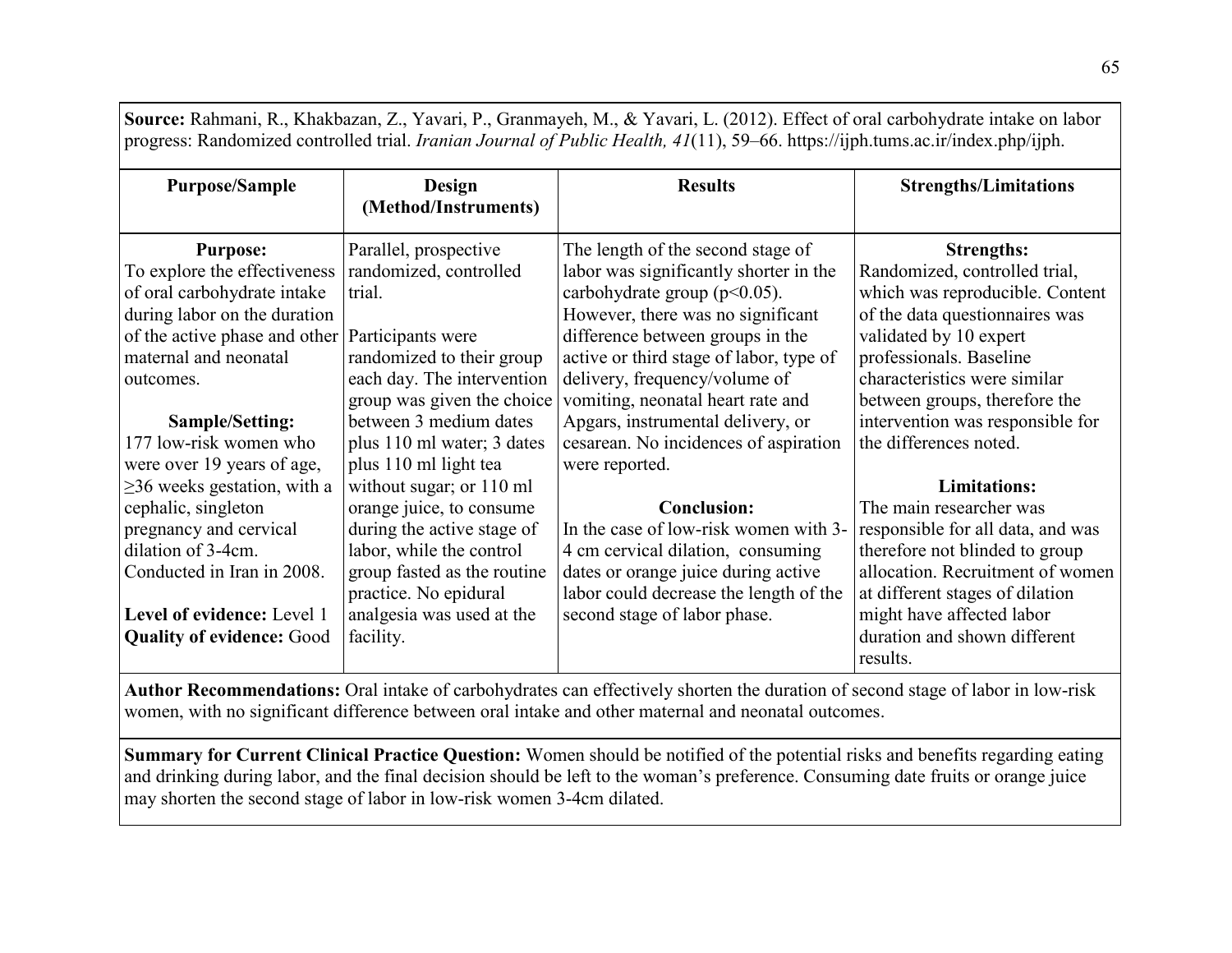**Source:** Razali, N., Mohd Nahwari, S. H., Sulaiman, S., & Hassan, J. (2017). Date fruit consumption at term: Effect on length of gestation, labour and delivery. *Journal of Obstetrics and Gynaecology : The Journal of the Institute of Obstetrics and Gynaecology, 37*(5), 595–600. <https://doi.org/10.1080/01443615.2017.1283304>

| <b>Purpose/Sample</b>                                                                                                           | Design<br>(Method/Instruments)                                                                                                                                                                                                                                                    | <b>Results</b>                                                                                                                                                              | <b>Strengths/Limitations</b>                                                                                                                                                                                                                    |  |
|---------------------------------------------------------------------------------------------------------------------------------|-----------------------------------------------------------------------------------------------------------------------------------------------------------------------------------------------------------------------------------------------------------------------------------|-----------------------------------------------------------------------------------------------------------------------------------------------------------------------------|-------------------------------------------------------------------------------------------------------------------------------------------------------------------------------------------------------------------------------------------------|--|
| <b>Purpose:</b><br>To evaluate if consuming<br>dates lowers the need for<br>labor augmentation.                                 | A randomized controlled trial.<br>77 women were placed in the control<br>group and 77 women were placed in<br>the intervention group. The                                                                                                                                         | The likelihood of requiring<br>oxytocin augmentation was<br>less in the date consuming<br>group ( $p=.04$ ). No<br>significant difference noted                             | <b>Strengths:</b><br>A randomized controlled trial<br>with low risk for selection bias.                                                                                                                                                         |  |
| Sample/Setting:<br>154 primiparous, low-risk<br>women. Conducted at                                                             | intervention group consumed 7 dates<br>daily beginning at 37 weeks gestation<br>until onset of labor. All participants                                                                                                                                                            | between the groups in an<br>increase in cervical dilation.                                                                                                                  | <b>Limitations:</b><br>A small sample and only<br>primiparous women were                                                                                                                                                                        |  |
| University Malaya<br>Medical Center in<br>Malaysia from November<br>2013- July 2014<br><b>Quality of evidence:</b><br>Good      | were primiparous women who were<br>on average 37 weeks gestation with<br>no chronic illness or antenatal<br>complications.<br><b>Level of evidence:</b> Level I SPSS 20 statistical software was used.<br>A P value of less than .05 was<br>considered statistically significant. | <b>Conclusion:</b><br>Consuming dates in the late<br>the likelihood of<br>spontaneous labor and<br>decrease the need for<br>induction and augmentation result.<br>of labor. | included in this study. Therefore<br>unable to generalize to the general<br>third trimesters can increase population of pregnant women. It<br>was challenging to say the exact<br>amount of dates that should be<br>consumed to have a positive |  |
| <b>Author Recommendations:</b> Consuming dates can increase likelihood of spontaneous labour and decrease need for induction or |                                                                                                                                                                                                                                                                                   |                                                                                                                                                                             |                                                                                                                                                                                                                                                 |  |

augmentation, however further research is needed to evaluate the exact amount of required dates.

**Summary for Current Clinical Practice Question:** Consuming dates in the late third trimesters could be considered to avoid oxytocin or prostaglandin usage during labor and to increase the likelihood of spontaneous labor.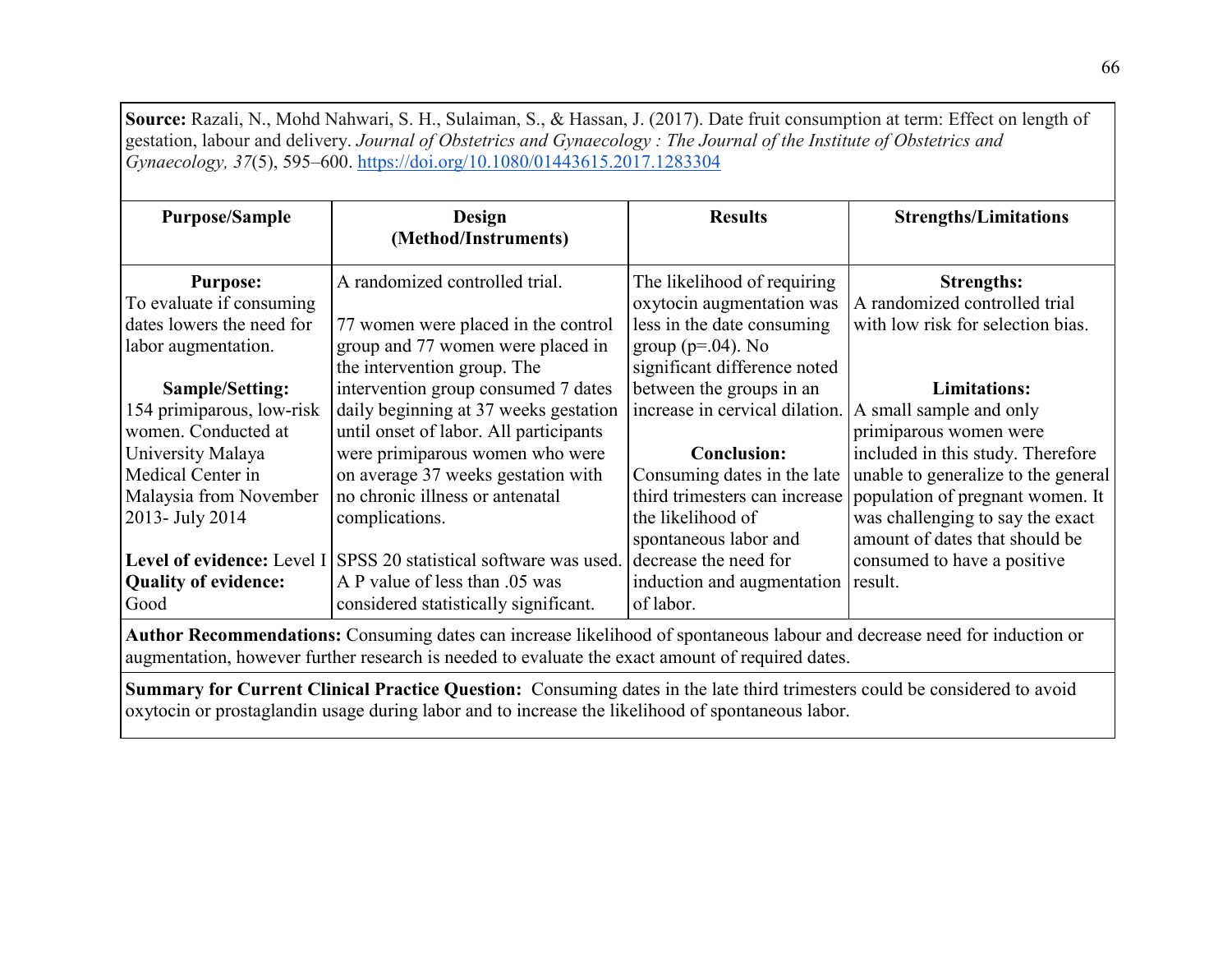**Source:** Sehhatie Shafaie, F., Mohaddesi, H., Mirghafourvand, M., & Ahadi Yulghunlu, F. (2017). A randomized, double-blinded, controlled trial comparing parenteral dextrose 5%, Ringer's solution and oral intake on the delivery outcomes in nulliparas. *International Journal of Women's Health and Reproduction Sciences, 5*(4), 283–289. <https://doi.org/10.15296/ijwhr.2017.48>

| <b>Purpose/Sample</b>            | Design<br>(Method/Instruments) | <b>Results</b>                           | <b>Strengths/Limitations</b>   |
|----------------------------------|--------------------------------|------------------------------------------|--------------------------------|
|                                  |                                |                                          |                                |
| <b>Purpose:</b>                  | Double-blind randomized        | There was a statistically significant    | <b>Strengths:</b>              |
| To evaluate labor outcomes       | controlled trial.              | difference in mode of delivery           | A double-blind randomized      |
| such as mode of delivery,        |                                | $(p=0.002)$ with the dextrose group      | controlled design.             |
| need for oxytocin, and           | Participants who were          | having the fewest cesarean deliveries.   |                                |
| prolonged labor when             | admitted in spontaneous        | There was a significant difference       | <b>Limitations:</b>            |
| Ringer's fluids, dextrose        | labor and at least 4cm dilated | between groups in rates of oxytocin      | The study only looked at       |
| fluids or oral intake of         | were divided into three        | augmentation ( $p=0.001$ ) and prolonged | nulliparous women which        |
| fluids are administered to       | groups. Group one received     | labor ( $p=0.001$ ) with dextrose having | decreases generalization.      |
| nulliparous women in             | Ringer's solution in addition  | the least incidence of both. Also, one   | The dependent variable was     |
| labor.                           | to oral fluids (water, apple   | minute Apgars between the Ringer's       | challenging to control with    |
|                                  | juice or orange juice). Group  | group and dextrose group $(P=0.004)$     | the variability of the second  |
| Sample/Setting:                  | two received dextrose 5%       | were significant.                        | stage of labor and             |
| 201 low-risk, full-term,         | plus oral fluids. Group three  | <b>Conclusion:</b>                       | administration of oxytocin.    |
| nulliparous women.               | received only oral fluids.     | Dextrose, 5% fluid, has been shown to    | Cervical response to oxytocin  |
| Conducted in Iran from           |                                | give considerable benefits of lower      | or spontaneous labor and the   |
| March-October 2016.              | SPSS version 21.0 was used     | cesarean delivery, oxytocin              | pelvic shape and soft tissues  |
|                                  | to analyse data. Statistical   | augmentation, decreased prolonged        | are diverse and challenging to |
| Level of evidence: Level I       | significance was established   | labor, and one-minute Apgars.            | control.                       |
| <b>Quality of evidence:</b> High | as $P < 0.05$ .                |                                          |                                |

**Author Recommendations:** The full and diverse physiological differences are difficult to control, thus requiring further evaluation of pushing management in the second stage of labor and the administration times of oxytocin with larger more inclusive sample.

**Summary for Current Clinical Practice Question:** Dextrose 5% solution led to more favorable results during labor (fewer cesareans, prolonged labors, and oxytocin augmentation) compared to the Ringer's solution and oral fluids and can be safely used in labor.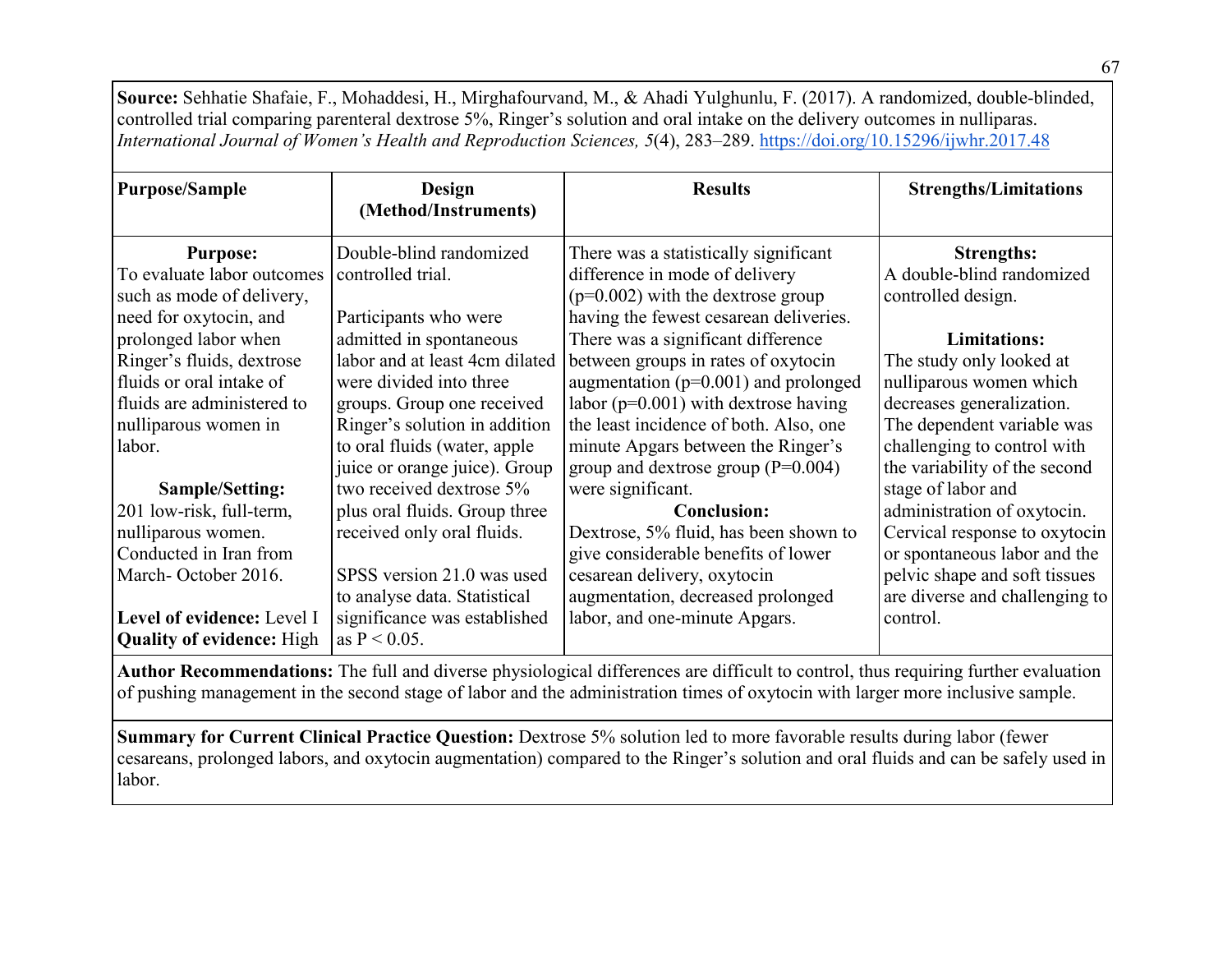**Source:** Sharma, C., Kalra, J., Bagga, R., & Kumar, P. (2012). A randomized controlled trial comparing parenteral normal saline with and without 5% dextrose on the course of labor in nulliparous women. *Archives of Gynecology and Obstetrics, 286*(6), 1425– 1430. https://doi.org/10.1007/s00404-012-2485-1

| <b>Purpose/Sample</b>                                                                                  | Design<br>(Method/Instruments)                                                   | <b>Results</b>                                                                                                         | <b>Strengths/Limitations</b>                                                          |
|--------------------------------------------------------------------------------------------------------|----------------------------------------------------------------------------------|------------------------------------------------------------------------------------------------------------------------|---------------------------------------------------------------------------------------|
| <b>Purpose:</b><br>To assess if the initiation of                                                      | A randomized controlled<br>trial. Data was organized<br>by Fisher exact test and | A highly statistically significant<br>difference was recognized in labor<br>duration between the intervention          | <b>Strengths:</b><br>A randomized controlled                                          |
| parenteral fluids have an impact<br>on labor outcomes in nulliparous<br>women who are in active labor. | analyzed variables using<br>Kruskal-Wallis. A P value                            | group and the control group<br>$(p=0.000)$ . A compelling difference                                                   | trial. Adequate sample size to<br>obtain positive results.                            |
| Secondary aim was vaginal<br>delivery, spontaneous,<br>operative, prolonged labor,                     | of less than 0.05 was<br>considered statistically<br>significant.                | was a note in prolonged labor ( $p=$<br>0.009) and augmentation with<br>oxytocin ( $p=0.004$ ). Initial cervical       | <b>Limitations:</b><br>The study focused on<br>uncomplicated nulliparous in           |
| oxytocin use, initial cervical<br>dilation, and chorioamnionitis.                                      | $N=122$ women were<br>administered 5% dextrose                                   | dilation and chorioamnionitis were<br>comparable, and there was no<br>significant difference in the mode of            | spontaneous active labor<br>women, thus excluding other<br>nulliparous low-risk women |
| Sample/Setting:<br>250 nulliparous women.                                                              | alternating normal saline<br>fluids infused at 175mL/hr.                         | delivery.                                                                                                              | who weren't in active labor<br>and multiparous women.                                 |
| Conducted at Nehru Hospital in                                                                         | While the control group                                                          | <b>Conclusion:</b>                                                                                                     | Therefore this study cannot                                                           |
| Chandigarh, India.                                                                                     | only received normal<br>saline fluids also infused at                            | The administration of parenteral fluid<br>dextrose 5% alternating with normal                                          | be generalized.                                                                       |
| Level of evidence: Level 1<br><b>Quality of evidence: Good</b>                                         | 175mL/hr.                                                                        | saline decreases labor length, reduces<br>the incidence of prolonged labor, and<br>the need for oxytocin augmentation. |                                                                                       |

**Author Recommendations:** More research is needed to explore other variables and the incidence of cesarean birth despite parenteral fluids.

**Summary for Current Clinical Practice Question:** For nulliparous women in active labor, there is a greater benefit with administering dextrose 5% fluids alternated with normal saline in order to reduce chances of oxytocin augmentation and prolonged labor.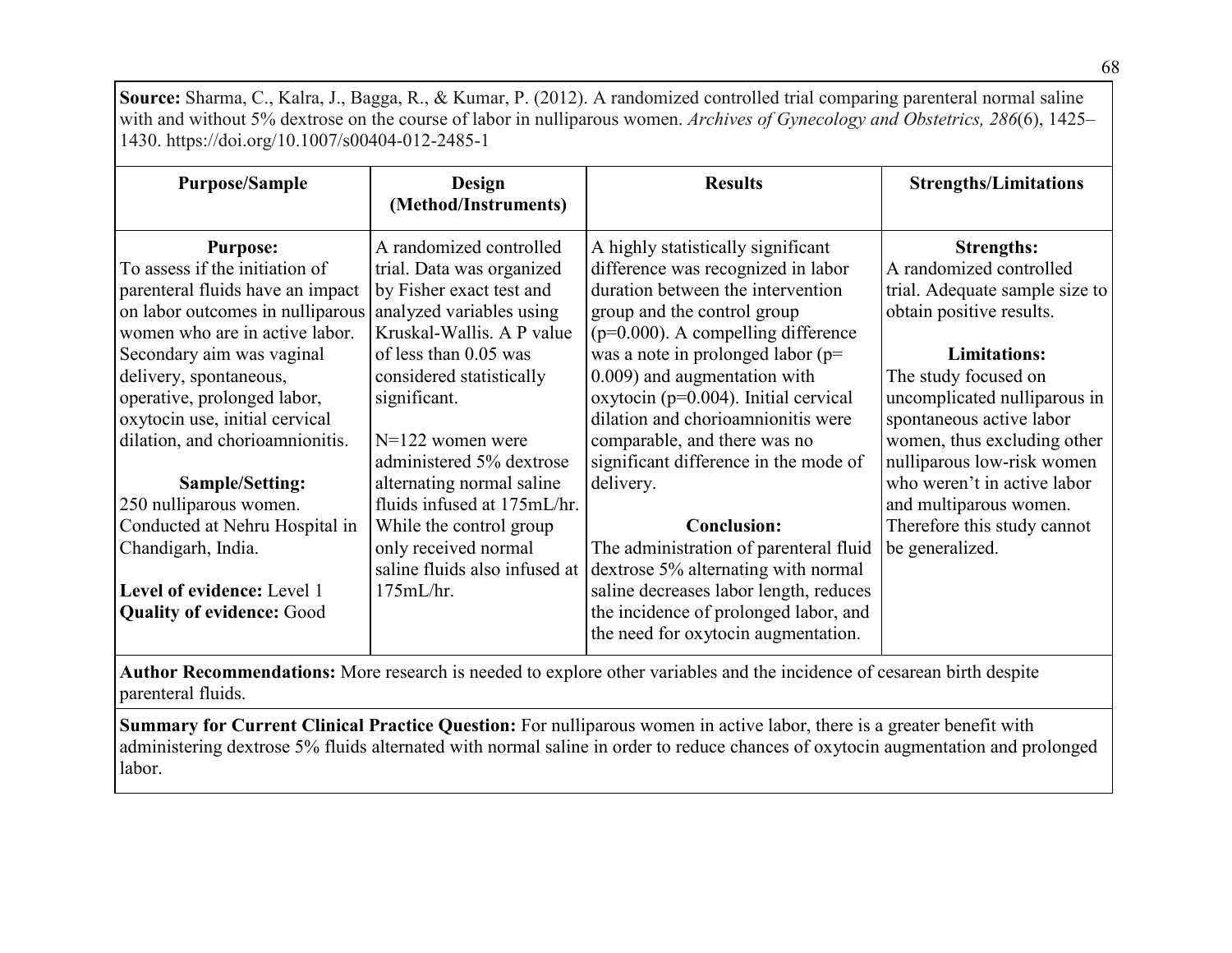**Source:** Shrivastava, V.K., Garite, T.J., Jenkins, S.M., Saul, L., Rumney, P., Preslicka, C., & Chan, K. (2009). A randomized, double-blinded, controlled trial comparing parenteral normal saline with and without dextrose on the course of labor in nulliparas. *American Journal of Obstetrics & Gynecology*, *200*(4), 379.e1-6. Doi: 10.1016/j.ajog.2008.11.030

| <b>Purpose/Sample</b>       | <b>Design</b><br>(Method/Instruments) | <b>Results</b>                           | <b>Strengths/Limitations</b>          |
|-----------------------------|---------------------------------------|------------------------------------------|---------------------------------------|
| <b>Purpose:</b>             | Double-blind,                         | Participants who received dextrose       | <b>Strengths:</b>                     |
| To compare intravenous      | prospective, randomized               | $(5\% \text{ or } 10\%)$ completed labor | Both participants and researchers     |
| normal saline with and      | controlled trial.                     | significantly faster, on average, than   | were blinded to group allocation, and |
| without dextrose on the     |                                       | those treated with normal saline         | it was a randomized controlled trial. |
| course of labor in          | Participants were                     | $(p=.02)$ , and had shorter second       | As well, the letter $(A, B, C)$       |
| nulliparous women.          | randomized into three                 | stages ( $p=0.01$ ) and fewer prolonged  | associated with each fluid type was   |
|                             | groups: the first/control             | labors ( $p=0.01$ ). There was not a     | randomized every 80 patients to       |
| Sample/Setting:             | group receiving normal                | significant difference in time from      | minimize observer bias. Sample size   |
| 289 nulliparous, women in   | saline, the second group              | fluid initiation to complete dilation.   | was sufficient to have a high enough  |
| spontaneous, active labor   | receiving normal saline               | No significant difference when           | power to detect differences. Groups   |
| with uncomplicated          | with 5% dextrose, and                 | comparing the two dextrose               | were similar demographically.         |
| singleton pregnancies.      | the third group received              | concentrations ( $p=0.95$ ).             |                                       |
| Conducted in California     | normal saline with 10%                |                                          | <b>Limitations:</b>                   |
| between 2001-2007.          | dextrose. All participants            | <b>Conclusion:</b>                       | Results can only be generalized to    |
|                             | received the intravenous              | The administration of a dextrose         | low-risk, nulliparous women in        |
| Level of evidence: Level    | fluids at 125mL/hr and                | solution, regardless of concentration,   | spontaneous labor, and the study was  |
|                             | were permitted nothing                | was associated with a shortened labor    | only completed at one site and over a |
| <b>Quality of evidence:</b> | by mouth except ice                   | course in term vaginally delivered       | long period of time.                  |
| High                        | chips.                                | subjects in active labor.                |                                       |

**Author Recommendations:** Additional research is needed to further determine labor management focused on not only optimizing the course of labor but also improving rates of successful vaginal delivery.

**Summary for Current Clinical Practice Question:** The duration of labor course and frequency of prolonged labor in nulliparous women can be improved by the intravenous administration of dextrose.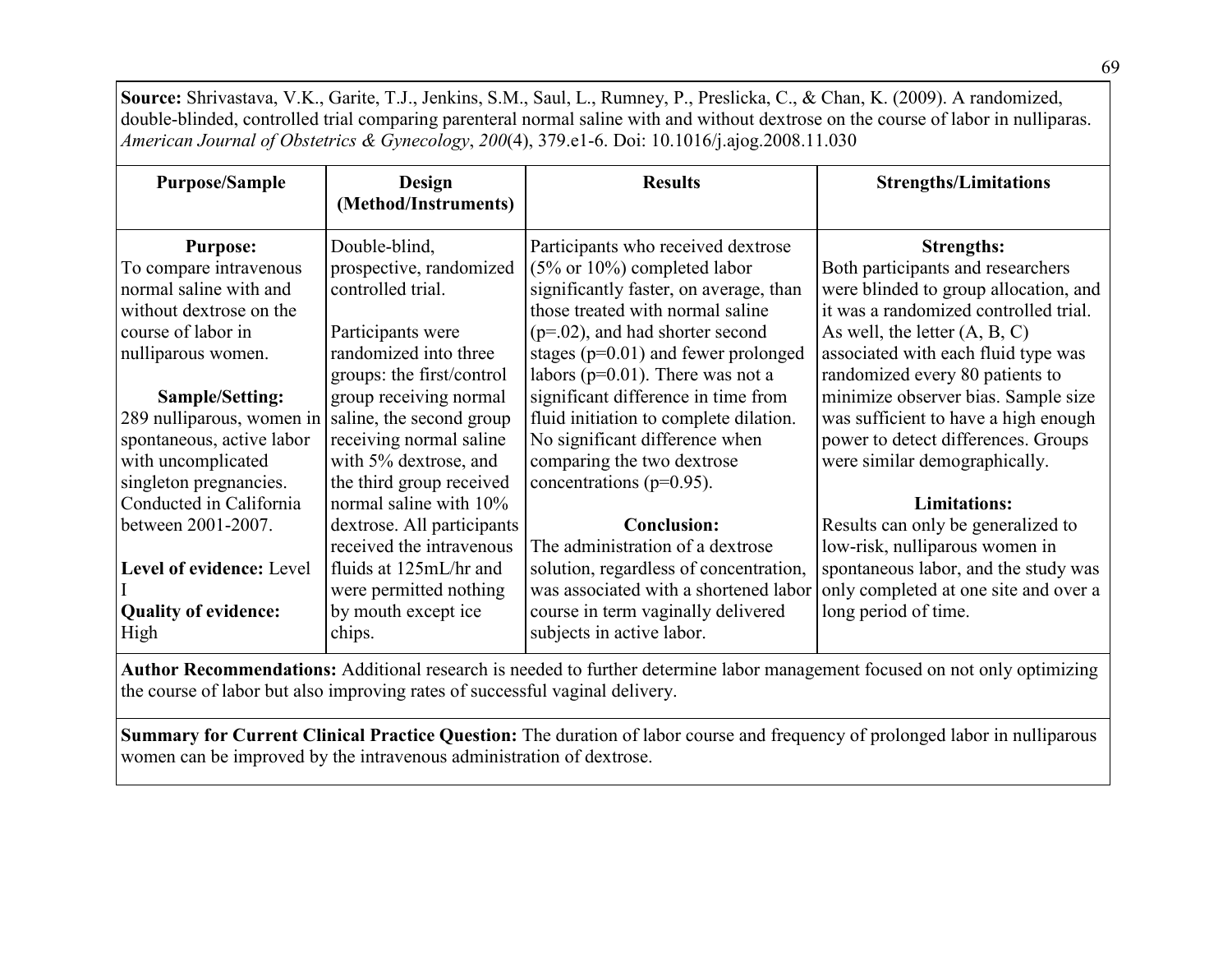| Source: Simonet, T., Gakuba, C., Desmeulles, I., Corouge, J., Beucher, G., Morello, R., Gérard, J. L., Ducloy-Bouthors, A. S., |                         |                                    |                                                                                                                                      |
|--------------------------------------------------------------------------------------------------------------------------------|-------------------------|------------------------------------|--------------------------------------------------------------------------------------------------------------------------------------|
|                                                                                                                                |                         |                                    | Dreyfus, M., & Hanouz, J. L. (2020). Effect of oral carbohydrate intake during labor on the rate of instrumental vaginal delivery: A |
| multicenter, randomized controlled trial. Anesthesia and analgesia, 130(6), 1670–1677. doi: 10.1213/ANE.000000000004515        |                         |                                    |                                                                                                                                      |
|                                                                                                                                |                         |                                    |                                                                                                                                      |
| <b>Purpose/Sample</b>                                                                                                          | Design                  | <b>Results</b>                     | <b>Strengths/Limitations</b>                                                                                                         |
|                                                                                                                                | (Method/Instruments)    |                                    |                                                                                                                                      |
|                                                                                                                                |                         |                                    |                                                                                                                                      |
| <b>Purpose:</b>                                                                                                                | Multicenter,            | There was no significant           | <b>Strengths:</b>                                                                                                                    |
| To determine whether                                                                                                           | prospective,            | difference between groups in the   | This study had a large sample size                                                                                                   |
| carbohydrate intake during labor                                                                                               | randomized, controlled  | rate of instrumental vaginal       | across three locations.                                                                                                              |
| could decrease the rate of                                                                                                     | trial.                  | delivery ( $p=0.35$ ).             | Randomization was present, and the                                                                                                   |
| instrumental vaginal delivery,                                                                                                 | Eligible women were     | There were also no significant     | attending obstetricians who made                                                                                                     |
| along with its effect on duration                                                                                              | randomized into two     | differences in the secondary       | decisions regarding labor course                                                                                                     |
| of labor, mode of delivery, self-                                                                                              | groups: the             | outcomes examined including        | were blinded to the study protocol,                                                                                                  |
| reported evaluation of maternal                                                                                                | Carbohydrate group was  | overall mode of delivery,          | therefore removing bias.                                                                                                             |
| well-being, breastfeeding success,                                                                                             | advised to drink 200mL  | duration of labor, maternal        | <b>Limitations:</b>                                                                                                                  |
| vomiting, and length of                                                                                                        | of apple or grape juice | well-being, vomiting,              | Only 14% perfectly adhered to the                                                                                                    |
| hospitalization.                                                                                                               | every 3 hours, along    | breastfeeding, or length of        | carbohydrate protocol, thus findings                                                                                                 |
| Sample/Setting:                                                                                                                | with water, while the   | hospitalization.                   | were limited by high rates of                                                                                                        |
| 3,984 low-risk women presenting                                                                                                | Fasting group was only  | <b>Conclusion:</b>                 | crossover. Exclusion of high-risk                                                                                                    |
| at $>$ 35 weeks gestation and $<$                                                                                              | permitted to consume    | Allowing low-risk women to         | women limits generalizability. A                                                                                                     |
| 8cm dilated in spontaneous labor.                                                                                              | water.                  | drink fruit juice during labor did | higher rate of instrumental delivery                                                                                                 |
| Conducted at 3 French hospitals                                                                                                | Both groups received    | not modify the risk of             | occurred than predicted, which                                                                                                       |
| from 2008-2012.                                                                                                                | the stand of care which | instrumental vaginal delivery,     | raised the power required to detect a                                                                                                |
| Level of evidence: Level I                                                                                                     | included intravenous    | nor affect other outcomes.         | significant difference, and changes                                                                                                  |
| <b>Quality of evidence:</b> High                                                                                               | fluids containing 5%    |                                    | in obstetric practice may have                                                                                                       |
|                                                                                                                                | glucose, sodium, and    |                                    | occurred.                                                                                                                            |
|                                                                                                                                | potassium at 60mL/hr.   |                                    |                                                                                                                                      |

**Author Recommendations:** Advising fruit juice intake with water during labor did not modify the rate of instrumental delivery.

**Summary for Current Clinical Practice Question:** Allowing low-risk women to consume water and fruit juices during labor does not increase the risk of instrumental vaginal delivery, nor does it significantly impact mode of delivery, duration of labor, occurrence of vomiting, maternal hunger, thirst, fatigue, anxiety, or length of hospital stay.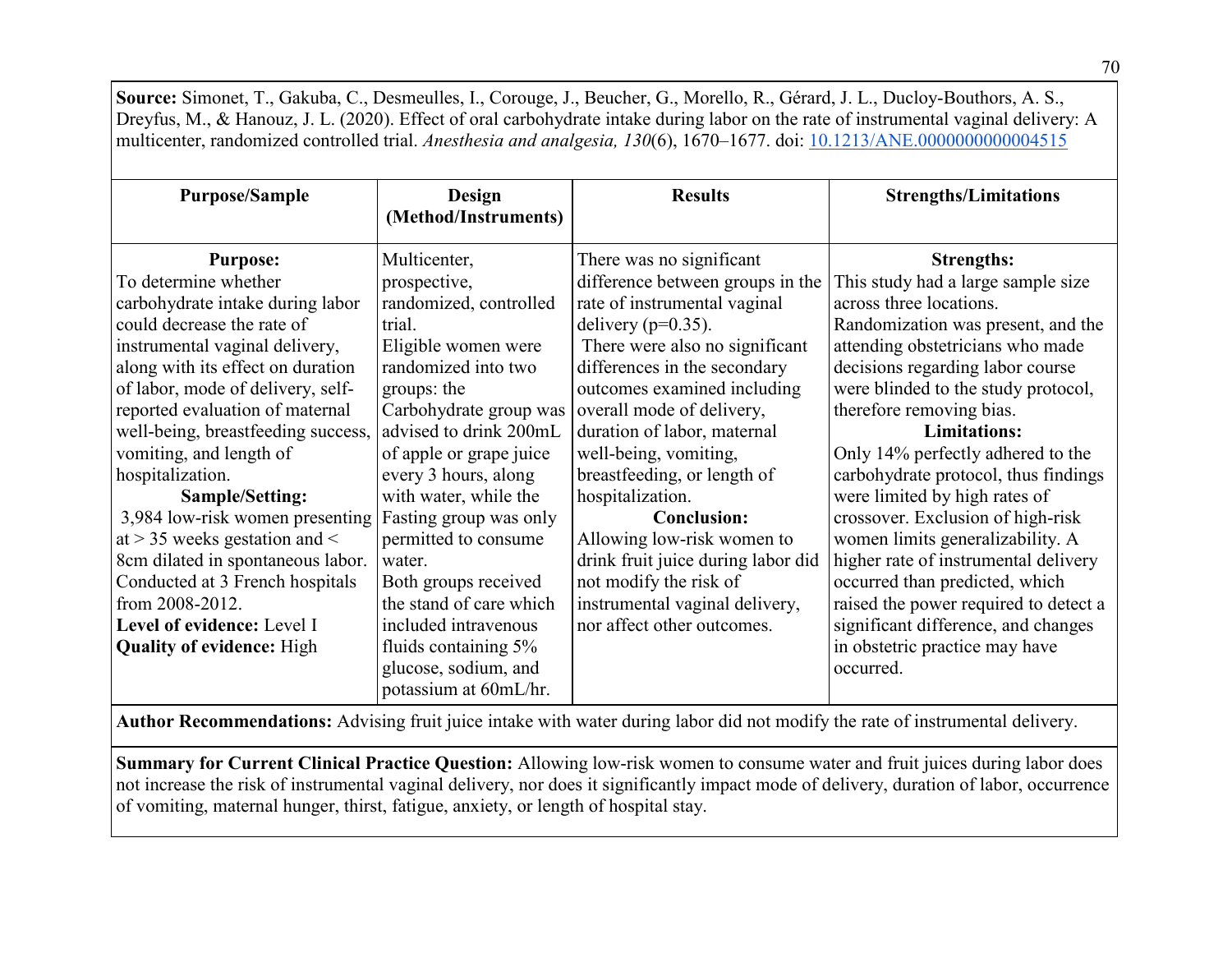| <b>Purpose/Sample</b>                                          | <b>Design</b><br>(Method/Instruments)                                                                                                                                                                                            | <b>Results</b>                                   | <b>Strengths/Limitations</b>        |
|----------------------------------------------------------------|----------------------------------------------------------------------------------------------------------------------------------------------------------------------------------------------------------------------------------|--------------------------------------------------|-------------------------------------|
| <b>Purpose:</b>                                                | Double-blinded, randomized                                                                                                                                                                                                       | The intervention group                           | <b>Strengths:</b>                   |
| To determine the effect of                                     | controlled trial.                                                                                                                                                                                                                | reported significantly                           | Participants and researchers were   |
| honey supplementation during                                   |                                                                                                                                                                                                                                  | decreased pain, at 30                            | blinded to group assignments, and   |
| labor on the severity of labor                                 | Participants were randomized to                                                                                                                                                                                                  | minutes ( $p=0.028$ ), 60                        | randomized. Sample size was         |
| pain in primigravida women.                                    | two groups; the first group                                                                                                                                                                                                      | minutes ( $p=0.000$ ), 90                        | adequate for statistical analysis.  |
|                                                                | received 2.5 teaspoons of honey                                                                                                                                                                                                  | minutes ( $p=0.003$ ) and at                     |                                     |
| Sample/Setting:                                                | in 150mL water at the beginning                                                                                                                                                                                                  | 120 minutes post-                                | <b>Limitations:</b>                 |
| 80 primigravida women with                                     | of the study and then every 30-                                                                                                                                                                                                  | intervention ( $p=0.022$ ).                      | Relatively small sample size along  |
| low-risk, full-term                                            | 60 minutes, and the second                                                                                                                                                                                                       |                                                  | with single site and narrow         |
| pregnancies who were 4-7cm                                     | (control) group received 150mL                                                                                                                                                                                                   |                                                  | demographics limit generalization.  |
| dilated. Conducted in Iran in                                  | of water.                                                                                                                                                                                                                        | <b>Conclusion:</b>                               | It was noted that noise and         |
| 2015.                                                          |                                                                                                                                                                                                                                  | The authors concluded that                       | crowding in the labor room may      |
|                                                                | Pain scores were recorded by the                                                                                                                                                                                                 | in low-risk, term                                | have influenced pain perception, so |
|                                                                | women using a 0-10 scale, every                                                                                                                                                                                                  | primigravida women, honey                        | participants were placed in an      |
| Level of evidence: Level I<br><b>Quality of evidence: Good</b> | 30 minutes until 8cm dilated.                                                                                                                                                                                                    | consumption significantly<br>reduced labor pain. | independent unit of the labor wing. |
|                                                                | Author Recommendations: Due to the limited resources and contradictory results from existing research, further studies seem<br>necessary in this field. Honey consumption significantly reduces labor pain in primigravid women. |                                                  |                                     |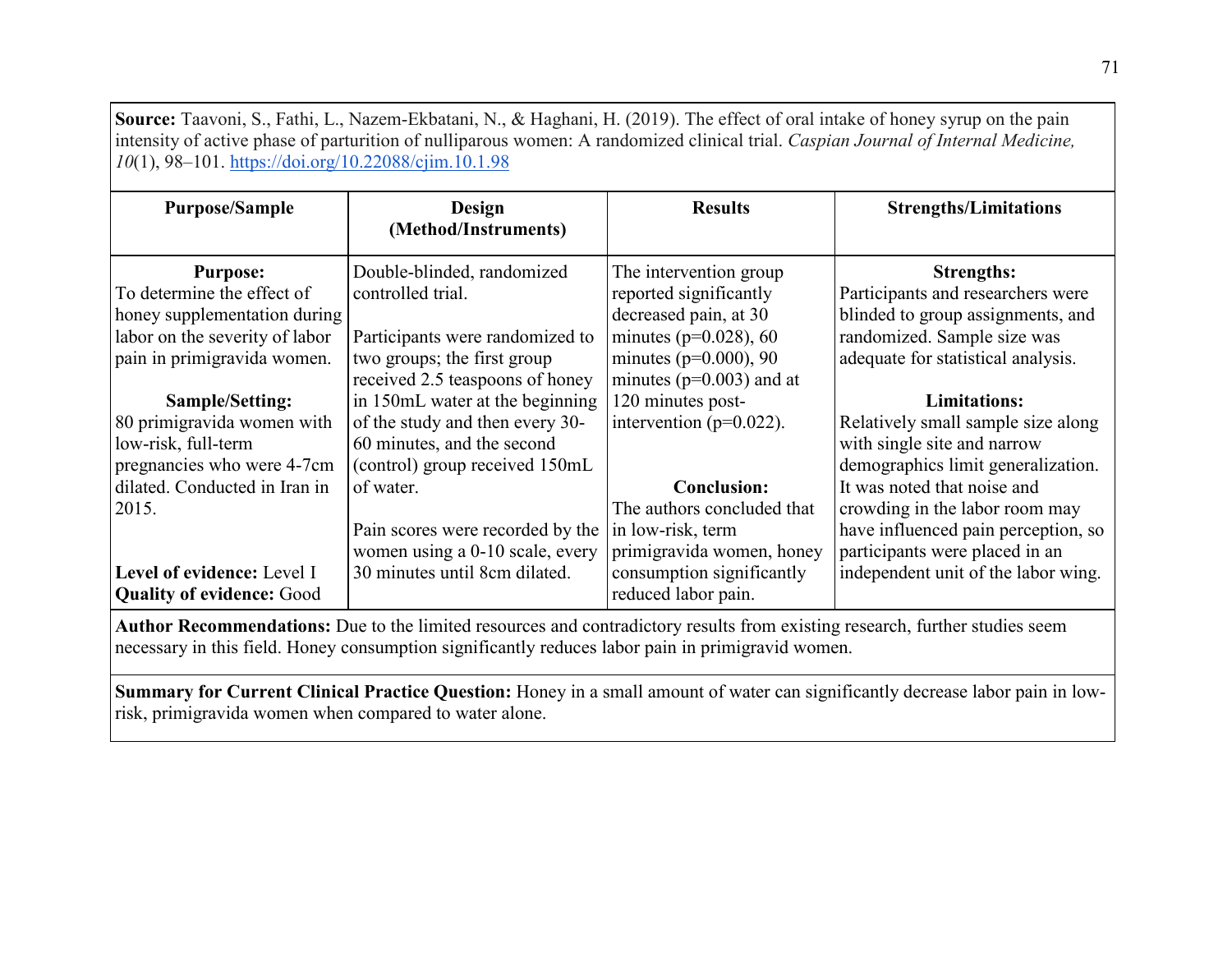**Source:** Vallejo, M. C., Cobb, B. T., Steen, T. L., Singh, S., & Phelps, A. L. (2013). Maternal outcomes in women supplemented with a high-protein drink in labour. *The Australian & New Zealand Journal of Obstetrics & Gynaecology, 53*(4), 369–374. <https://doi.org/10.1111/ajo.12079>

| <b>Purpose/Sample</b>                                                                                                                                                                                                                                                                                                                                                                                                                                                                                                                                                                    | Design<br>(Method/Instruments)                                                                                                                                                                                                                                                                                                                                                                                                                                                                                                                                                                          | <b>Results</b>                                                                                                                                                                                                                                                                                                                                                                                                                                                                                                                        | <b>Strengths/Limitations</b>                                                                                                                                                                                                                                                                                                                                                                     |  |
|------------------------------------------------------------------------------------------------------------------------------------------------------------------------------------------------------------------------------------------------------------------------------------------------------------------------------------------------------------------------------------------------------------------------------------------------------------------------------------------------------------------------------------------------------------------------------------------|---------------------------------------------------------------------------------------------------------------------------------------------------------------------------------------------------------------------------------------------------------------------------------------------------------------------------------------------------------------------------------------------------------------------------------------------------------------------------------------------------------------------------------------------------------------------------------------------------------|---------------------------------------------------------------------------------------------------------------------------------------------------------------------------------------------------------------------------------------------------------------------------------------------------------------------------------------------------------------------------------------------------------------------------------------------------------------------------------------------------------------------------------------|--------------------------------------------------------------------------------------------------------------------------------------------------------------------------------------------------------------------------------------------------------------------------------------------------------------------------------------------------------------------------------------------------|--|
| <b>Purpose:</b><br>To evaluate the incidence of<br>nausea, emesis and overall<br>patient satisfaction with their<br>birthing experience after the<br>addition of a high-<br>protein drink during labour in<br>women with epidural analgesia.<br>Also the rate of gastric emptying<br>with ultrasound in women who<br>have ingested a high-protein<br>drink.<br>Sample/Setting:<br>150 women at ≥36 weeks<br>gestation, with a<br>singleton vertex<br>pregnancy. Conducted<br>in Pennsylvania, USA in<br>$2010 - 2012.$<br>Level of evidence: Level I<br><b>Quality of evidence: Good</b> | Prospective, randomized,<br>controlled trial.<br>Participants who were $\leq$ 5cm dilated<br>at the time of epidural placement,<br>and who had been NPO for 4 hours<br>before epidural placement were<br>randomized into two groups, with<br>the intervention group $(n=75)$<br>receiving a 325mL drink containing<br>30g protein to consume within 15<br>minutes, along with ice chips and<br>water, and the control group $(n=75)$<br>receiving only ice chips and water.<br>Patients reported pain, nausea, and<br>emesis on an hourly basis, and<br>gastric emptying was measured by<br>ultrasound. | There was not a significant<br>difference between groups in<br>incidence of nausea and<br>vomiting, neonatal Apgars at 1<br>and 5 minutes, or mode of<br>delivery.<br>There was a significant<br>difference relating to patient<br>satisfaction with the protein<br>drink group being more<br>satisfied ( $p=0.007$ ).<br><b>Conclusion:</b><br>Patient satisfaction is improved<br>with high-protein drink<br>supplementation compared<br>with ice chips/water with<br>comparable gastric emptying<br>rates for both groups $(p=19)$ | <b>Strengths:</b><br>The study design was strong<br>and reproducible as a<br>randomized controlled trial.<br>The sample size was<br>adequate as calculated to<br>determine significance.<br><b>Limitations:</b><br>The study only included<br>women with epidurals which<br>limits generalization. 12<br>women were unable to<br>consume the drink in the<br>allotted time and were<br>excluded. |  |
| Author Recommendations: The high-protein drink provided benefits without negative consequences in this study therefore, a more                                                                                                                                                                                                                                                                                                                                                                                                                                                           |                                                                                                                                                                                                                                                                                                                                                                                                                                                                                                                                                                                                         |                                                                                                                                                                                                                                                                                                                                                                                                                                                                                                                                       |                                                                                                                                                                                                                                                                                                                                                                                                  |  |

liberal oral intake policy may be considered in women who are at low risk of complications and lack comorbidities.

**Summary for current clinical practice question:** The high-protein drink increased satisfaction among women without increasing adverse events such as nausea or vomiting or delayed gastric emptying.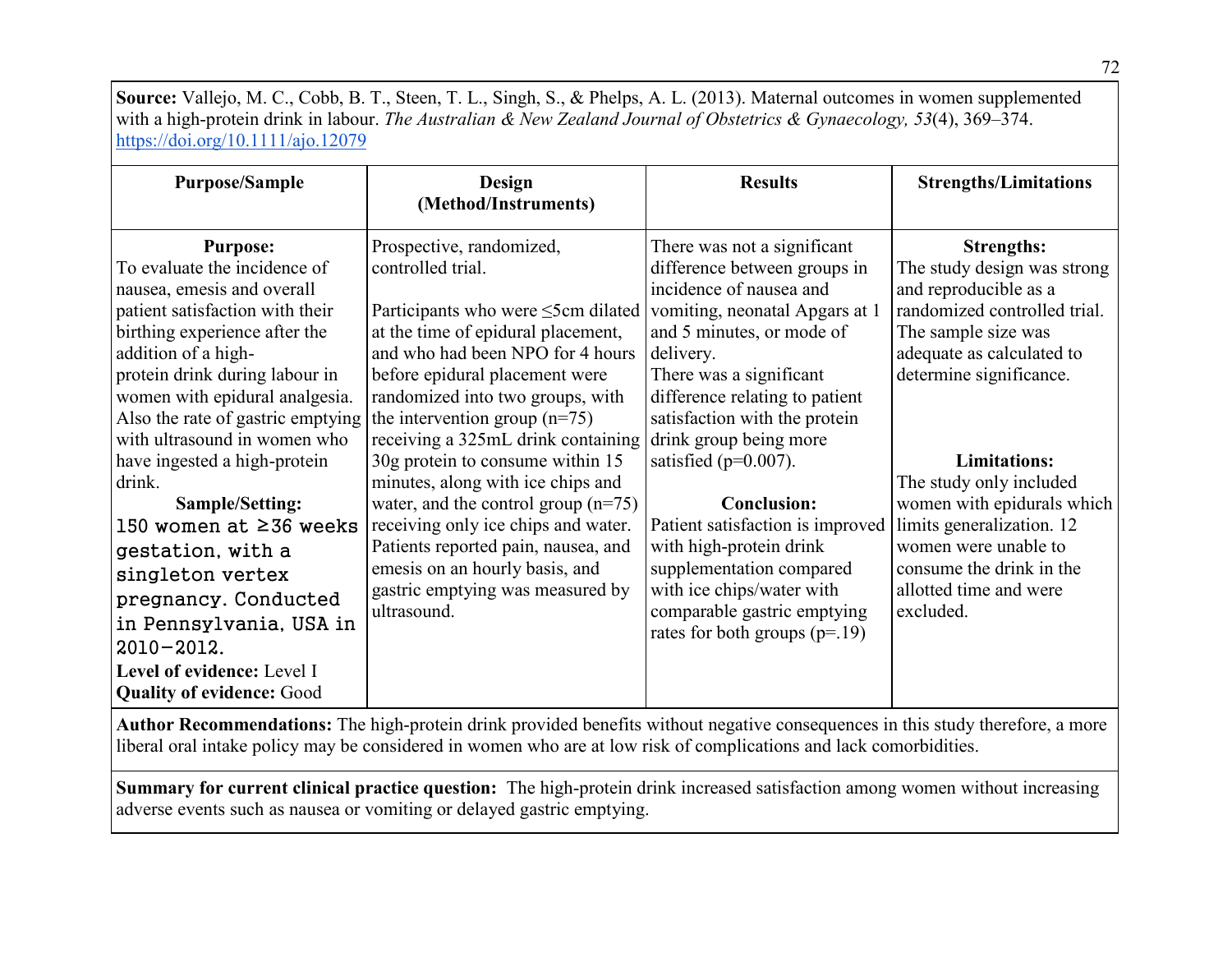**Source:** Al-Kuran, O., Al-Mehaisen, L., Bawadi, H., Beitawi, S., & Amarin, Z. (2011). The effect of late pregnancy consumption of date fruit on labour and delivery. *J Obstet Gynaecol*, *31*(1), 29–31. https://doi.org/10.3109/01443615.2010.522267

| <b>Purpose/Sample</b>                         | Design<br>(Method/Instrume<br>nts) | <b>Results</b>                             | <b>Strengths/Limitations</b>          |
|-----------------------------------------------|------------------------------------|--------------------------------------------|---------------------------------------|
| <b>Purpose:</b>                               | A prospective study.               | Admission cervical dilation was            | <b>Strengths:</b>                     |
| To examine the effect of                      | Date collected and                 | significantly higher in date consuming     | This study was an insightful study    |
| oral consumption of date                      | analyzed using                     | participants than non-date consuming       | with transparency in data collection. |
| fruit before the onset of                     | SPSS and Fisher                    | group ( $p=0.0005$ ). Also, the first      |                                       |
| labor on delivery outcomes.                   | exact test. A p-value              | $(p=0.05)$ , second $(p=0.05)$ , and third | <b>Limitations:</b>                   |
|                                               | of less than 0.05                  | $(p=0.05)$ stages of labor were            | A small sample study. The study's     |
| Sample/Setting:                               | was considered                     | statistically significant between the two  | validity is questionable due to the   |
| 114 nulliparous and                           | significant.                       | groups, with the date consuming            | difficulties in obtaining the control |
| primigravida women at 36                      |                                    | participants having less mean average      | group due to the cultural consumption |
| weeks of gestation with no                    | Group 1 ( $n = 69$ )               | on the length of labor in each stage.      | of dates during pregnancy. The study  |
| medical or antenatal                          | consumed 6 dates                   | Additionally a significant difference in   | is limited to only nulliparous        |
| complications. Conducted in $per$ day from 36 |                                    | intact membrane ( $p=0.007$ ), onset of    | primigravida women, so less           |
| Jordan between 2007-2008.                     | weeks gestation                    | spontaneous labor ( $p=0.024$ ), need for  | generalizable. No randomization as    |
|                                               | until labor onset.                 | oxytocin augmentation/need for             | women chose their groups.             |
| Level of evidence: Level III                  | Group 2 ( $n=45$ ), as             | induction ( $p=0.036$ ) and cesarean birth |                                       |
| <b>Quality of evidence: Good</b>              | a control, was                     | $(p=0.05)$ between the groups.             |                                       |
|                                               | instructed not to                  | <b>Conclusion:</b>                         |                                       |
|                                               | consume any dates                  | The consumption of dates reduces the       |                                       |
|                                               | in the late third                  | duration of labor and the need for         |                                       |
|                                               | trimester.                         | induction/oxytocin augmentation.           |                                       |
|                                               |                                    |                                            |                                       |

**Author Recommendations:** Further research is needed to determine how the number of dates consumed has on the effects of the outcome. Also, to the length of time, date fruits should be consumed.

**Summary for Current Clinical Practice Question:** Consuming date fruit reduces the need for labor augmentation and improves labor outcomes.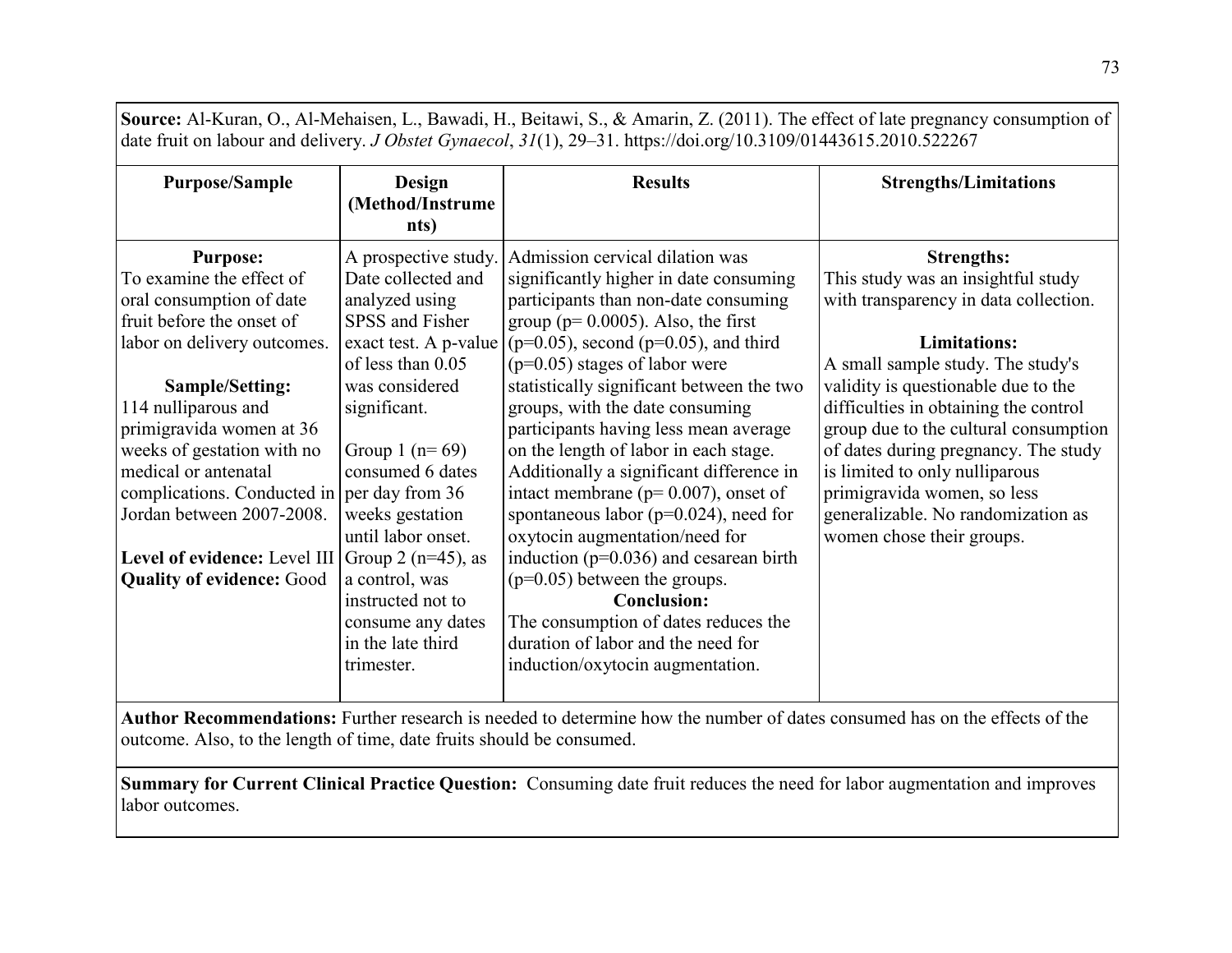**Source:** Myhre, R., Brantsæter, A., Myking, S., Eggesbø, M., Meltzer, H., Haugen, M., & Jacobsson, B. (2013). Intake of garlic and dried fruits is associated with lower risk of spontaneous preterm delivery. *Journal Of Nutrition, 143*(7), 1100–1108[.](https://doi.org/10.3945/jn.112.173229) [doi:](https://doi.org/10.3945/jn.112.173229)  [10.3945/jn.112.173229](https://doi.org/10.3945/jn.112.173229)

| <b>Purpose/Sample</b>                                                                                                                                                                | Design<br>(Method/Instruments)                                                                                                                                                                         | <b>Results</b>                                                                                                                                                                                                                                                                                     | <b>Strengths/Limitations</b>                                                                                                                                                                              |
|--------------------------------------------------------------------------------------------------------------------------------------------------------------------------------------|--------------------------------------------------------------------------------------------------------------------------------------------------------------------------------------------------------|----------------------------------------------------------------------------------------------------------------------------------------------------------------------------------------------------------------------------------------------------------------------------------------------------|-----------------------------------------------------------------------------------------------------------------------------------------------------------------------------------------------------------|
| <b>Purpose:</b><br>To determine the influence of<br>food with antimicrobial and<br>prebiotic components on the<br>risk of spontaneous preterm<br>delivery (PTD).                     | Prospective cohort study<br>Data was collected from<br>the Norwegian Mother<br>and Child Cohort Study<br>between 1999-2008.                                                                            | Alliums (garlic, onion, leek, and<br>spring onion) and dried fruits (raisins,<br>apricots, prunes, figs, and dates) were<br>associated with reduced risk of<br>spontaneous PTD ( $p=0.005$ for both).<br>Garlic had the strongest association of<br>the alliums ( $p=0.011$ ) while raisins        | <b>Strengths:</b><br>Large sample size cohort, and<br>demographic similarities<br>between groups to strengthen<br>findings. Sample size was<br>adequate to adjust for many<br>maternal and fetal factors. |
| Sample/Setting:<br>18,888 pregnant women, of<br>which 950 had uncomplicated<br>pregnancies with spontaneous<br>PTD between 22-36 weeks<br>gestation.<br>Level of evidence: Level III | 18,888 women were<br>eligible and completed<br>both the questionnaires<br>and food reports for this<br>study. 950 women had<br>spontaneous PTD while<br>the remaining 17,938<br>women who delivered at | were the strongest association of<br>dried fruits ( $p=0.017$ ). There was also<br>a significant association between<br>PPROM and raisins ( $p=0.008$ ) with<br>raisins reducing the risk of PPROM.<br><b>Conclusion:</b><br>Garlic is associated with overall<br>reduced risk of spontaneous PTD, | <b>Limitations:</b><br>Participation in the cohort study<br>was 38% which may contribute<br>selection bias. The cohort had<br>higher proportions of<br>nonsmokers and greater<br>education.               |
| <b>Quality of evidence: Good</b>                                                                                                                                                     | term served as the<br>control group.                                                                                                                                                                   | whereas raisins mainly are associated<br>with lowered risk of PPROM.                                                                                                                                                                                                                               |                                                                                                                                                                                                           |

**Author Recommendations:** More research is needed to study whether the lack of foods containing antimicrobial components is a risk factor for spontaneous PTD.

**Summary for Current Clinical Practice Question:** Garlic intake in pregnancy is associated with reduced risk of spontaneous PTD and raisin intake are associated with lowered risk of PPROM. Overall, alliums and dried fruits were associated with less risk of PTD.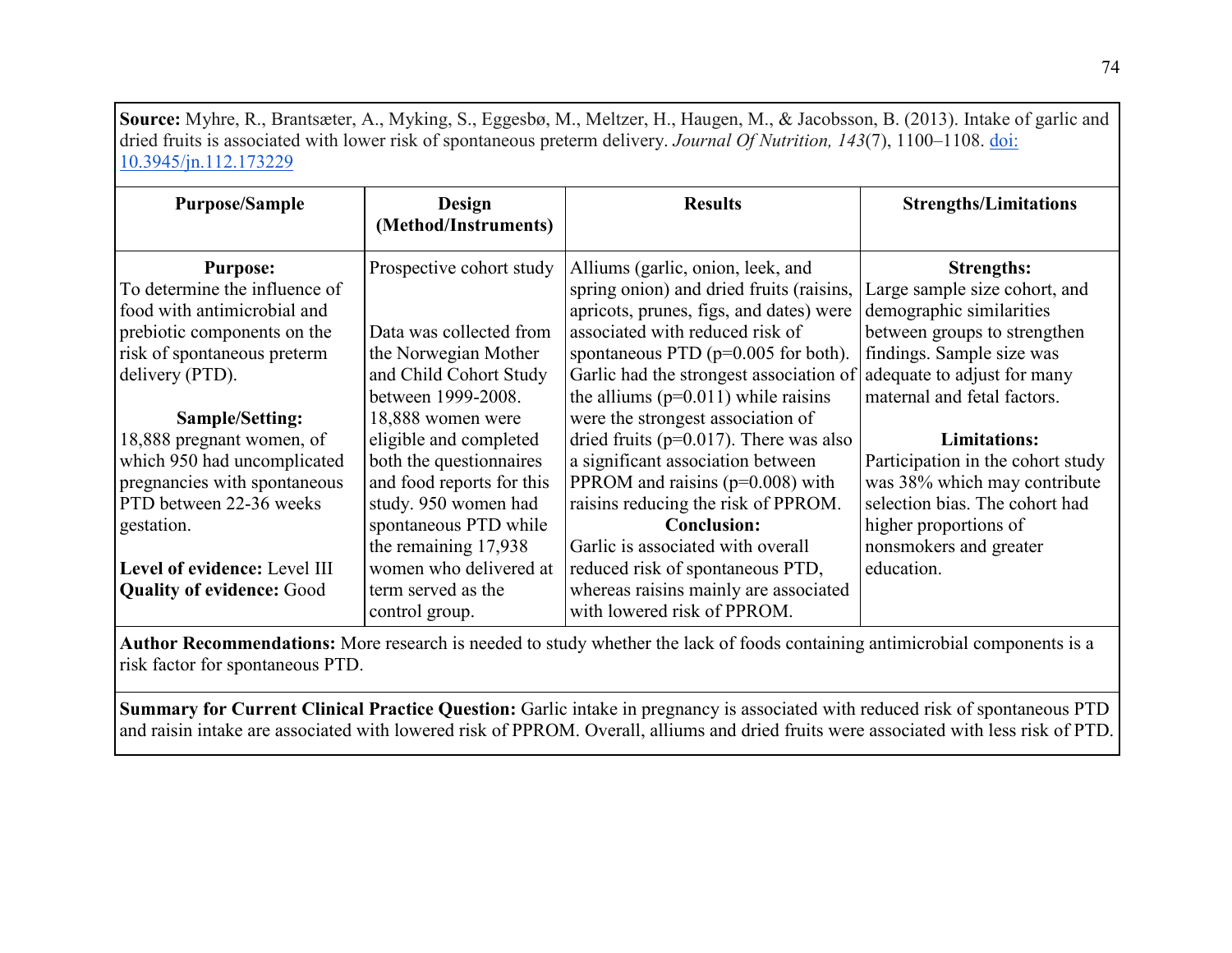**Source:** Myhre, R., Brantsaeter, A., Myking, S., Gjessing, H., Sengpiel, V., Meltzer, H., Haugen, M., & Jacobsson, B. (2011). Intake of probiotic food and risk of spontaneous preterm delivery. *American Journal of Clinical Nutrition, 93*(1), 151–157[.](https://doi.org/10.3945/ajcn.110.004085) <https://doi.org/10.3945/ajcn.110.004085>

| <b>Purpose/Sample</b>                                                                                                                                                                                                                                                                                                                                                                                                                                                    | Design<br>(Method/Instrument                                                                                                                                                                                                                                                                                          | <b>Results</b>                                                                                                                                                                                                                                                                                                                                                                                                                                                                                 | <b>Strengths/Limitations</b>                                                                                                                                                                                                                                                                                                                                                                                      |
|--------------------------------------------------------------------------------------------------------------------------------------------------------------------------------------------------------------------------------------------------------------------------------------------------------------------------------------------------------------------------------------------------------------------------------------------------------------------------|-----------------------------------------------------------------------------------------------------------------------------------------------------------------------------------------------------------------------------------------------------------------------------------------------------------------------|------------------------------------------------------------------------------------------------------------------------------------------------------------------------------------------------------------------------------------------------------------------------------------------------------------------------------------------------------------------------------------------------------------------------------------------------------------------------------------------------|-------------------------------------------------------------------------------------------------------------------------------------------------------------------------------------------------------------------------------------------------------------------------------------------------------------------------------------------------------------------------------------------------------------------|
|                                                                                                                                                                                                                                                                                                                                                                                                                                                                          | S)                                                                                                                                                                                                                                                                                                                    |                                                                                                                                                                                                                                                                                                                                                                                                                                                                                                |                                                                                                                                                                                                                                                                                                                                                                                                                   |
| <b>Purpose:</b><br>To see whether intake of food<br>with probiotics might reduce<br>pregnancy complications caused<br>by pathogenic microorganisms,<br>therefore reducing the risk of<br>spontaneous preterm delivery<br>(PTD).<br><b>Sample/Setting:</b><br>18,888 pregnant women, of<br>which 950 had uncomplicated<br>pregnancies with spontaneous<br>PTD between 22-36 weeks<br>gestation, and 17,938 women<br>who delivered at term served as<br>the control group. | Prospective cohort<br>study.<br>Data was collected<br>from the Norwegian<br>Mother and Child<br>Cohort Study between<br>1999-2008. Eligible<br>women answered<br>questionnaires<br>beginning at 15 weeks PTD.<br>gestation until their<br>child was age 7.<br>18,888 women were<br>eligible and<br>completed both the | The results showed a statistically<br>significant association between<br>intake of probiotic food items and<br>spontaneous PTD ( $P = 0.044$ ),<br>which increased ( $P = 0.038$ ) after<br>adjustment for parity, maternal<br>educational level, and physical<br>activity. There was a weak dose-<br>dependent effect where greater<br>intake had further reduced risk of<br><b>Conclusion:</b><br>Women who reported habitual<br>intake of probiotic dairy<br>products had a reduced risk of | <b>Strengths:</b><br>Prospective design including<br>questionnaires gathered from early on<br>in the pregnancy, large sample size and<br>strict inclusion and exclusion criteria<br><b>Limitations:</b><br>The self-reporting of dietary intake by<br>participants means that the data is not<br>able to be confirmed by the<br>researchers. Vaginal cultures were not<br>taken to assess the vaginal microbiome. |
| Level of evidence: Level III<br><b>Quality of evidence: Good</b>                                                                                                                                                                                                                                                                                                                                                                                                         | questionnaires and<br>food reports for this                                                                                                                                                                                                                                                                           | spontaneous preterm delivery.                                                                                                                                                                                                                                                                                                                                                                                                                                                                  |                                                                                                                                                                                                                                                                                                                                                                                                                   |
|                                                                                                                                                                                                                                                                                                                                                                                                                                                                          | study.                                                                                                                                                                                                                                                                                                                |                                                                                                                                                                                                                                                                                                                                                                                                                                                                                                |                                                                                                                                                                                                                                                                                                                                                                                                                   |

**Author Recommendations:** Because the effects of specific probiotics in relation to spontaneous PTD are strain specific, it is important that studies are conducted at a strain-specific level. RCTs should evaluate whether the presence of foods containing probiotics is protective and their absence is a risk factor for PTD.

**Summary for Current Clinical Practice Question:** Habitual probiotic dairy intake can reduce the risk of spontaneous preterm delivery in low-risk women.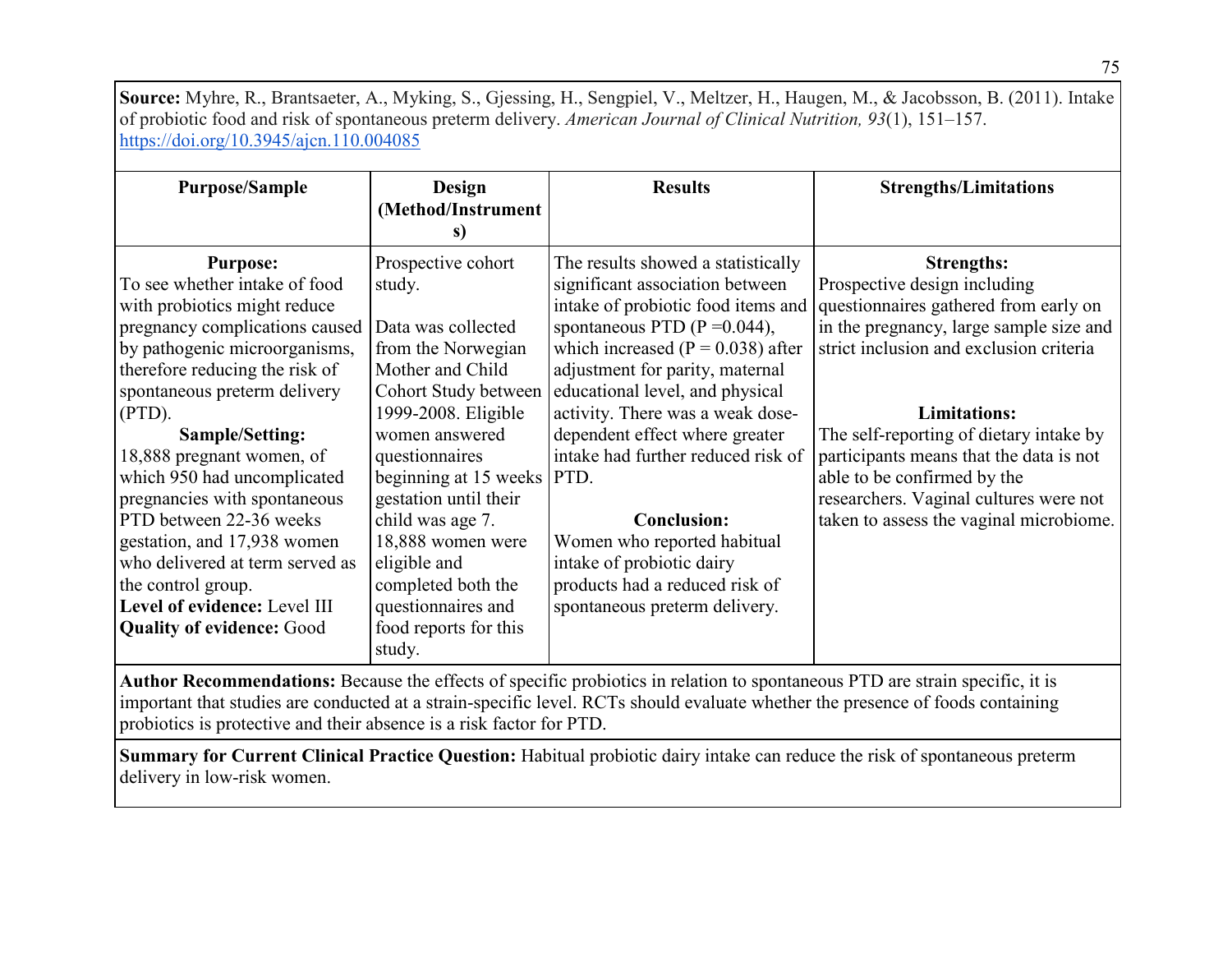**Source:** Ozkan, S. A., Kadioglu, M., & Rathfisch, G. (2017). Restricting oral fluid and food intake during labour: A qualitative analysis of women's views. *International Journal of Caring Sciences, 10*(1), 235–242.

| <b>Purpose/Sample</b>                                                                                                                                                                                                | Design<br>(Method/Instruments)                                                                                                                                                    | <b>Results</b>                                                                                                                                                                                                                               | <b>Strengths/Limitations</b>                                                                                                                                                                                                         |
|----------------------------------------------------------------------------------------------------------------------------------------------------------------------------------------------------------------------|-----------------------------------------------------------------------------------------------------------------------------------------------------------------------------------|----------------------------------------------------------------------------------------------------------------------------------------------------------------------------------------------------------------------------------------------|--------------------------------------------------------------------------------------------------------------------------------------------------------------------------------------------------------------------------------------|
| <b>Purpose:</b><br>To identify the effects of<br>restricting fluid and food during<br>labour on women's feelings and<br>thoughts, and to aim to increase<br>satisfaction and improve<br>maternal and fetal outcomes. | Descriptive, phenomenological<br>qualitative study.<br>The interview included three<br>questions: "How did restriction<br>of fluid or food intake make<br>you feel while you were | Multiparous women stated that<br>they came to hospital after they<br>had eaten something and drunk<br>water, and thus tolerated<br>labour performance better.<br>Themes of "Hunger, thirst,<br>asthenia, a sense of fainting,                | <b>Strengths:</b><br>The interviews were thoroughly<br>analyzed to discern themes and<br>meaningful units by using<br>Georgi's phenomenological<br>method analysis in 4 phases.<br>Confidentiality was maintained,                   |
| Sample/Setting:<br>30 low-risk women receiving no<br>parenteral hydration other than<br>that for induction of labor,                                                                                                 | waiting for labour?", "Did<br>hunger and thirst affect you<br>during labour?","How did<br>being hungry in the prenatal<br>period                                                  | and dryness of mouth" were<br>noted during active labor. The<br>women stated that they would<br>have preferred warm meals in<br>the postpartum period rather                                                                                 | and a thorough literature review<br>completed for background<br>information.<br><b>Limitations:</b>                                                                                                                                  |
| receiving no labor analgesia,<br>and who delivered vaginally.<br>Conducted in Turkey in 2012.<br>Level of evidence: Level III<br><b>Quality of evidence: Good</b>                                                    | affect you in the postnatal<br>period?" followed by clarifying<br>questions.                                                                                                      | than cold fruit juices.<br><b>Conclusion:</b><br>The participants shared<br>feelings of hunger, thirst, and<br>fatigue due to oral fluid and<br>food intake being restricted<br>during labor, which affected<br>the natural course of labor. | As a phenomenological study, the<br>findings may not yield precise or<br>generalizable results. The<br>findings of this study cannot be<br>generalized, however they aim to<br>help the reader better understand<br>this phenomenon. |

**Author Recommendations:** The present study recommends that women with low complication risks should be allowed to have fluid and food during labour. Conflicting evidence on carbohydrate solutions requires further research.

**Summary for Current Clinical Practice Question:** Low-risk women who are not permitted to eat or drink during their labors report feeling hungry, thirsty, and fatigued, and should be allowed to have food and fluid during labor.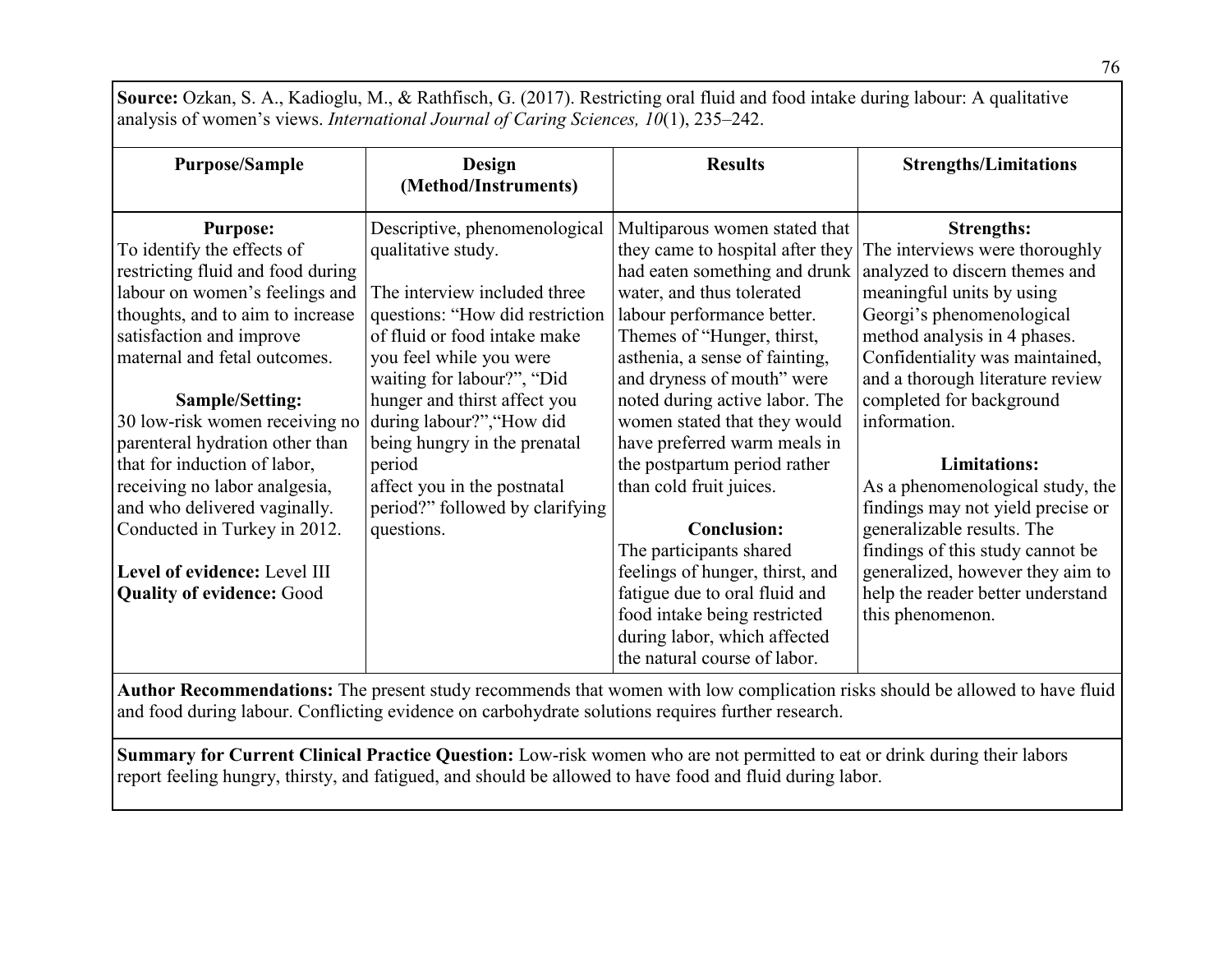**Source:** Shea-Lewis, A., Eckardt, P., & Stapleton, D. (2018). An investigation into the safety of oral intake during labor: Findings from this quantitative retrospective study suggest ad lib intake may have benefits. *The American Journal of Nursing., 118*(3), 24-33. doi: 10.1097/01.NAJ.0000530913.80349.53

| <b>Purpose/Sample</b>                                                                                                                                                                                                                                                                                                                                                                                                                     | <b>Design</b><br>(Method/Instruments)                                                                                                                                                                                                                                                    | <b>Results</b>                                                                                                                                                                                                                                                                                                                                                                                                                                                                                                                                                                                                         | <b>Strengths/Limitations</b>                                                                                                                                                                                                                                                                                                                                                                                                              |
|-------------------------------------------------------------------------------------------------------------------------------------------------------------------------------------------------------------------------------------------------------------------------------------------------------------------------------------------------------------------------------------------------------------------------------------------|------------------------------------------------------------------------------------------------------------------------------------------------------------------------------------------------------------------------------------------------------------------------------------------|------------------------------------------------------------------------------------------------------------------------------------------------------------------------------------------------------------------------------------------------------------------------------------------------------------------------------------------------------------------------------------------------------------------------------------------------------------------------------------------------------------------------------------------------------------------------------------------------------------------------|-------------------------------------------------------------------------------------------------------------------------------------------------------------------------------------------------------------------------------------------------------------------------------------------------------------------------------------------------------------------------------------------------------------------------------------------|
| <b>Purpose:</b><br>To compare maternal and<br>neonatal outcomes including<br>type of delivery, maternal<br>postpartum, and neonatal Apgar<br>scores between laboring women<br>who were allowed to eat<br>compared to women with<br>NPO/ice chip status.<br>Sample/Setting:<br>2,784 women from a suburban<br>community hospital in the<br>northeastern United States.<br>Level of evidence: Level III<br><b>Quality of evidence: Good</b> | cross-sectional study<br>Participants were from one<br>hospital with different<br>provider groups and<br>protocols regarding oral<br>intake or NPO status. The ad<br>lib group $n=1,198$ and NPO<br>group $n=1,599$ .<br>Data was analyzed using<br>Stata 11 and IBM SPSS<br>statistics. | Retrospective, observational, The NPO group had significantly<br>higher intrapartum complications<br>$(P=0.002)$ , and were more likely to<br>have cesarean birth $(P<0.001)$ .<br>There was no difference with<br>maternal disposition to postpartum<br>or neonatal Apgar score at one<br>minute and five minute. There were<br>also no significant differences in<br>neonatal outcomes (Apgar scores) or predominantly Caucasian<br>morbidity or mortality rates in either<br>group.<br><b>Conclusion:</b><br>Eating during labor did not impose<br>any harm nor increase morbidity or<br>mortality in either group. | <b>Strengths:</b><br>A control group was present<br>with recognition of potential<br>confounding variables and<br>thorough synthesis of the data.<br><b>Limitations:</b><br>The lack of randomization<br>contributed to the casual<br>limitation of the study<br>findings. The study focused on<br>women 94% with an average<br>age group of 31 years and with<br>private insurance, thus not<br>applicable to the general<br>population. |

**Author Recommendations:** Low risk women should self regulate their own intake during labor. Further research is necessary to evaluate the type of foods most beneficial during labor and preferred.

**Summary for Current Clinical Practice Question:** Allowing low-risk women to eat during labor does not show any adverse obstetric or neonatal outcomes.